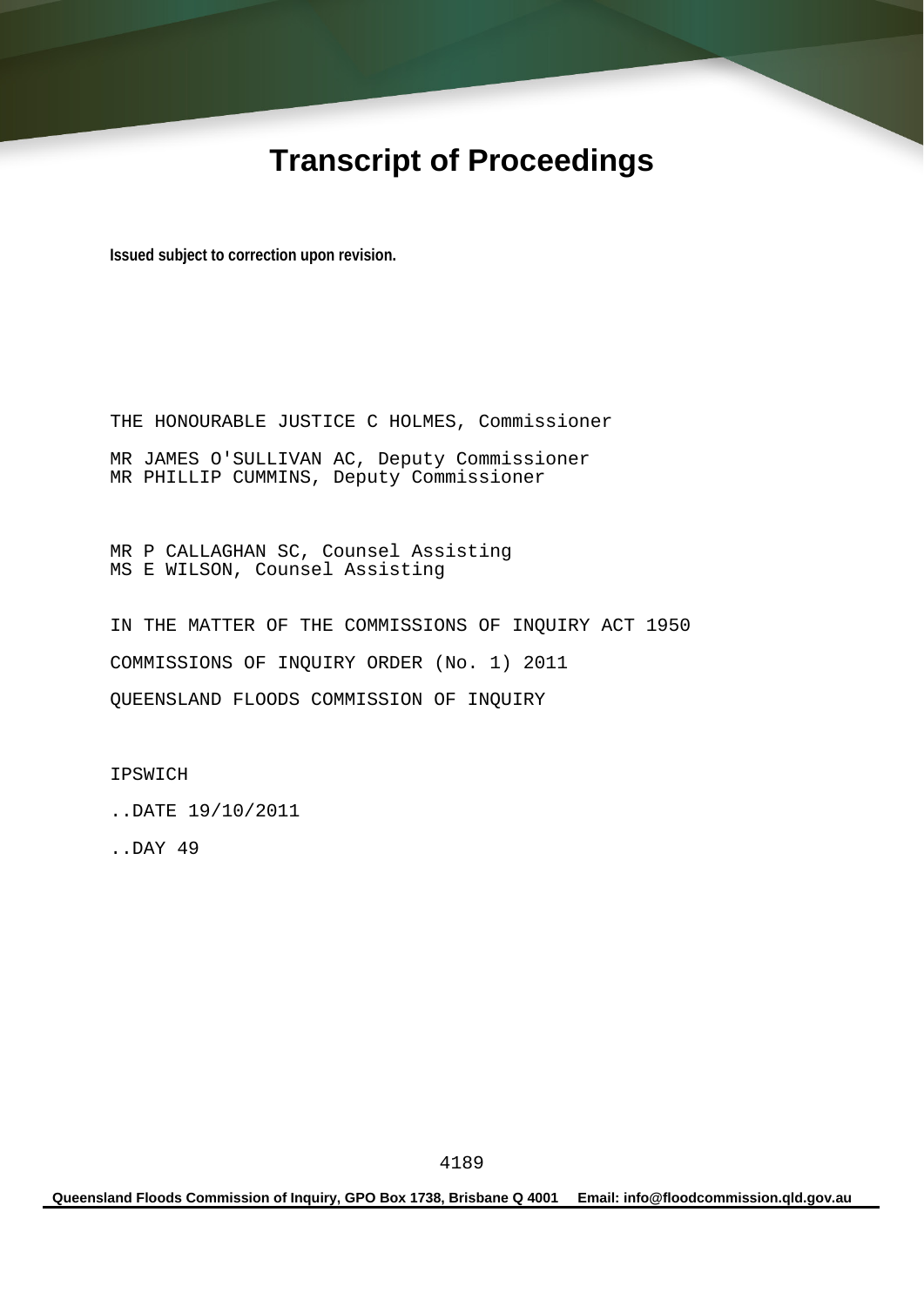THE COMMISSION RESUMED AT 10.04 A.M.

**10 20 30 40 50**  COMMISSIONER: Yes, Ms Wilson? MS WILSON: Madam Commissioner, Ms Kefford will be taking the first witness today. I call Carl Wulff. CARL CHRISTIAN WULFF, ON AFFIRMATION, EXAMINED: MS WILSON: Is your full name Carl Christian Wulff?-- That's correct. You are the Chief Executive Officer of the Ipswich City Council?-- I am. And you have held this position since 2006?-- Correct. You are a qualified engineer?-- Correct. And you have provided two statements to the Queensland Floods Commission of Inquiry, the first dated the 2nd of September 2011 and the second dated the 13th of October 2011. Can you have a look at these documents, please?-- Yep. Are those your statements?-- They are. In relation to the first statement, you have now provided to the Commission an updated version of exhibit number 12?-- That's correct, this morning. Yes. Can you look at this document?-- Yep, that is the document. Madam Commissioner, I tender those two statements. Perhaps if the Exhibit 12 can be included in the first statement? COMMISSIONER: All right. The first statement incorporating Exhibit 12, the updated version, will be 853. ADMITTED AND MARKED "EXHIBIT 853" COMMISSIONER: The second statement will be Exhibit 854. ADMITTED AND MARKED "EXHIBIT 854"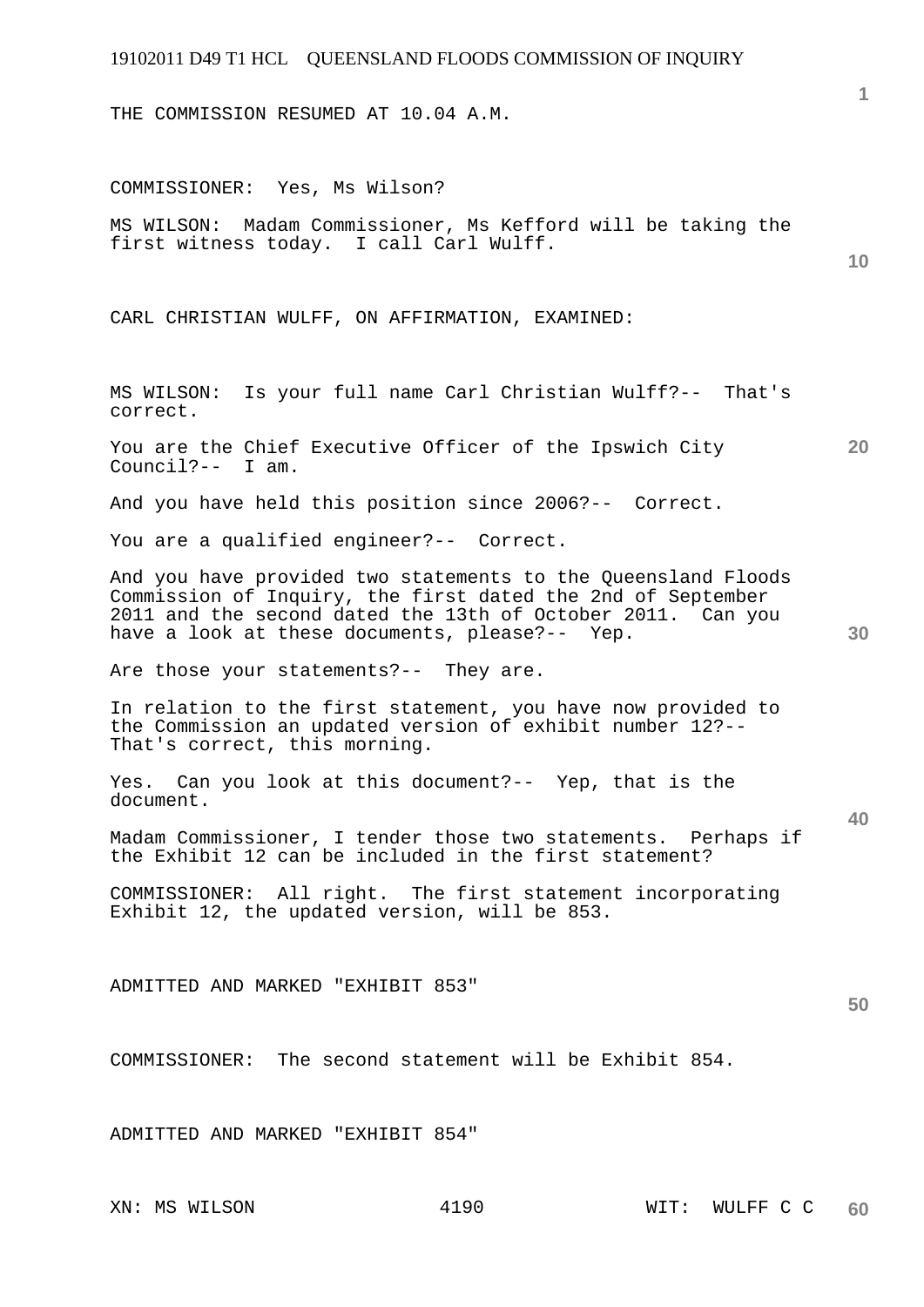MS WILSON: You have also provided another statement in relation to the State Emergency Services?-- That's correct.

We will get that statement as well and we will tender that in the proceedings at a later stage. Now, if you can get out your first statement? And if I can take you to paragraph - it is paragraph 41?-- I have that.

I understand the State Government has provided some additional funds?-- Not on top of what they've got in 41. That's all we have so far.

Okay. There is no additional funds that have been provided by the State - to your knowledge?-- We have had two payments from the State.

Yes?-- Both are covered in statement 41.

Okay. Your first statement, dated the 2nd of September, tells us about the damage caused to the city infrastructure by the floods and gives us an estimate of the repair and reinstatement of costs. At paragraph 80 of your first statement, you refer to the council's approach to the restoration of council's assets?-- Correct.

And it is to reconstruct them from materials which will enhance the resilience of the assets to withstand the effects of inundation in future events?-- That was a deliberate strategy from day one.

From day one after the floods?-- That's correct.

One of the examples you give is road pavements being reconstructed at a full depth asphalt pavement rather than a granular base?-- That's correct.

Is there any other examples in terms of infrastructure being built out of more flood-resilient materials?-- Why I used that one because we were at that point we were focussed on road reconstruction. Since that time we're now moving into the building reconstruction, so our buildings historically would have been timber frame, for public buildings in a flood zone, but in future what we will do is we'll have concrete block core filled with concrete so they will be much more resilient. We won't have timber-framed material. All the materials we use inside the buildings will be - as far as possible be able to withstand inundation. So all of the buildings we build in the flood zone from now on will be focussed on that sort of approach.

So when floodwaters recede, you can hose them out and work can carry on?-- Well, yeah, simply it wouldn't be that; there will be some restoration work but it would be much less costly than our current approach.

The next paragraph you refer to the council's approach to

**1**

**30** 

**20** 

**40** 

**50**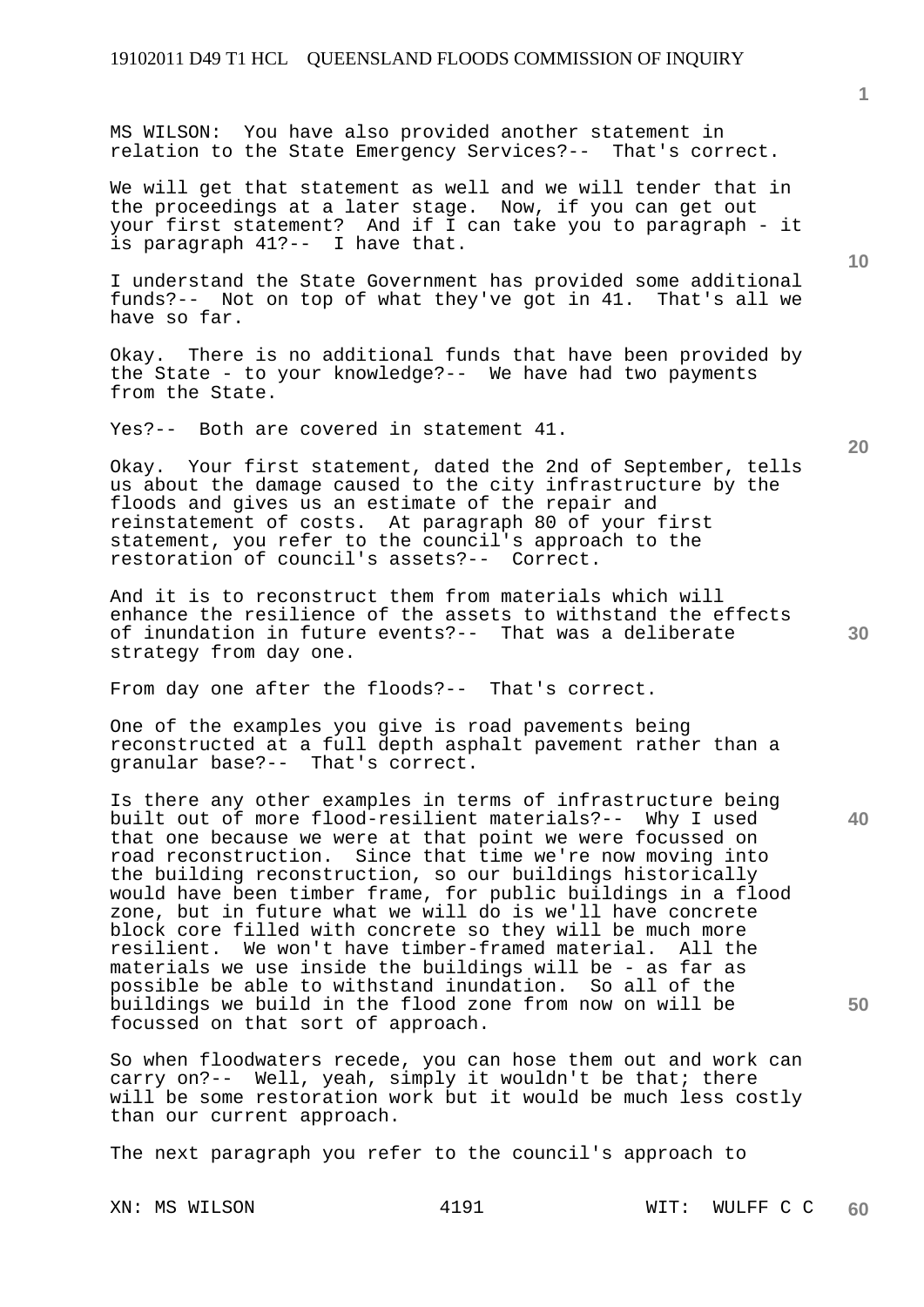"constructing or reconstructing future assets located with an inundation zone", and that follows on from what you've just been talking about?-- That's right.

I am just interested how the inundation zone is determined?-- Well, we will look at anything that was flooded in the '74 flood when we're building a public asset.

So anything flooded in the '74 flood and anything flooded in the 2011 flood?-- That's correct.

And that - is an inundation zone prescribed in any document with reference to-----?-- It is not prescribed in a document. We have the extent of the flooding documented, so we know areas that are flooded, we know the depth of the flooding, and we will take that into account when we're building infrastructure in the future in those areas.

And that's a council's policy from now on?-- That's not really been enshrined in the policy but it is certainly our practice, and we will probably enshrine it in the policy around our capital works program.

Does it need to be put in a policy - formalised in a policy?-- It probably needs to be in a policy in the longer term for our memory is very good at the moment because we've just gone through the event, but, as years go by, memory fades, and I think those things may need to be enshrined in a format so that future people in the organisation are aware of what it is there for and why it is there.

Just to follow on from building in more flood-resilient materials, you refer to the caretaker's residence and kiosk at Colleges Crossing, and that was built in a way that could be quickly dismantled and removed from the site. Can you give us any more details in relation to how that was constructed?-- Well, actually, there was two buildings at Colleges Crossing. There was a kiosk and the caretaker's cottage, both designed in a way they could be dismantled, pulled on to a truck and taken from the site. So they were built that way some years ago with the knowledge that Colleges Crossing does go underwater substantially. The other example that comes to mind is Riverheart Parklands on the Bremer River at the CBD, where we've designed that with - it has some electronic components in it for light shows, but that's designed so when we know flood is coming, we can extract that technical equipment, take it away and then reinstall it after the flood event. There is also some fencing material there that's designed to be laid down so it doesn't get knocked over in the flood, and we just stand it back up afterwards.

The caretaker's residence and the kiosk at Colleges Crossing, was that dismantled so that it didn't get flooded?-- Oh, yes, we took that away on the Monday before the flood.

And was there a trigger for when you knew that you should now actually be dismantling those structures?-- Well, Colleges Crossing goes under very quickly, so we know if we get flood

**30** 

**20** 

**40** 

**50** 

**10**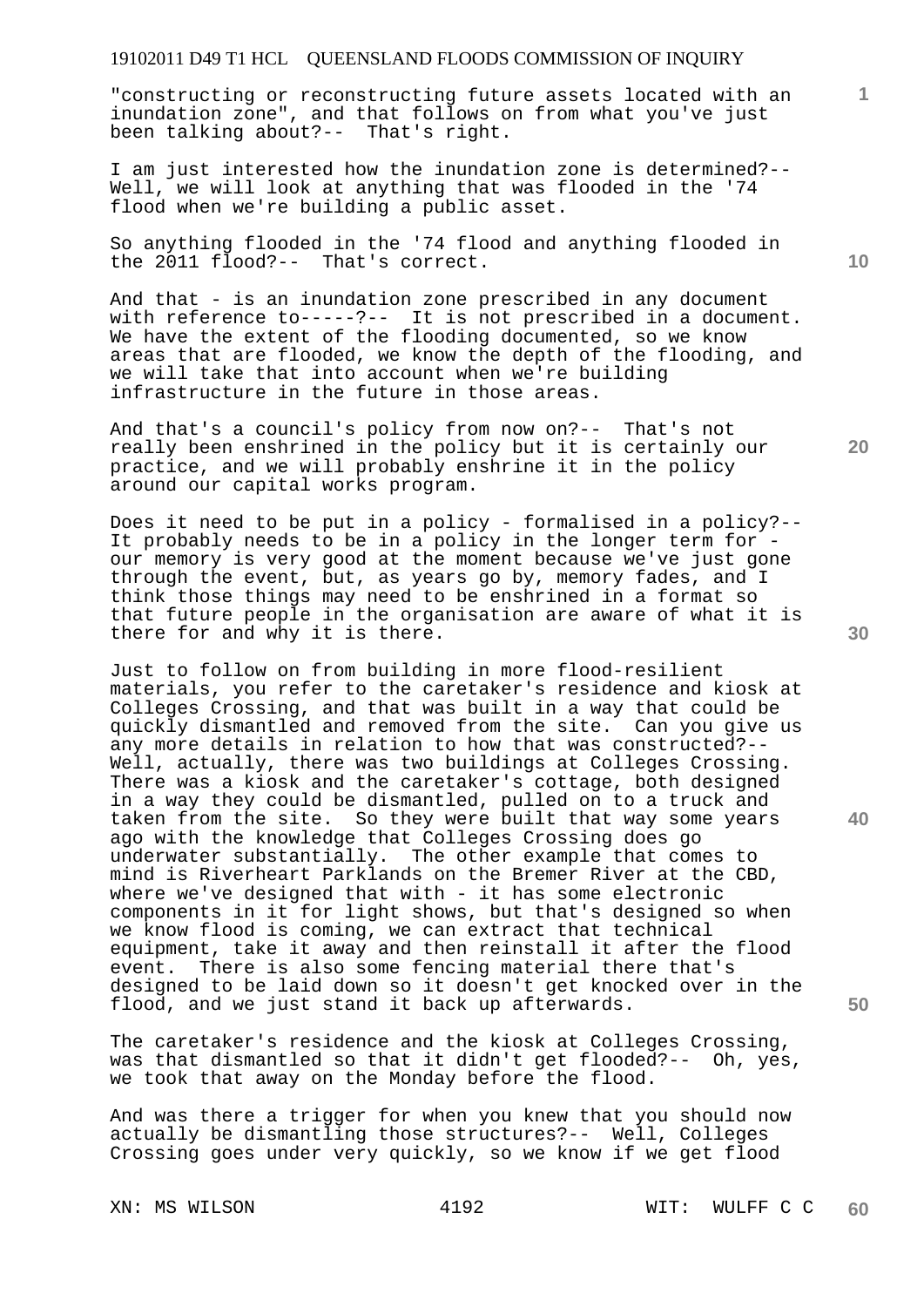level indications of a certain level, that we - as a precaution we should be taking those away.

How long does that take?-- That takes the best part of a day to put all that together, disconnect the electricity, bring in vehicles, take those things out. So it takes about a day. It is not something you can do at the last minute.

COMMISSIONER: Do you get advice from the Wivenhoe operators to tell you you better get it out of there or-----?-- No, that's just sort of local, common knowledge of experience at Colleges Crossing. We know when that's going to go under. It was under by something like 10 or 15 metres in the height of the event, so it goes under quite often. So that was designed with that in mind.

MS WILSON: What's the time-frames that you've got to know that - when you believe that it will go under? What sort of time-frames? What sort of warning time-frames have you got?-- That will depend on the event, but in this instance, by the time we got to Monday, we knew that the river was rising and it was likely that Colleges Crossing was going to go under. We normally would have enough time to take it out. In my experience, it has only happened once in the time that I've been at Ipswich. So it is not - it is not a common occurrence that we actually take those things out.

So it is not exactly a mobile structure; it is something to be taken out in extraordinary events?-- That's right. It is not something you just hook on to a truck and pull away, but it is designed so it can be extracted and taken away.

If we can keep on moving through your statement, at paragraph 86 you refer to the "Ipswich City Planning scheme including a level of requirements in areas such as engineering and building standards that must be adhered to, and these standards apply to council infrastructure." The standards apply to council infrastructure and all other infrastructure?-- We don't treat ourselves differently to anybody else. We apply the same standards that we expect of everybody else.

Are building standards included in the planning scheme?-- I think you are probably best asking a planner those questions.

Okay. Were you aware of a letter that was sent to the Department of Local Government and Planning by the Ipswich City Council talking about - referring to building codes and where they should be appropriately placed; whether it should be placed in the planning scheme or being a separate building code?-- I don't have an awareness of that. I mean, that would be the head of the Department of Planning could have made that approach in what we do in terms of trying to improve our documents on a regular basis.

Have you got a view where such specifications and requirements should be placed? Should they be placed in a separate building code or should they be as part of the local council

**10** 

**1**

**20** 

**30** 

**40**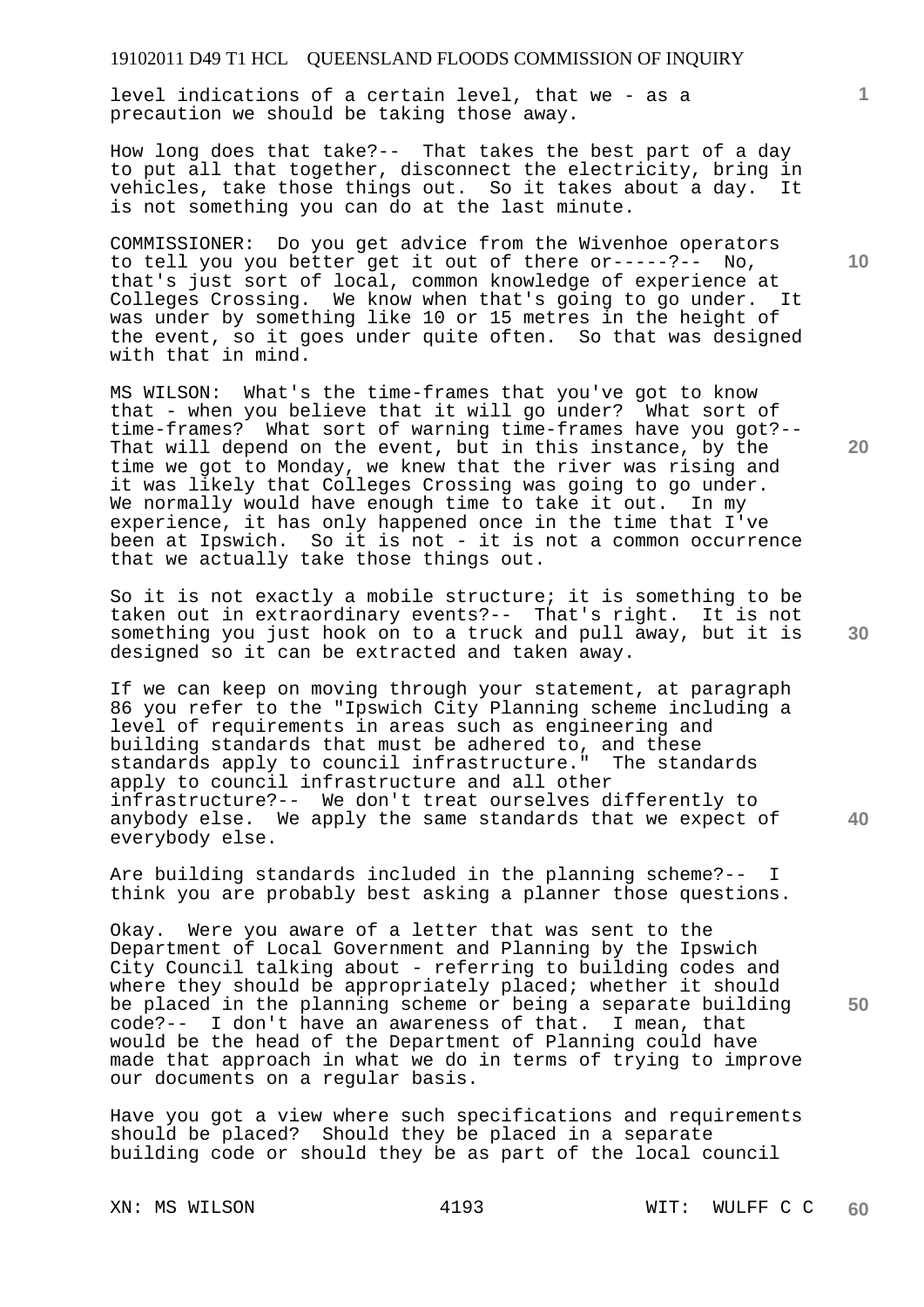planning scheme?-- Well, I think there is a lot of things in the building codes, and if you start mixing building codes and planning codes I think there is an opportunity for confusion about where you go for the right information. Because when you - if you're doing something that requires planning approval, you are looking for planning information. And if you're looking for something when you're doing a building, you are looking for building information. I think to mix the two together would probably be a bit of a confusion, depending on what might be put in the planning code, if there is a relevance - and I am not an expert planner, so-----

These questions are better directed at a planner?-- Yeah, I think - if you wanted a technical, professional opinion on planning, that's probably the best way.

Now, you refer in your statement to levees and we can find that at paragraph 102 of your statement. You note that there are no levees within the Ipswich City Council's area?-- That's right.

Council has commissioned a study to examine the feasibility of constructing levees?-- In certain locations, yes.

Can you give us an idea where those certain locations are?-- Well, there is probably the glaring example of a possibility, depending on cost and other issues, is in the area of Marsden Parade in the CBD. In the flood event, the Coles supermarket there was national news because that went up to the roof. That is a very small pocket that is inundated through a break in the railway line, a bridge structure. Now, there is a possibility that that could be an effective way of protecting that area of the CBD using some sort of levee structure and flood gate. So we're doing some investigation on that to see whether (1) is it feasible, (2) is it cost effective, and whether that's something that's worth pursuing. So Parsons Brinckerhoff are doing some initial assessment of the feasibility around that.

And can you give us any time-frames about when such a study would be completed?-- We should have some indication from them before Christmas, about the feasibility of that location.

And are there other locations that are being considered?-- That's the only one, I think, from my view, that has real merit. Levee banks are engineeringly possible but they have a whole lot of other ramifications that I think will take a lot of time. I know that the Wivenhoe and Somerset Dam<br>Optimisation Study is looking at some of those. I sit on that Optimisation Study is looking at some of those. Steering Committee, so we will look at some of those levee options and see what they entail and how they impact on the rest of the river behaviour.

Where are those levees being considered?-- Well, they are not yet. The Steering Committee for that optimisation study won't receive its first drafts from the technical committees until the next - early next month.

**10** 

**1**

**40** 

**50**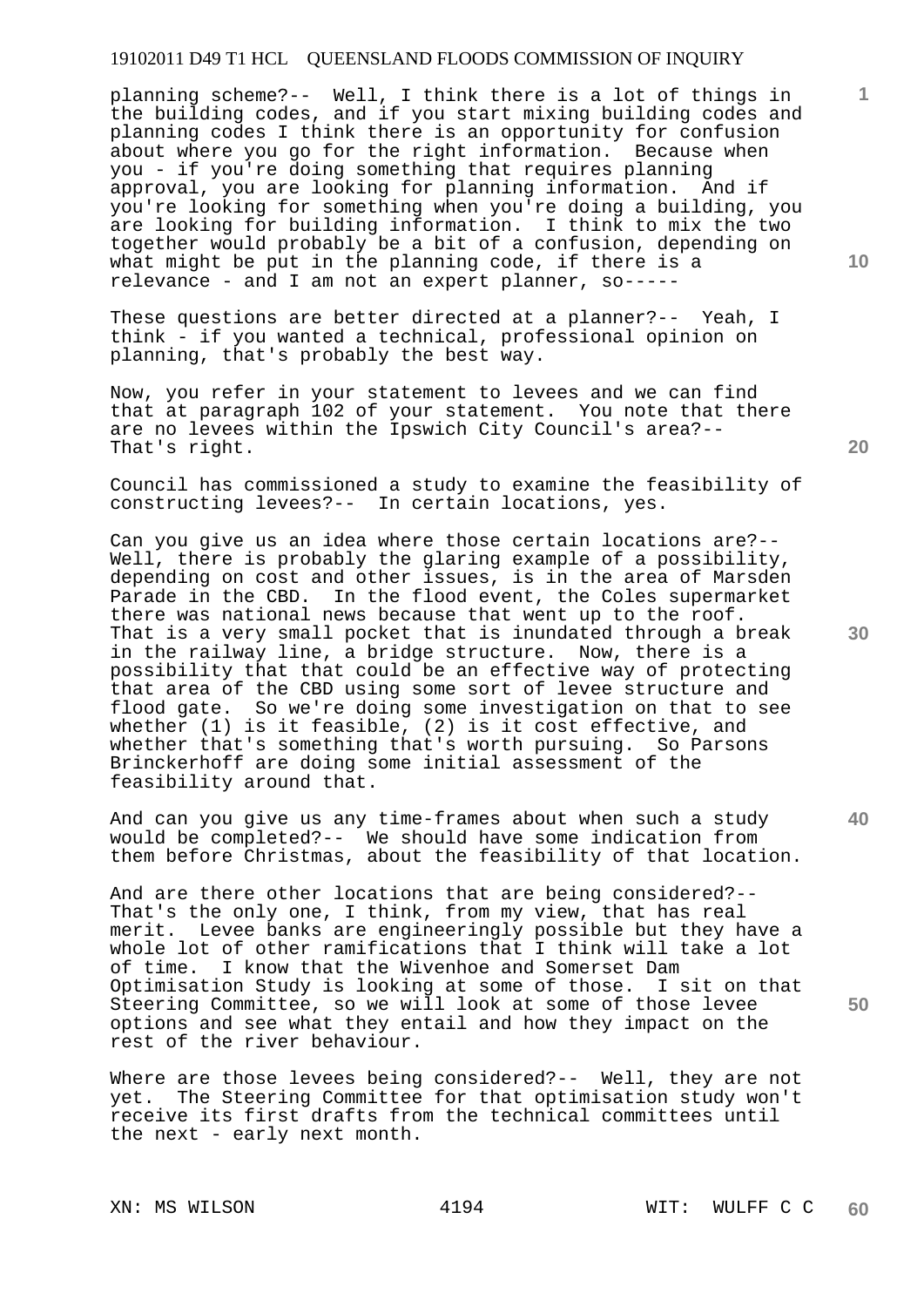And at what stage will locations be put down on paper and considered?-- I - I wouldn't like to speculate on that.

It is just a concept?-- These are very complicated structures and have far-reaching implications on - you know, if you move the water from one spot, it is going to go somewhere else. So they are not a simple, short-term fix.

So in terms of the work that the Steering Committee is doing, it is really looking at a concept to be considered and working through those complicated issues?-- That's right, and to make some recommendations to the State Government on a way forward.

Okay. You highlight in paragraphs 110 to 112 in your statement that Ipswich is an old city and some of the road systems were designed and laid out without regard to modern run off?-- Yeah.

And without regard to overland flow path practices, the result being that in some of the city's older areas, excess stormwater in a major event flow through private property instead of being dispersed on to the road system. That's the problem that you've identified. One of the solutions to that problem that you've noted is to resolve this issue by acquiring the affected properties to create an overland flow path. Is that, effectively - we've heard the term buyback scheme. Is that a part of-----?-- Yeah, it is a - there are a number of ways to fix these problems - and this is a national issue; it is not just peculiar to Ipswich. There is a number of ways to fix these problems, either through underground drainage, if that's possible, installation of detention basins, or in probably extreme cases, the purchasing of the properties to create an overland flow path.

In terms of - to solve this problem or to go to some way to reducing this problem, what solutions are on the table at the moment for the Ipswich City Council?-- We have at the moment 27 flood studies underway to identify-----

And you have referred to those in your statement?-- Yeah, I have referred to those in the statement. Out of those studies will come what is possible and what is the cost of those solutions. Now, some of those will be - some of the key ones will be completed by Christmas. Some of the others will run into the early part of next year.

And will those flood studies provide recommendations for flood mitigation mechanisms?-- They will provide options and the cost of those options, and then it is an assessment of how do you budget and provide for the realisation of those options.

So at the moment all options are on the table and then the these studies are working through the options which best suit any particular location and area, and then there is cost benefit analyses also to be made?-- All possible options will be considered in the flood studies and then the feasibility, cost benefit analysis, and end result.

**10** 

**1**

**20** 

**40** 

**30**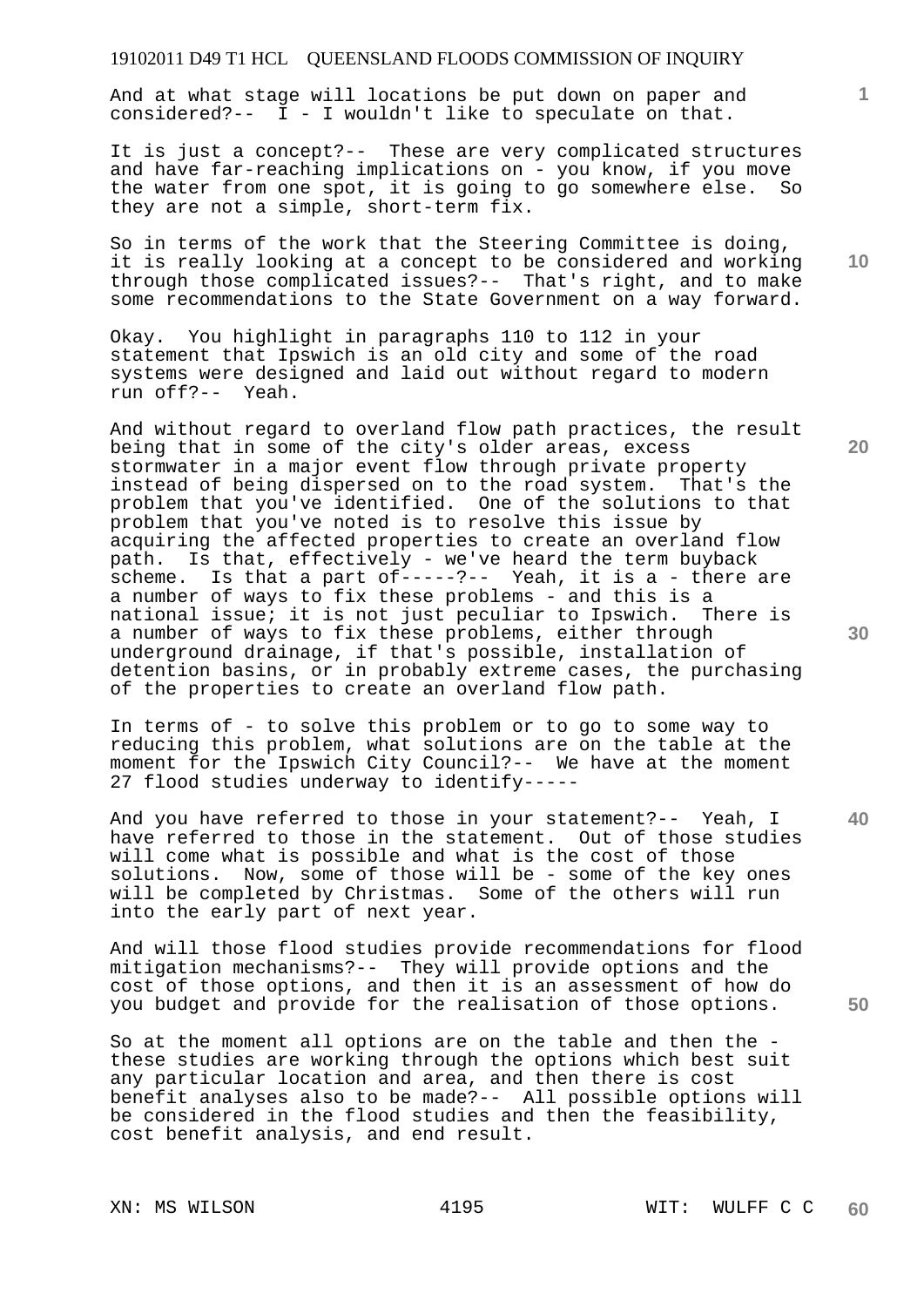The flood studies that you've been referring to, are those ones that are set out in paragraphs 119?-- That's correct, and also in 123.

And it goes on. There are two - there are two categories of flood studies: the catchment studies and then subcatchment studies. One is more macro and the other one is in more detail?-- That's correct.

You touched on this just before, but how were the locations of these catchment studies determined?-- Oh, these would have been determined from just the catchment itself, which is where the water falls and runs, and also from the historic understanding of where we've had problems in the past. Most of these were actually underway before the flood in January. So it is not a reactive approach, this was actually a proactive approach by the council to do this, understanding some of the history of what's happened in the city in years gone by.

You have provided a catchment study status at attachment 9 of your statement. If I can just take you to that attachment? And, really, this is just a progress sheet of how these catchment studies are moving along, is that the case?-- That's correct.

If we can look at, say, the first, which is Walloon, and we will see that study is well advanced. There is a flood model already established. You are "awaiting input from the major developer in the area, Benchmark Group, for their preferred solution"?-- I think that's actually moved on since then.

Okay?-- So-----

Well, in relation to these flood studies, what involvement do developers have in providing their solutions?-- Well, that will depend on the catchment. This one is specific because there is a large tract of land that Benchmark have which is flood prone and we need to understand how they are going to treat that, because the impact of that will have an impact on the downstream solutions. So that was a little unusual but key to that specific catchment study.

In terms of, say, the Walloon catchment study where you have a developer that the council is working with, who bears the costs of providing the solutions in that area?-- Benchmark Group bear the costs of the solutions for their own subcatchment which they are working on, and then we would feed that into our overall solution. But fundamentally, a developer's responsibility is not to increase the amount of downstream run off in terms of rate of run off. So whatever they do on their site is not transferring their liability to the public arena downstream for us to fix their problem. They need to control their problem on their own site and we need to know what that is so we can understand that it works and how we feed that into our overall solution.

I will take it now to a hypothetical level, take it away from

**20** 

**1**

**10** 

**40** 

**50**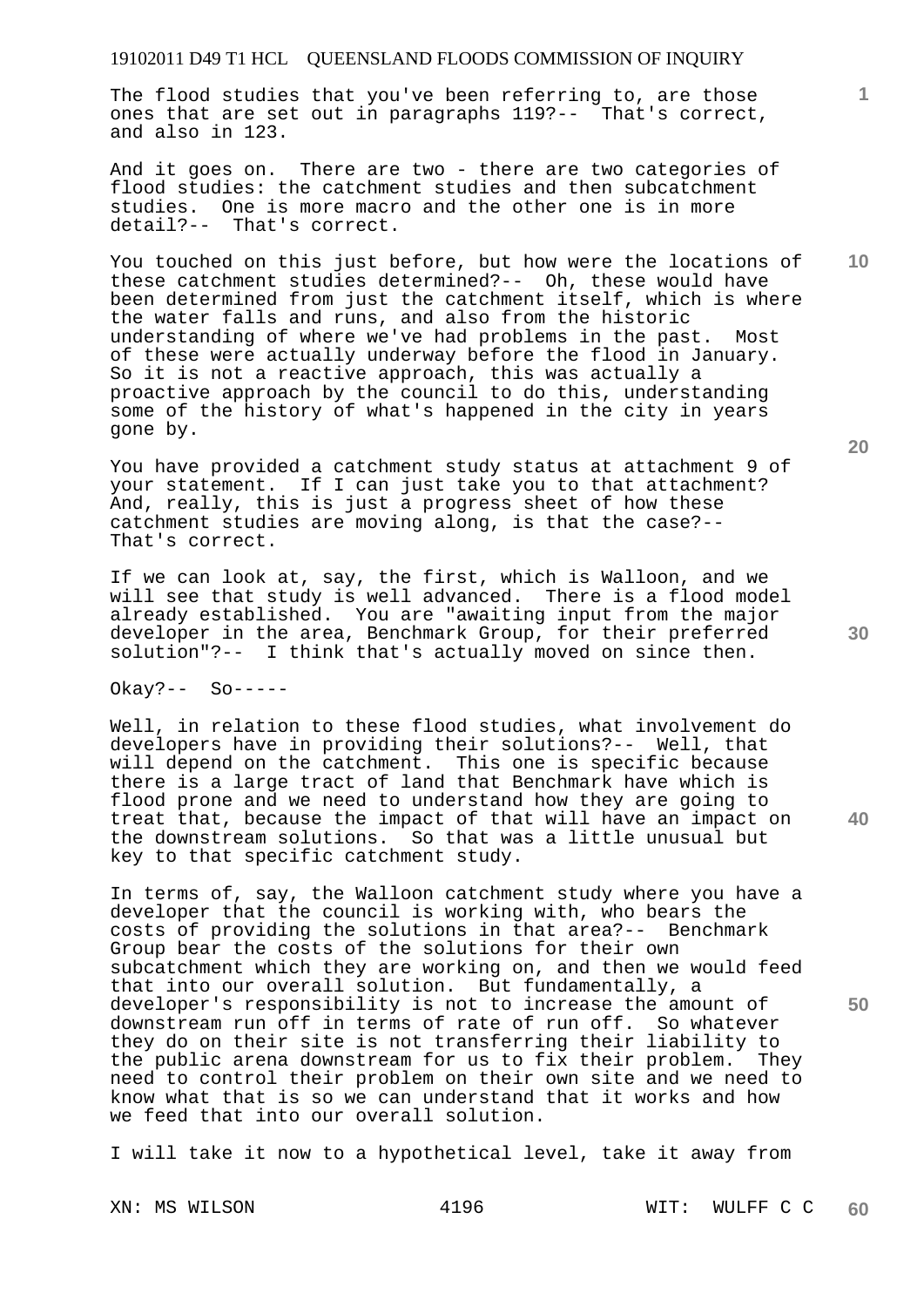the study, but if a developer, in an example like we've been talking about, provides a solution, what regulation does the council have to prescribe that that is an acceptable or non-acceptable solution?-- It is part of our development approval process. We won't approve a development unless we feel they have adequately addressed the issue of flooding and stormwater run off on their site.

And how does that feed into the greater catchment flood study? So the solution the developers provide - maybe, for example, putting levees around their site - then how will that feed in to the greater catchment flood study?-- We would usually encourage developers to use the same hydraulic modelling system that we're using, so the information can be just completely loaded into the same model, so we can manage that in that way. So we would feed the data from their information into our information to see how that impacts.

For example, if the solution was a levee, then you would feed the data of that into your own-----?-- That's correct.

Your own flood study - your own flood model?-- Yes. That's why it is important they use the same sort of flood model because they all have inherent idiosyncrasies in the model themselves.

**30**  And is that - is that mandatory, that they have got to be working off your model?-- Pretty much, yes. We encourage them to do it, otherwise it is going to create delays for them. So it is much better for them to use the same modelling system.

One a development is approved and once their flood mitigation infrastructure is in place, whether it be a levee or a detention basin, is that then included in your own flood model? So that flood model takes into account that development and whatever structures are in place on that development?-- If they put physical assets into the catchment, yes, that's built into the model.

So if another development is built in that catchment, that is taking into account previous development up or downstream?-- That's right. It is an accumulated practice of adding in parts of assets in the catchment.

Is that a difficult process to do, to keep on updating the model as further developments-----?-- Not really. If they use the same model, it is very simple.

**50**  That's why it is very important-----?-- That's why it is important to use the same model.

For everyone to be on the same page?-- Yeah.

Okay. If we can move on to paragraph 128, and you refer there to flood and drainage mitigation studies. That's in addition to the catchment and subcatchment-related studies. And then you set out the four studies. Do you see that?-- Yes.

**10** 

**1**

**20**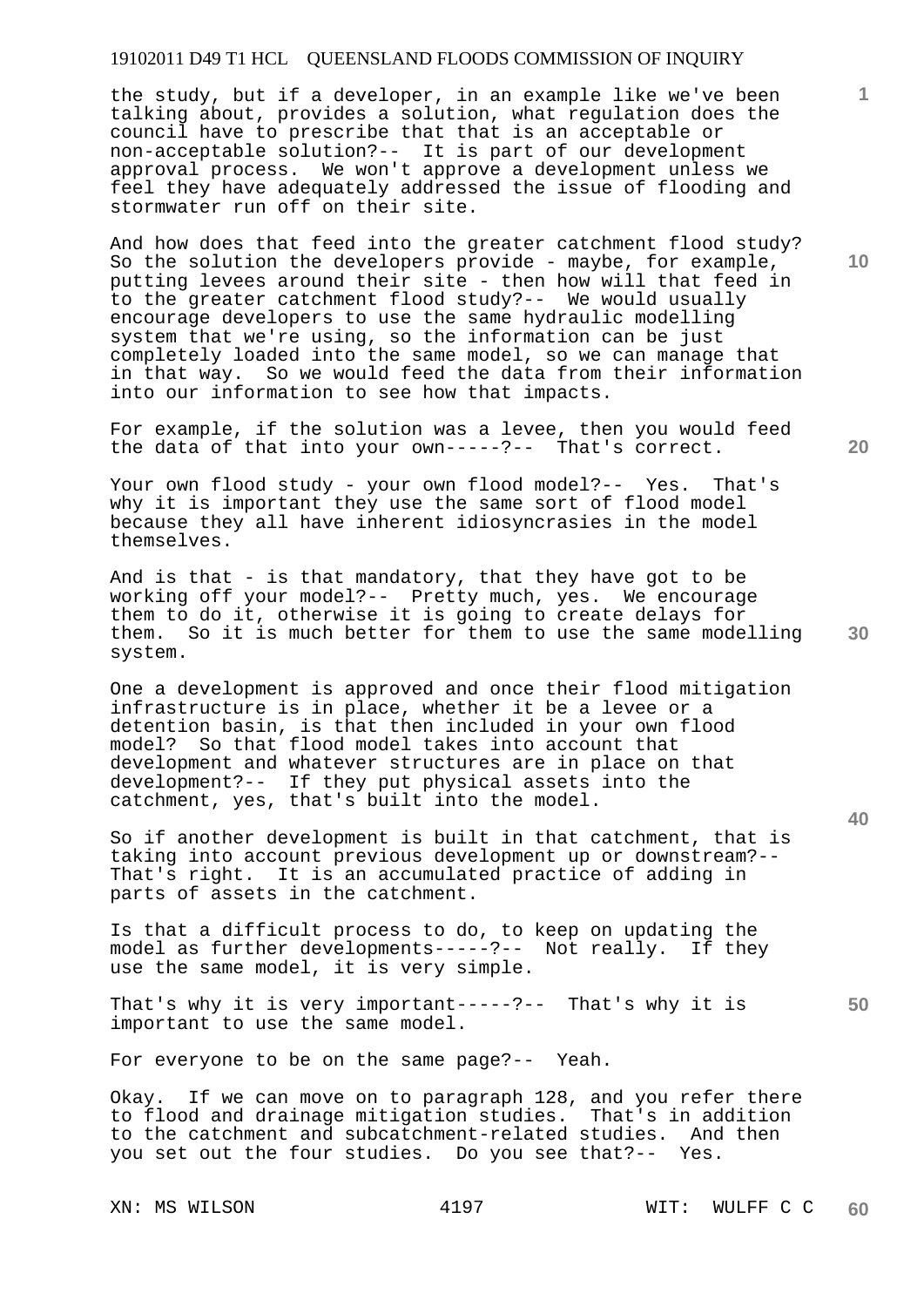"The Citywide policy development, that is integrating all of the catchment studies and overlaying this with the development of a related investment strategy and policy direction."?-- Yeah.

I don't really understand that. Perhaps if you could assist me and tell me what that means?-- It is an overarching component in terms of high level policy and understanding. A lot of these studies are very site specific and catchment specific. We don't write policy documents for every catchment, so we need to have a high level document that takes into account all of the information that we've gleaned from the different studies and transpose that into a Citywide policy document.

So is it the case there will be one flood study - one flood model that you can be able to look at how each catchment may impact or not impact other surrounding catchments?-- Not necessarily. There will always be a number of models because each catchment is discrete, but the policy position of the council has to take into account a common base that is applicable across the whole city. So we're not saying to a developer, "If you're developing here, this is the policy position. But if you're developing somewhere else, the policy position is different." So this is feeding all of that information into a single policy that we can give to a developer, or anybody else who wants to use that, to say, "Here are the principles and requirements of developing in the city of Ipswich."

And those policies will apply to every catchment?-- Absolutely.

Standardised policies?-- Yes.

That applies to every catchment?-- Yes.

**40** 

**50** 

**1**

**10** 

**20**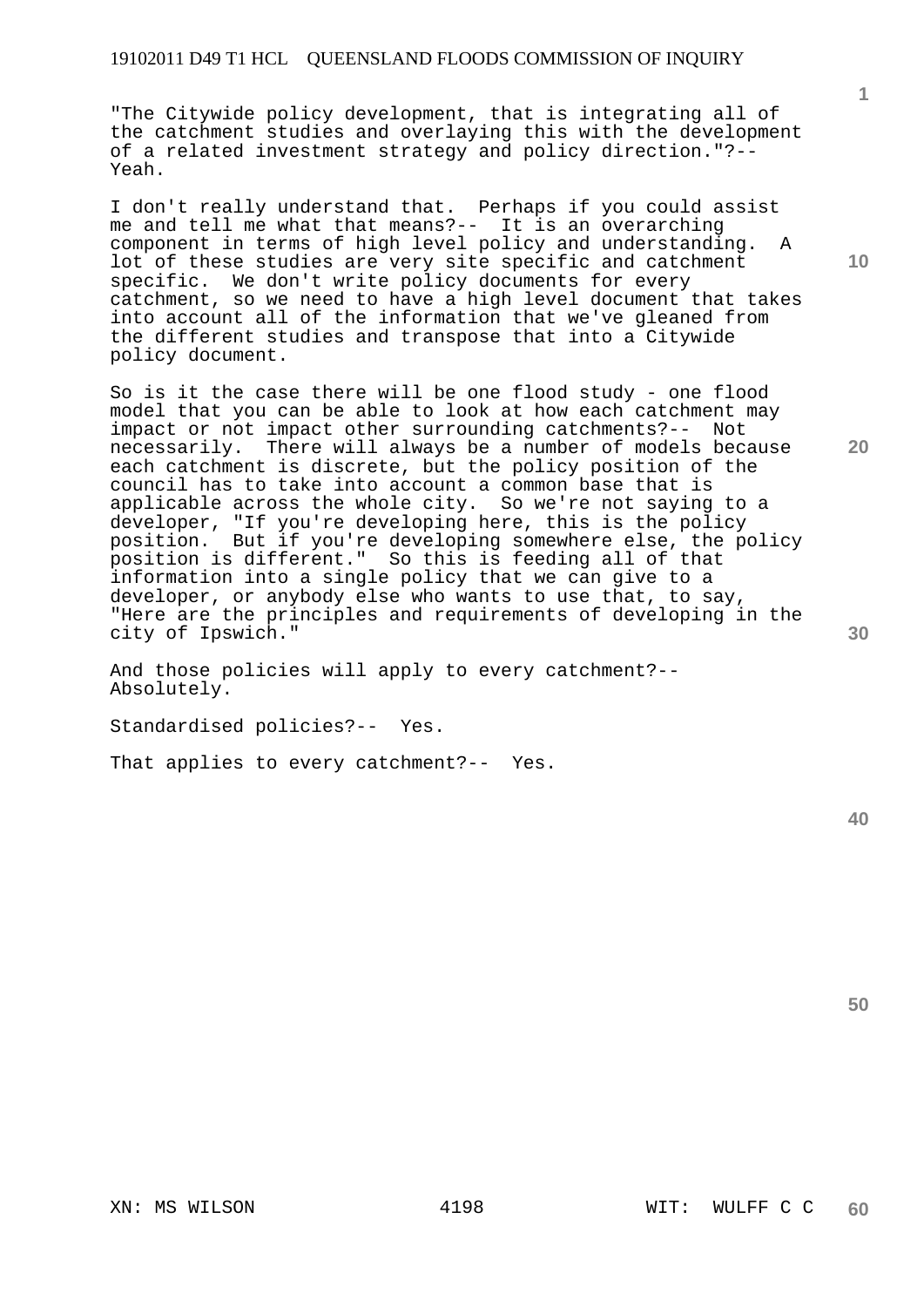Is there any flood model that the Ipswich City Council does have that takes into account all of the catchments?-- Not, not - I'm not - I don't think that's possible. You would have to have a model that models the Brisbane and Bremer catchment combined, which is a very complex river system, and probably too complex for a model if you wanted to use it for practical purposes.

Too complex to be - for practical purposes?-- For - in a single sub-catchment location.

And you're looking at - say if you are looking at a development-----?-- That's right.

-----that is being proposed in a catchment, then you would be saying that having such an overarching flood model would be too complicated to really have any relevance to that development?-- To that location.

Does - that would be for a single development. What if you were looking - if you were just wanting to understand, is there a need to understand the impact of all of the catchments upon each other in this area?-- But the way that works is understanding the river catchment of the Bremer and the Brisbane, which are interlinked, and to some extent that is what the optimisation study is doing with the State and a whole - a number of other agencies, including Brisbane and Ipswich, in trying to come to grips with that because it is a very complex catchment.

The other study is the Flood Risk Management Briefing Paper. Can you tell us about that?-- That's really to have a look at what are our risks and how do we deal with those risks and, as I said, some of those we are already dealing with in terms of resilience of assets and how do we transpose that into a policy position with the council at a future time.

And the flood damage curve?-- Flood damage curve is indicates the greater the flood, it indicates how much risk we have to assets as the flood level grows. So if it was 10 metres instead of 20 metres, what's the impact on our assets.

And then the Springfield flood impact assessment?-- Springfield is a specific catchment which is a big - a large development area. We are revisiting that whole flood study there in by - there's a number of lakes that have been built in that catchment which - we think we just need to go and revisit the whole of that and then determine whether what's there now is working properly or whether there's any additional things we need to do in the future as that residential catchment develops.

Why do you need to revisit it when you've got a flood model that this sort of data should be imported as the development is progressing?-- A flood model is a theoretical model that inputs in advance. I think it's always wise to go and check, when you've built something does that now fit the theory that

**20** 

**10** 

**1**

**50**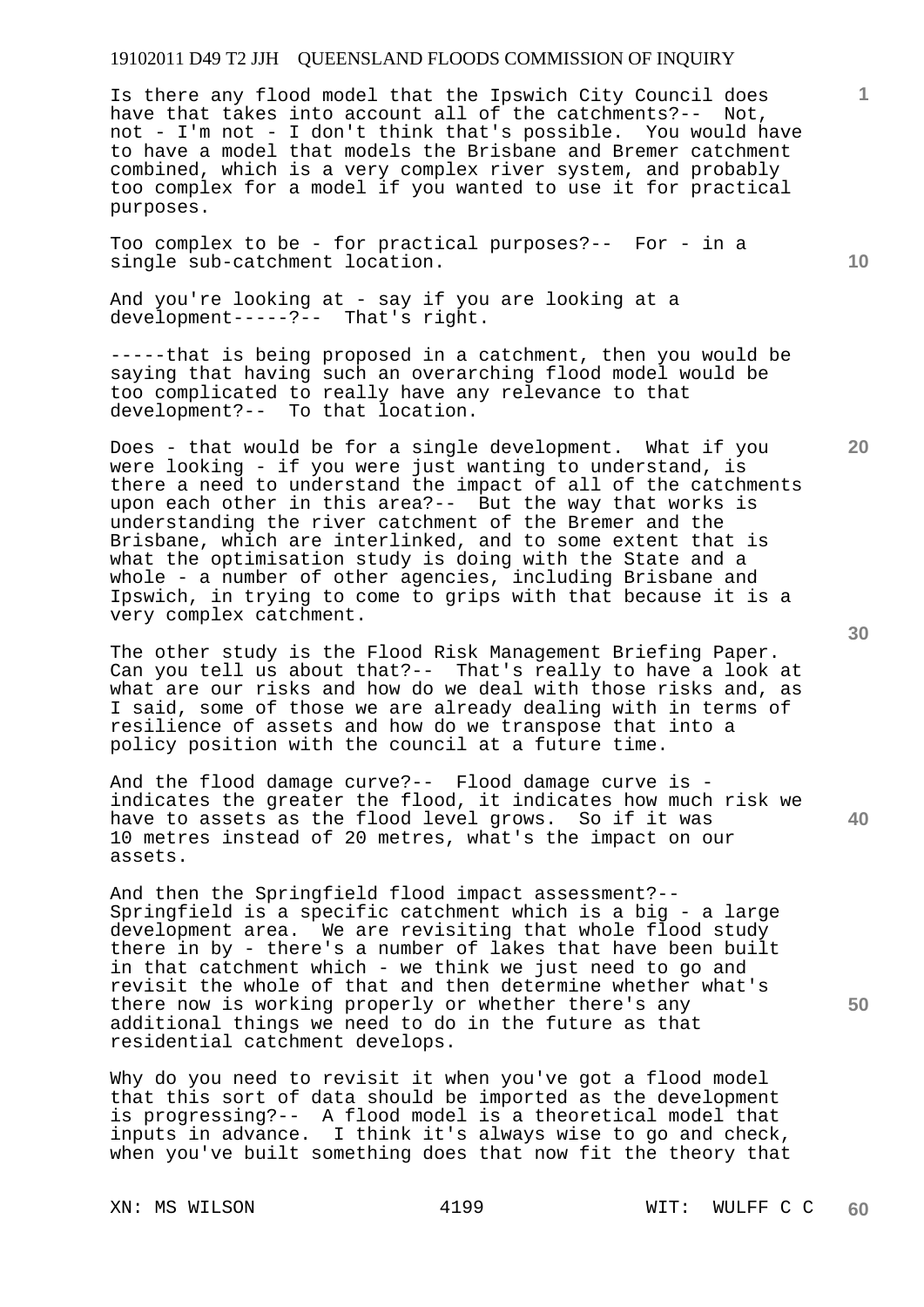you had at the beginning so that's what we're doing at Springfield.

And if it doesn't?-- If it doesn't then we've still got opportunities in Springfield as a developing catchments to make those adjustments.

And what sort of opportunities would they be?-- Well, we have a number of locations where we have detention storage capability.

So it's detention basins?-- That could be one of the solutions. It might be different pipe sizes in another location but there are substantial opportunities for us to go back. If it is - doesn't fit what we think it was going to be there are substantial opportunities for us to go back and make those adjustments or we might find that it's actually - we've overdesigned it already.

And does that occur for every development, that-----?-- Well, Springfield is a very specific single masterplanned community so it's had a - you know, everything's been designed and developed from day one in terms of water, sewerage, stormwater detention systems, road systems. It's a very - quite a unique development. We don't have any other developments like that at the moment. Ripley Valley in the future might be like that but it is a very unique development in, not only Ipswich, but in Australia.

And because of that uniqueness, that's why you said there is an opportunity to go back?-- No, the opportunity is it's been developed as a masterplanned community, whereas we don't usually have the opportunity to develop a population base of something like 85,000 people in the future in an initial go. Normally that would be incrementally-developed in different parts and pieces. This is a masterplanned, single, stand-alone development that we have the ability to retest and adjust if we need to, and that's why that review is being undertaken.

Can I now show you a report that is dated August 2002. It's prepared by Fisher Stewart and it's titled "Natural Disaster Risk Management Studies Program". It was provided to the Commission pursuant to a requirement in September 2011. You are familiar with this report?-- From yesterday, yes.

You've had an opportunity to read it?-- I've had a look through it, yes.

This report was produced as part of the third stage of the three step risk management process undertaken by the Ipswich City Council?-- That's my understanding, yes. As a response to the natural disaster management.

Stage one involved identifying the impact of potential hazards and reviewing treatment options? Is that right?-- Yeah.

**10** 

**1**

**20** 

**30** 

**50**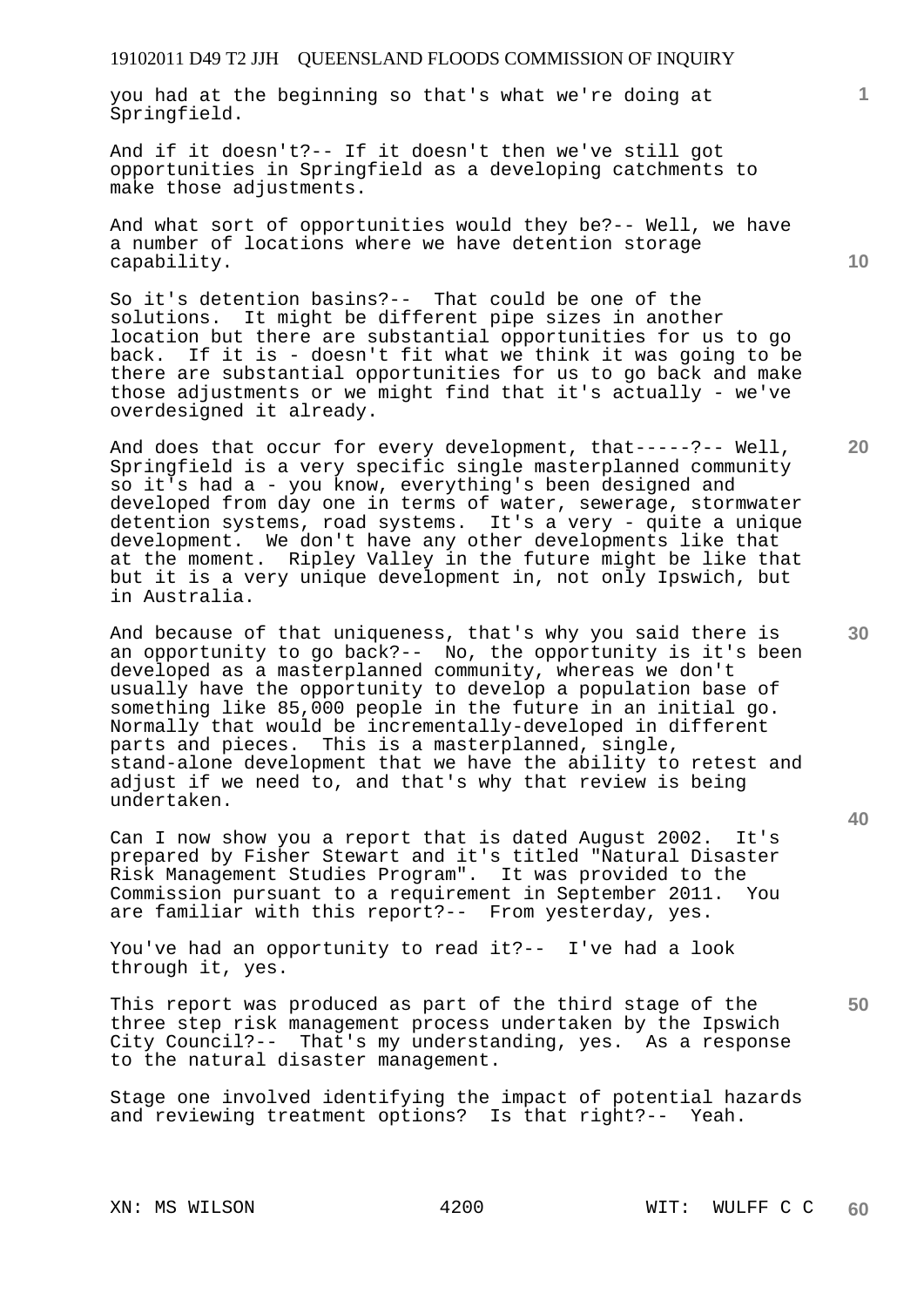When we are talking about "treatment options", what does that mean?-- Well, treatment options are the same thing we've talked about previously - levees, detention basins, upscaling stormwater pipe sizes, although this document talks about much more than just flood-----

Yes?-- -----it talks about bushfire and other risks.

And obviously we're interested in the flood component?-- Yes.

Stage 2 involved, "the completion of hydrological and hydraulic studies for the non-urban areas of Ipswich, a detailed flood vulnerability analysis and flood mapping for the whole city," and, finally stage three, which I think is this document here, is - involved, "further risk treatment studies as required for development of options to reduce unacceptable risk and the preparation of reports". So we're looking at the stage three document, are we?-- That's correct.

Now, if I can just take you to some parts of this document. We are just going to get that document on the screen, but while we're waiting for that I can take you to some parts of this document. If we can go to the introductory section of the report and turn to page marked "v". Can you - at the bottom of the page, "of the risks posed by these hazards the greatest risks are posed by flooding. Studies determined that of the population of 126,853," which looks like it came from 19 - we've got it - the 1996 consensus, it sets out how many people will be flooded in various events, flood events. Do you see that?-- I have - know that.

And also it goes over the page and refers to the 1974 flood and if a repeat occurred there. And if we can now turn to page 19 of that document - 19-20 of that document. It starts at 19 but if we can go to page 20. It gives an estimate of the number of properties which will be flooded by the suburb. Do you see that?-- Yeah.

Goodna - and it sets out an estimate of the number of buildings flooded in various floods as per the 20 year flood up to the hundred year flood. Can we see Goodna at the top of that list and we also see Ipswich some way down. Now, why I'm interested in this - these figures and information contained here, are you familiar with the South East Queensland Regional Plan 2026?-- I am.

And part of that plan is to - it refers to, "for Ipswich the subregional narrative continues to acknowledge Ipswich City and Springfield as the principal regional activity centres and also Goodna and Ripley as major regional activity centres. The targeted population for the Ipswich local government area has been increased substantially to 435,000 by 2031," and this information is summarised and contained in the second submission provided by the Ipswich City Council to the Commission. And it talks about Goodna as a major activity centre and as seen as complementing the principal regional activity centres of Ipswich and Springfield. Now, Goodna and

**20** 

**40** 

**50** 

**10**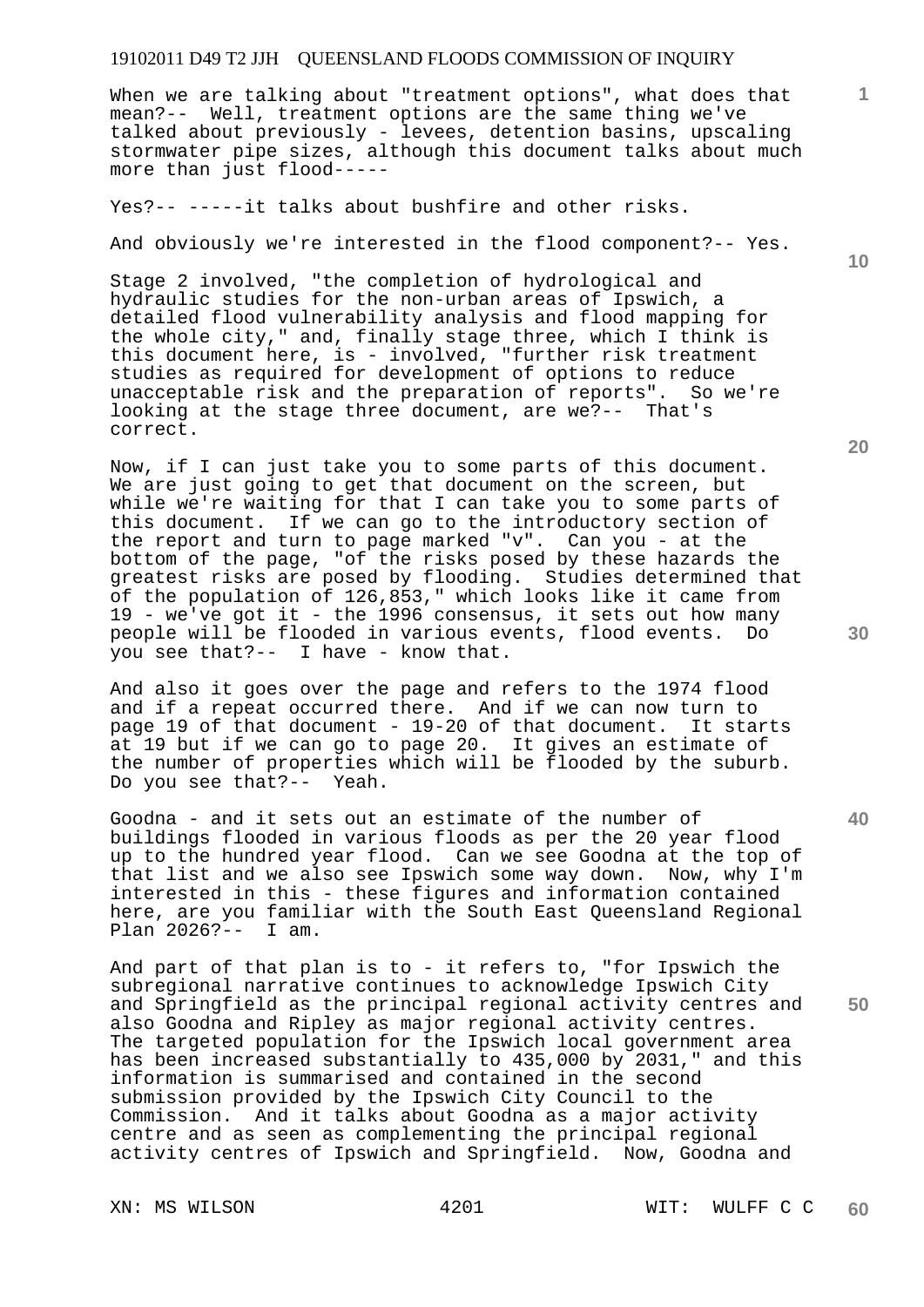Ipswich suffered flooding during the events of 2010/2011?-- Some parts of them.

Some parts. I'm just interested whether the Ipswich City Council, to your knowledge, and the Department of Local Government and Planning have been in discussions taking into account the flooding that occurred in this area this year in relation to what is proposed in the South East Queensland Regional Plan?-- Not to my knowledge we haven't at this point in time. It's probably - some of the work is undertaken happening at the moment with the optimisation study, the feasibility of levees, the other sub-catchment and catchment studies. I think we need to have that information before we can be fully informed about what, if any, changes to the regional plan need to be undertaken.

From your knowledge of the flooding that occurred in this region, this area, do you think that any changes do need to be made to the South East Queensland Regional Plan?-- I think it would be premature for me to sort of speculate on what changes would need to be made in the absence of any understanding of what the options are to make - undertake protection to those places that were flooded. As - the example I used before in terms of Ipswich CBD and the possible levee and floodgate, that alone would protect all of the CBD of Ipswich that was flooded on the south side. So I think it would be premature to start saying we need to change the plan without having an understanding of what the options are.

But perhaps that is something that needs to go on to the table for consideration, along with all of the other matters that the Ipswich City Council needs to consider following the flood event?-- And that's exactly what we're doing in terms of gathering the technical information and understanding what the options for protection of those areas are.

I will take you to some of what is referred to as the "treatment options" that are recommended in this report to mitigate damage from flooding, and we can see those at page 35. The "Treatment Options - Prevention Measures" are set out there. One of the options is that the new town planning One of the options is that the new town planning scheme should include measures to reduce the risk of flooding by limiting further development within the floodplain. And it sets out those matters there. Now - do you see that?-- Yep.

Are you aware whether the council considered these options when they were - when they were reviewing their planning schemes? There was a new planning scheme, as I understand it, in 2004 and in 2006?-- Probably before my time.

Okay?-- I would be reluctant to say. I'm sure they did but I think that's a question best directed to the people who are available to you and who were actually involved in that planning scheme.

Well, you work with a planning scheme now. You're across the Ipswich planning scheme now?-- The planning scheme now is the Q100 line so I'm sure that they had cognisance of some of

**10** 

**1**

**20** 

**30** 

**50**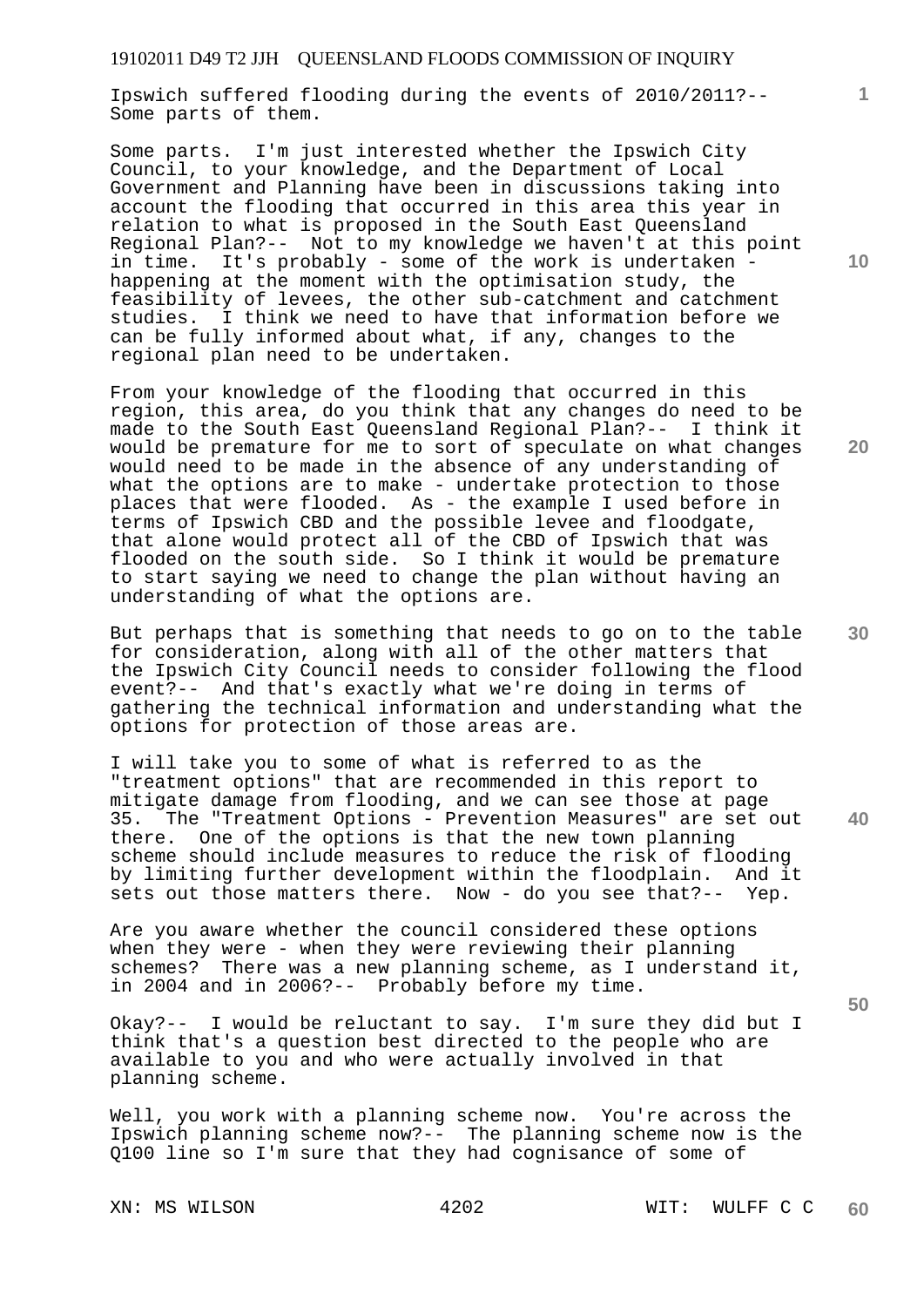these. As I say, I would assume they did but I'm not personally aware of how - what the process was or what they took into account at that point in time.

By looking at those options that are set out there do you understand that these options are included in the present planning scheme?-- Certainly the hundred year event, the Q100 line is our planning scheme, so the recommendation here talks about the one-hundred year event.

Did you have any input into the Temporary Local Planning Instrument that came into force this year?-- I couldn't say I had actual input, no. We had very competent planning staff who managed to come out with a very appropriate TLPI.

Some of the matters that are set out here, for example in the town planning scheme is, "developments should also take account of access to and from the area during flood"?-- And that's what we do in our current - as we heard yesterday from one of our planners in terms of the route away from the Chubb Street development, that's taken into account in the development process.

And also levees is regarded as another option that was considered in 2002?-- Levees are always an option but there are not many levees in cities in Australia.

Well, I was just wondering whether you could assist that were they considered in 2002 or the years following and seen not to be appropriate?-- Well, I'm not aware that there's been any serious consideration for a levee in any location, apart from the fact that we are now doing those as apart of the catchment studies we are undertaking at the moment.

So it was not considered then but it is considered now?-- I don't know if it was considered then I wasn't here, but I'm just - all I'm saying is that we are considering it now but they are not - levees are not the easiest piece of infrastructure to realise.

Madam Commissioner, I'll tender that August 2002 Natural Disaster Risk Management Studies Program.

COMMISSIONER: Exhibit 855.

ADMITTED AND MARKED "EXHIBIT 855"

**50** 

MS WILSON: Your second statement addresses the Online Mapping Flood System?-- Yes

And I understand that was launched on Monday?-- It was.

And is it the case that members of the public will now be able to download maps identifying the 1974 flood extent and the

**10** 

**1**

**20**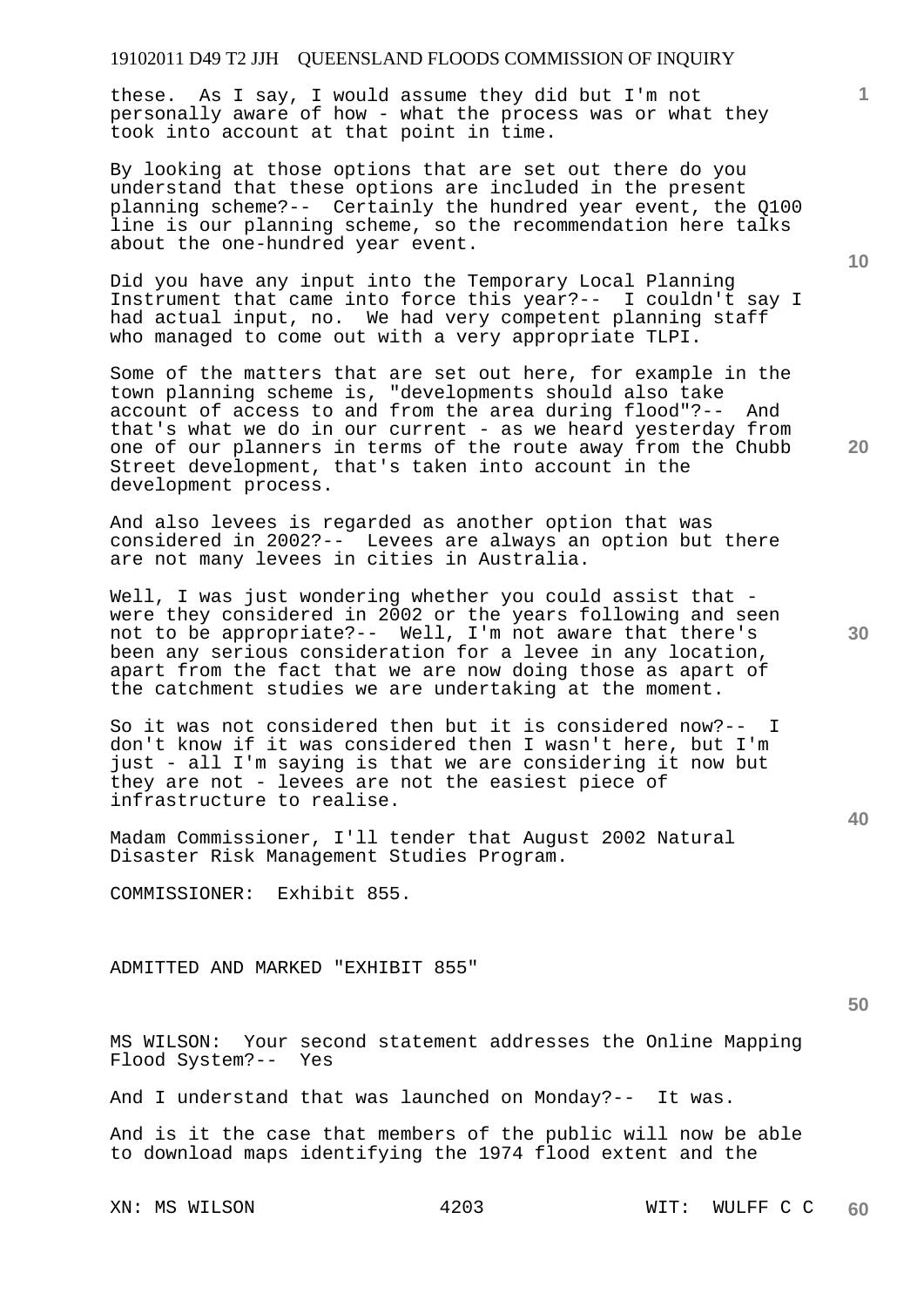# 19102011 D49 T2 JJH QUEENSLAND FLOODS COMMISSION OF INQUIRY **1 10 20 30 40 50**  2011 flood extent?-- As it specifically relates to their property or any other property they want to plug into the system. And that's at no cost?-- That's at no cost. And there also is a map with interpreted data that, is it the case, you can actually at any given time put in your property and see where the flood levels are?-- No, not yet, that's stage two, which we intend to pursue in the next 12 months, so that you can actually see what's happening in real time. So it will be real time data being put into that model and so a resident can see at any given point in time where the floodwaters are?-- That's the intention----- That's the intention?-- -----has some funding issues around it but that's - the model has been built to allow that development to happen and we will be trying to - pursuing that over the next 12 months. So is the only thing that's really stopping that is funding?-- Funding is going to be an issue but I don't - we will look for a way to overcome that but I can't - I couldn't guarantee to the Commission in 12 months' time that that model will be operational. I'm just interested, the IT people are telling you, "Look, we can do this"?-- They can do it, yes. "this is possible"?-- It is real. It is real-----?-- Yes. -----this is possible-----?-- Yes. -----at any given point in time in the day during a flood event a resident can see - if their electricity is on-----?-- Yeah. -----how their property - where their property sits in relation to floodwaters?-- That is our objective, yes, and it is not a fanciful objective, it is a realisable objective. Are you aware of the maps produced by the QRA?-- I can't say - I may have seen them but I'm not sure. I've seen a lot of maps in the last nine months. The maps that have been released by the QRA in the last month or so, have you seen those maps?-- No, I don't believe I have. Just in terms of site specific modelling, is it feasible to incorporate site specific modelling into overlay maps?-- Into overlay maps? If-----?-- You can incorporate the impact of flow lines and depths into an overlay map but you can't incorporate all the detail in a hydraulic model into an overlay map.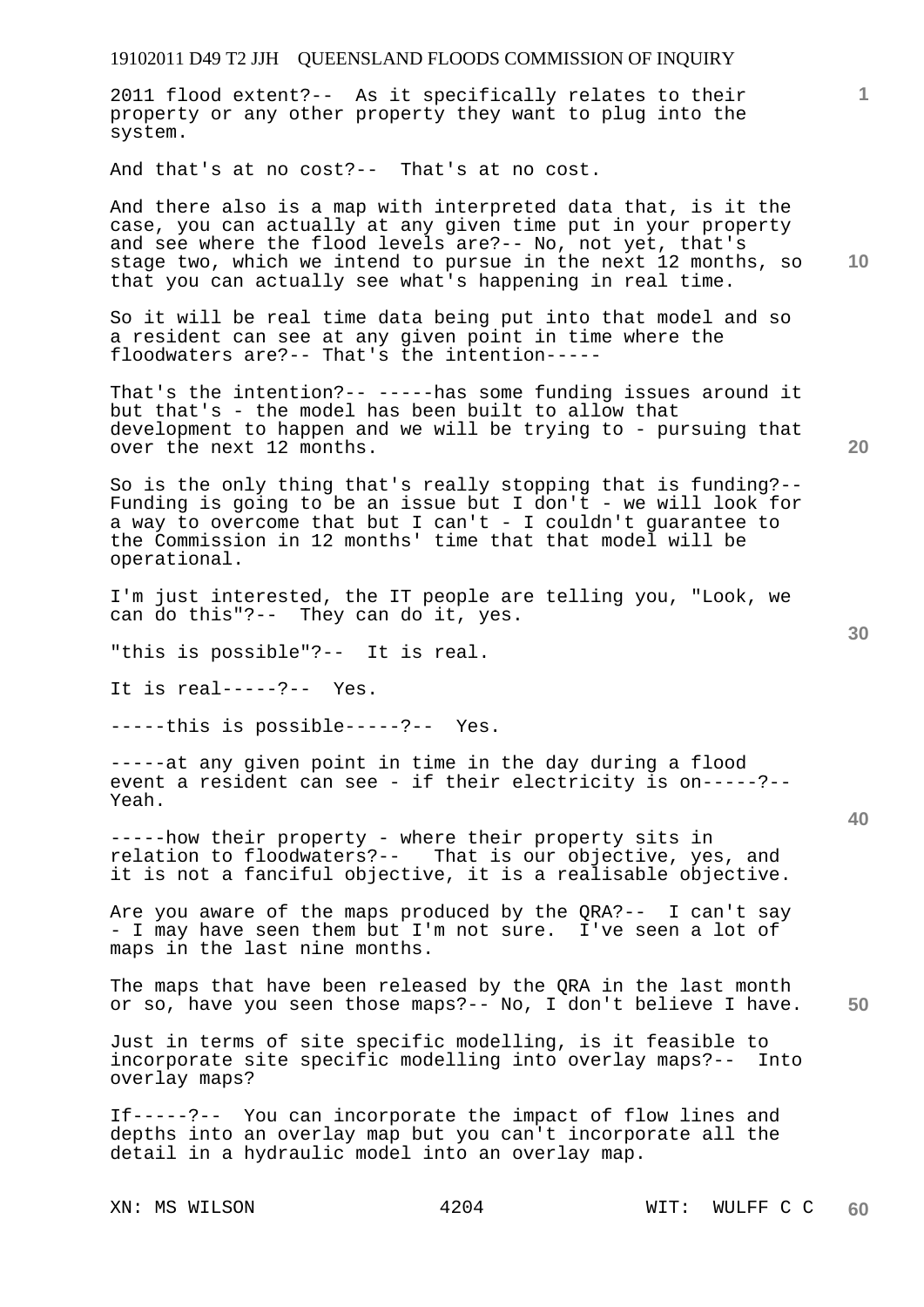19102011 D49 T2 JJH QUEENSLAND FLOODS COMMISSION OF INQUIRY **1** Thank you, Mr Wulff, they're all the questions I have for you. **10 20 30 40 50**  I think others may have some. COMMISSIONER: Ms McLeod? MS McLEOD: I have no questions, thank you. COMMISSIONER: Ms Brasch. MS BRASCH: Briefly, thank you, Madam Commissioner. If the third - Madam Commissioner, third statement of Mr Wulff is to be tendered with respect to the SES the State would like to reserve its position on that and if there's anything in it deal with it by way of statement or submissions or answers. Mr Wulff, could I take you back to your first statement. If you could turn up paragraph 41, please. Now, there's the \$20.7 million figure there and that was a payment - it's correct, isn't it, that was a payment for NDRRA from the Queensland Reconstruction Authority?-- That's correct. And there was a second payment, perhaps at the time you were finalising your statement, this first statement, it's correct, isn't it, that the council received a second payment, again NDRRA, through the Queensland Reconstruction Authority of \$13.1 million on the 31st of August?-- That's right. Thank you. Thank you, Commissioner. COMMISSIONER: Mr Flanagan? MR FLANAGAN: I have no questions for Mr Wulff but we have updated, Commissioner, CCW 12, which is the register of what has been done since Mr Wulff made his second statement so----- COMMISSIONER: But isn't that what I got already or is this----- MR FLANAGAN: Yes, but in relation to that, there's two errors in it that we are getting corrected now. COMMISSIONER: Oh, okay, so we will get an undated one. MR FLANAGAN: You will get an updated corrected one, yes. COMMISSIONER: All right. If it's just a matter of crossing something out could we give you back the exhibit and just get you to change it----- MR FLANAGAN: Thank you, Commissioner. COMMISSIONER: -----rather than getting another one? MR FLANAGAN: Thank you, we will do-----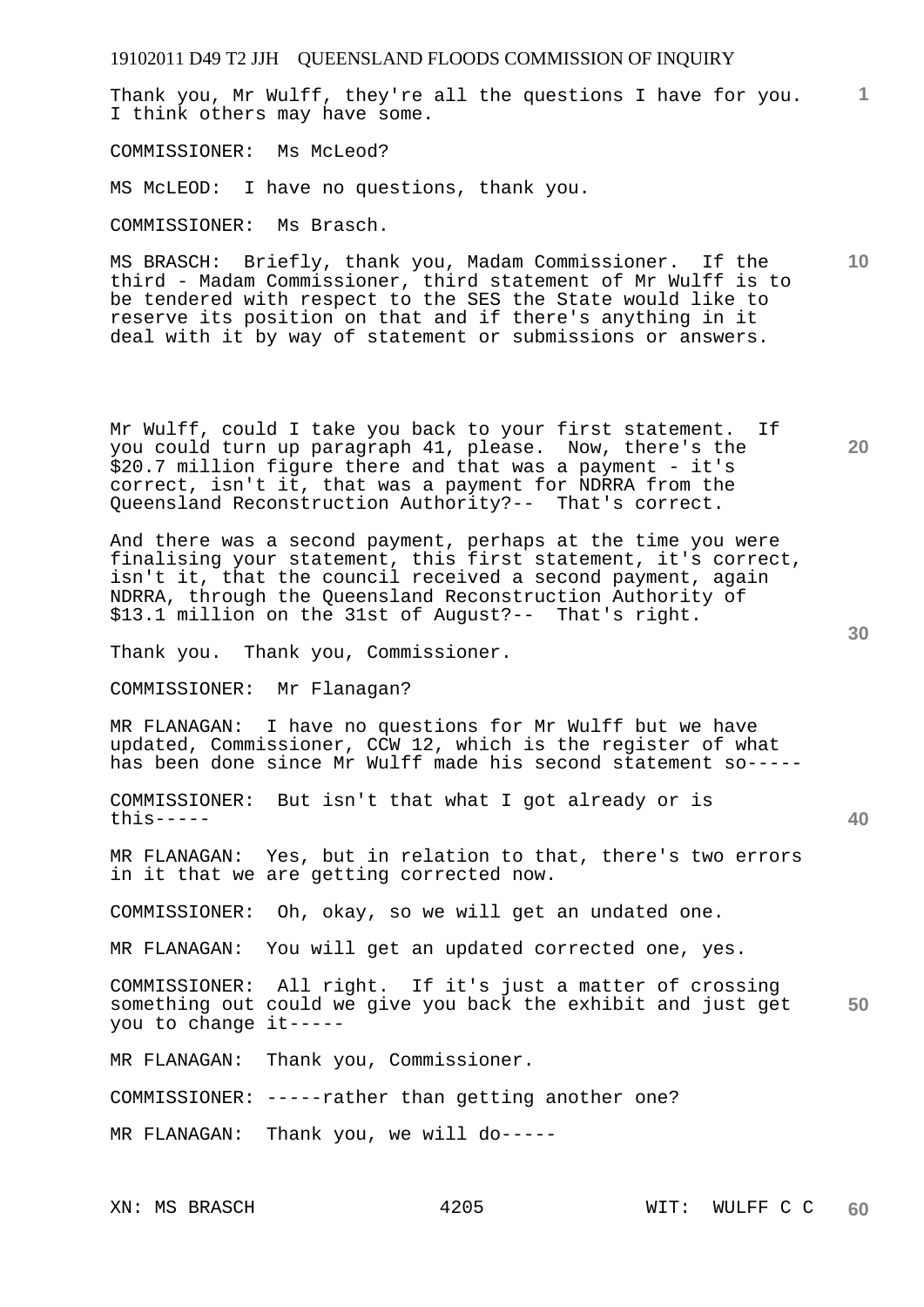COMMISSIONER: Whatever suits.

MR FLANAGAN: Thank you.

COMMISSIONER: All right. Miss Wilson, do you want Mr Wulff excused?

MS WILSON: Thank you, Madam Commissioner. May Mr Wulff be excused?

COMMISSIONER: Thanks, Mr Wulff, you're excused?-- Thank you.

WITNESS EXCUSED

COMMISSIONER: Yes, Ms Kefford.

MS KEFFORD: I call Brett Davey.

**30** 

**20** 

**40** 

**50** 

**1**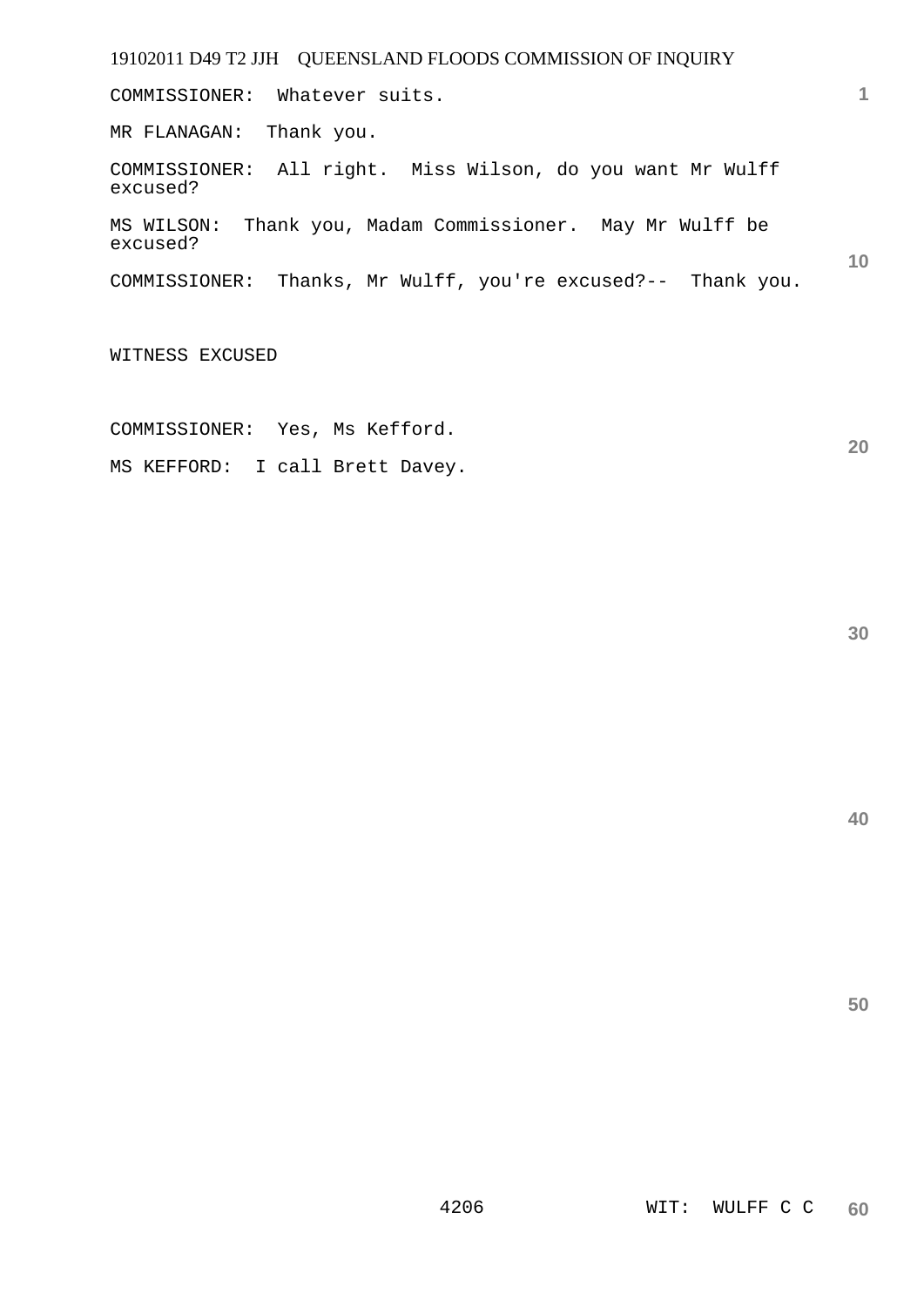BRETT DAVEY, ON AFFIRMATION, EXAMINED:

MS KEFFORD: Your full name is Brett Davey?-- That's correct.

And you're the Development Team Coordinator West Team at the Ipswich City Council?-- That's correct.

**10**  You've prepared a statement in response to a requirement from the Queensland Floods Commission of Inquiry. Can I ask you to have a look at this document, please?-- Yes.

Is that a copy of your statement?-- That's correct.

I tender that document.

COMMISSIONER: Exhibit 856.

ADMITTED AND MARKED "EXHIBIT 856"

MS KEFFORD: Now, you were the assessment officer for a development application in respect of a development at 15 Mill Street, Goodna?-- That's correct.

**30**  And that development application was for a material change of use to establish 16 attached housing units?-- That's correct.

The application was approved and the development has been constructed; is that correct?-- Yes, that is.

Can I ask you to have a look at this document, please? It's a copy of a major flood information map from council's records?-- Yes.

**40**  That should be brought up on the screen shortly, I hope - yes. And can you see on that map the area marked with a red line?-- Yes.

Is that the location of 15 Mill Street?-- Yeah, that is the location of the development.

And so we can see from this document that in January 2011 the entire site flooded?-- Yes, that is correct.

**50**  And do we take it from the fact that there's a crosshatching that there's a blue underlay as well and the entire site also flooded in January 1974?-- Yes, that's correct.

I tender that document.

COMMISSIONER: Exhibit 857.

**1**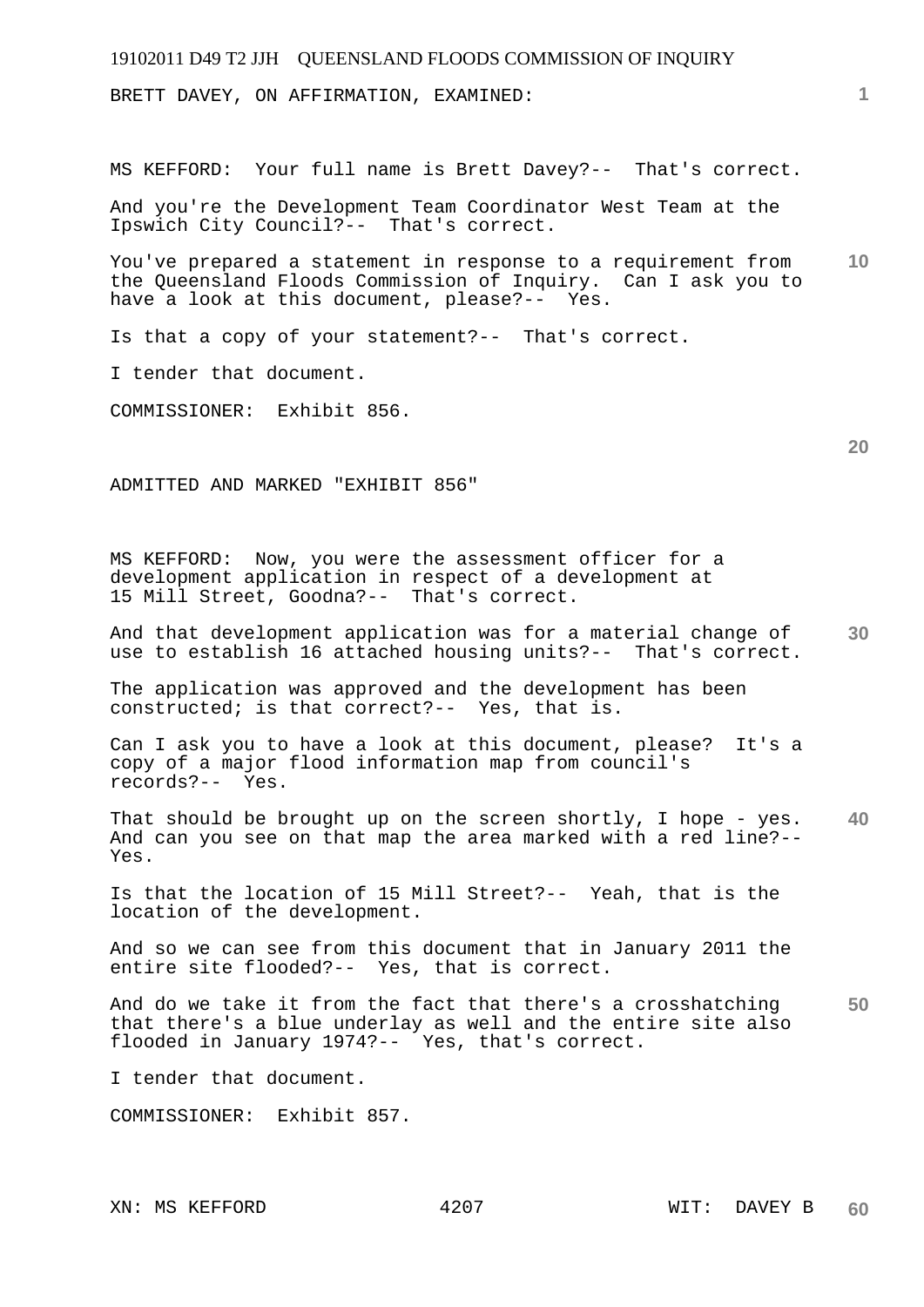ADMITTED AND MARKED "EXHIBIT 857"

MS KEFFORD: Now, your statement sets out the background of this development application and I just want to ask you a few questions about that. This development at 15 Mill Street is part of a larger development known as Millwood Village; is that right?-- That is right.

And in August 1991 the council approved the original Millwood Village development?-- Yes.

That approval was a town planning consent permit to establish 100 multiple dwelling units?-- That is correct.

And it was to be developed in five stages?-- Yes.

That application was obviously assessed against the Ipswich planning scheme in place at that time, which was the 1989 planning scheme?-- Yep.

And the 1989 planning scheme, had it adopted a flood level that was the one in 20 year flood level?-- That is correct.

And so the approval for the Millwood Village development was based on that one in 20 year flood line?-- Yes.

Stages one to four of that development were originally constructed?-- Yes.

And stage five was not constructed at the same time as stages one and four, was it?-- No. There was a sequence of development over many years and stage five wasn't completed,  $SO-----$ 

The developer believed stage five, the permit for stage five to have lapsed; is that correct?-- Yes, that's the position they put to us in their application.

And that's why they made a fresh development application because-----?-- That's correct.

-----of an understanding that the original approval had lapsed?-- Yes.

And this is the - this application for stage five, that is the application that you assessed?-- That is correct, the 16 units.

In terms of - assume for the moment that the application, the original application had lapsed, the construction of stages one to four under the original application, and not stage five, didn't make it necessary for the developer to proceed with stage five, did it?-- No, there's no requirement in any application that is staged for all of those stages to be completed.

**10** 

**20** 

**40**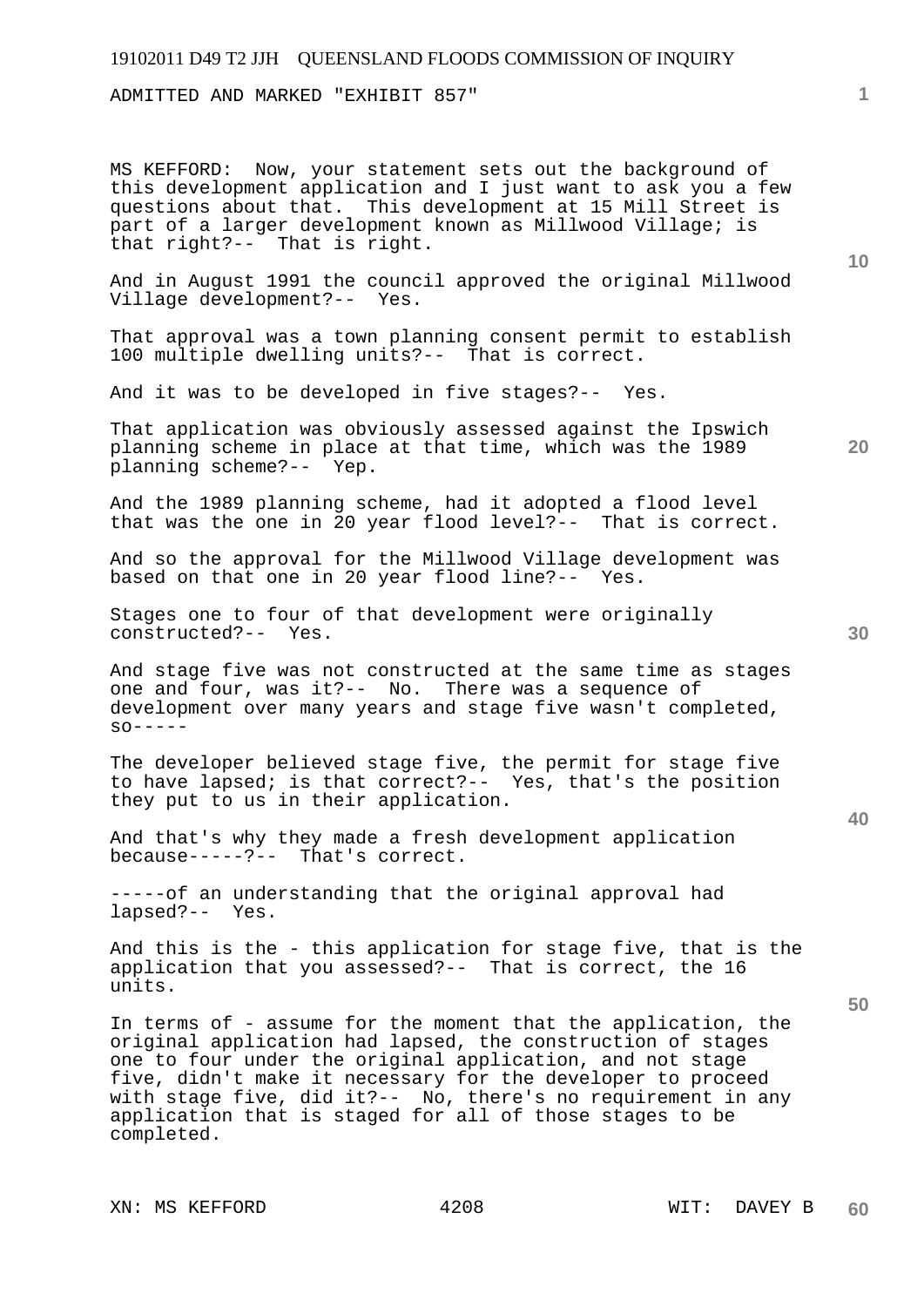So stage five could have just been abandoned?-- That's right.

But, obviously, the fresh application was made because the developer desired to proceed with stage five at a later point in time?-- Yes.

And at the time that the application was made the land was vacant?-- That's correct.

**10**  Paragraph 17 of your statement outlines your understanding of the relevant planning scheme against which you assessed this stage five application and you say that you understood that the application was to be assessed against the planning scheme in force at the time the application was made. The application for stage five was made on 24 March 2004?-- That's correct.

**20**  And while there's a 2004 planning scheme, that planning scheme didn't come into effect until later in 2004 after the application was made?-- That's right, it came into effect in April 2004.

So the application was assessed against the 1999 scheme?-- That's correct, and the relevant structure plans of that planning scheme.

**40** 

**50**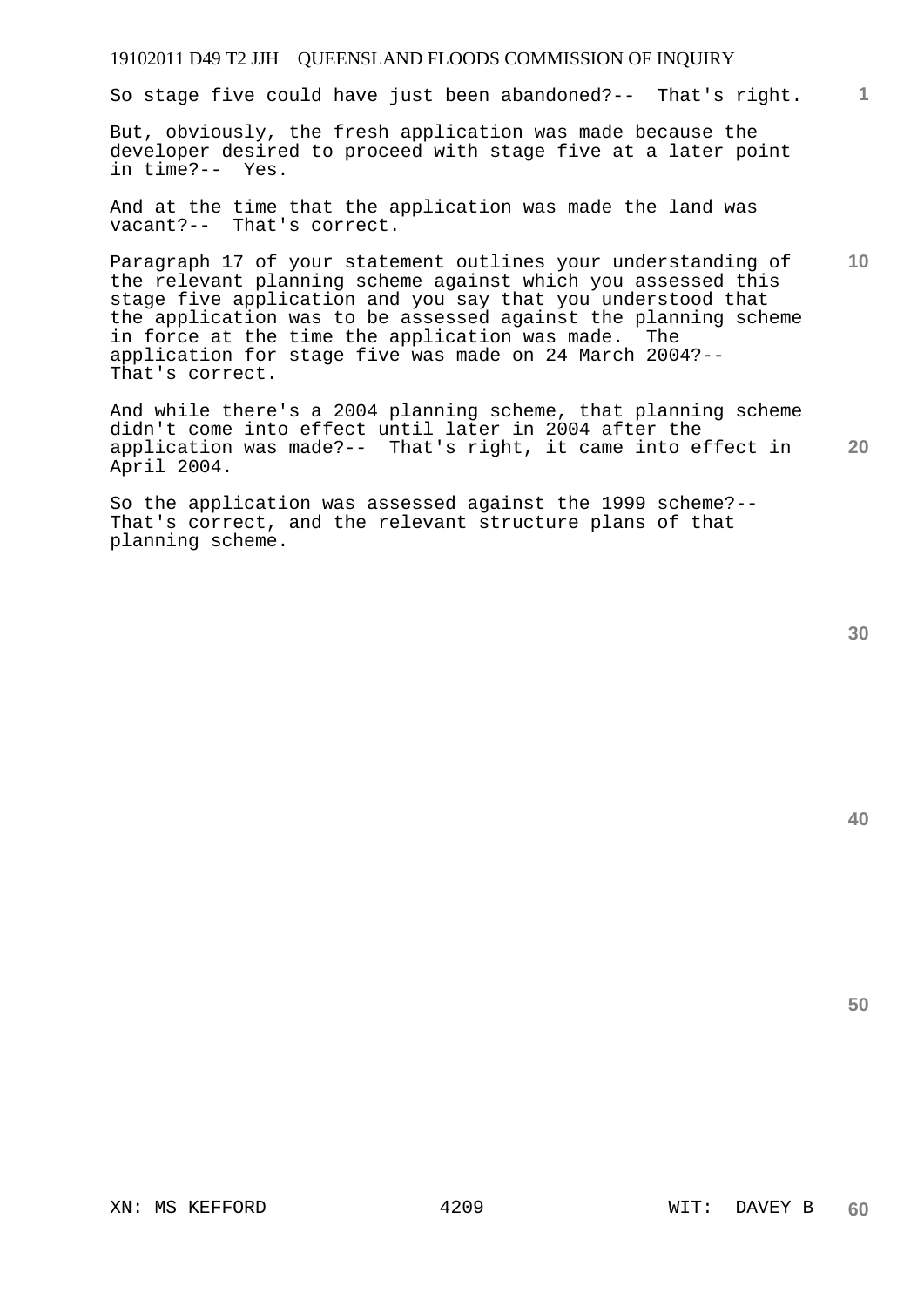If I could just ask you some questions about those planning documents, the 1999 planning documents. We don't have a copy of the original Planning Scheme, the 1999 Planning Scheme, but the Council has provided a submission to the Commission which helpfully sets out the previous Planning Schemes that existed for the Council's area and what those Planning Schemes addressed in terms of flooding, and if I could take you to page 34 of Schedule 1 of that submission. Do you have a copy with you by chance?-- Of the-----

A copy has just come up on the screen there behind you. Have a look at that?-- Yep.

And if I could ask you to look at paragraph (e)?-- Yes.

We've got a hard copy coming for you as well?-- Yes.

Now, it states that the 1999 scheme consists of three main elements, being a strategic plan for Ipswich City, planning scheme provisions, which include zoning maps, and structure plans. Is that what you were referring to when in your statement at paragraph 18 you describe how Stage 5 of the Millwood Village was proposed to be built on land that was zoned Residential Medium Density Precinct in the Eastern Corridor Structure Plan?-- That's correct.

So the structure plan is one of those structure plans referred to in paragraph (e) of the submission?-- Yes, the Eastern Corridor Structure Plan.

So reading paragraph 18 of your statement, together with this paragraph in the submission paragraph (e), is it fair to say that the Eastern Corridor Structure Plan was a more detailed planning document than the scheme provisions?-- That's correct. The strategic plan that was in place at the time made reference to the structure plans, which then provided more detailed information for the relevant geographic area.

In terms of the scheme, just before we leave it and move on to the structure plan, it contained a definition of "Adopted Flood Level"?-- That's correct.

And if we could go to paragraph (i) at page 35 of the submission, is that a copy of the definition of "Adopted Flood Level" that was in that 1999 scheme?-- That is to the best of my recollection.

And it makes reference to flood levels that may be adopted pursuant to a structure plan?-- Yes, it does.

And did the Eastern Corridor Structure Plan have an adopted flood level?-- Yes, it did.

What was it?-- It was a 1:100.

1:100. Now, you tell us at paragraph 20 of your statement that the subject site is affected by the Q100 flood line at a height of 14.7 metres and that the site ranges in height, AHD

XN: MS KEFFORD 4210 WIT: DAVEY B

**20** 

**10** 

**1**

**40**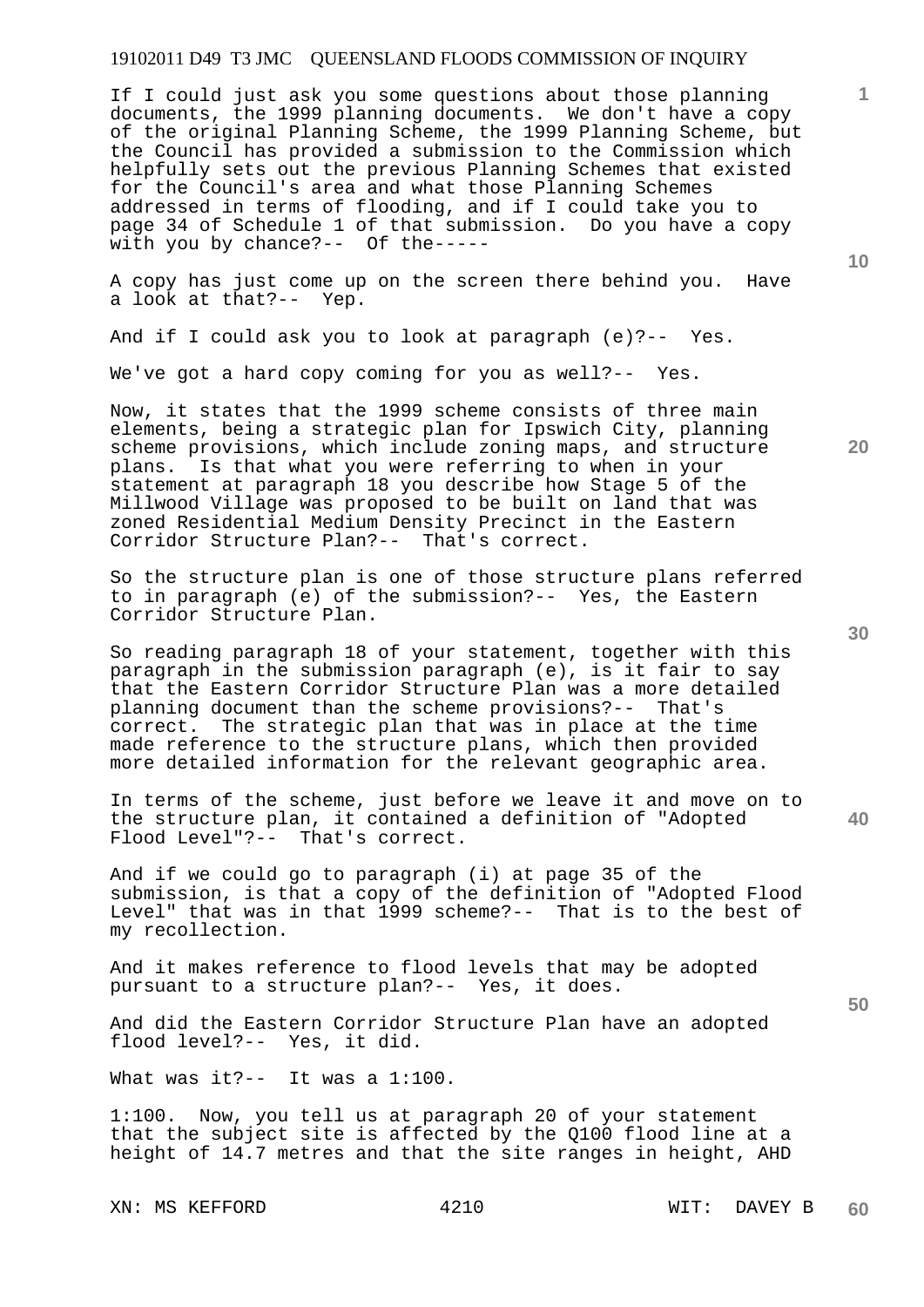height, between 10 and 15 metres?-- Yes.

Is there much of the site that's above 14.7 metres?-- The way the site sits on the land is relatively flat towards Mill Street and as it goes towards the back of the site it gets steeper and steeper. So, you'd find not much of the site at all is at 14.7 metres.

So not much is above 14.7 metres?-- That's right, yeah.

And when you referred in paragraph 20 of your statement to the Q100 line, are you referring to the Q100 line that was the adopted flood level in the Eastern Corridor Structure Plan?-- Yes, it was the height in place at the time.

And the Q100 line, has it changed since the time of that Eastern Corridor Structure Plan?-- At the time of the application that was the level. My understanding is it had changed before that.

Sorry, what do you mean by it had changed before that?-- In 2002 when the Easter Corridor Structure Plan was in place-----

Yes?-- -----the structure plan adopted the more detailed flood level requirements in the Planning Scheme at the time and there was also some regional flood modelling that was prepared by Council in the lead up to sort of 2004 and that information had changed and my understanding is that information changed to reflect some changes to Brisbane City Council flood modelling.

So, the Q100 line in Council's current mapping is potentially different to the Q100 line as it existed at the time of the Eastern Corridor Structure Plan?-- I believe it was updated to reflect changes to flood modelling in the area.

But, nevertheless, in paragraph 20 of your statement you're talking about the Q100 line as it existed at the time that the application was made?-- At the time - that's correct.

Okay. You tell us that the development proposed units to be sited and constructed to achieve floor levels of between 10.9 and 12.4 metres, so that development proposed units to be constructed at levels which were below the Q100 as it existed at the time the application was made?-- That's correct.

Another one of the documents, Planning Scheme documents that applied to this application was the Planning Scheme policy for flood liable and drainage problem land; is that correct?-- Yes.

And at paragraph 30 of your statement you address that and indicate that the policy recommended that the floor level of habitable rooms should be 250 millimetres above the adopted flood level. That position wasn't taken by the Council in assessing this development application; is that fair to say?-- That's correct.

XN: MS KEFFORD 4211 WIT: DAVEY B

**20** 

**50** 

**30** 

**10**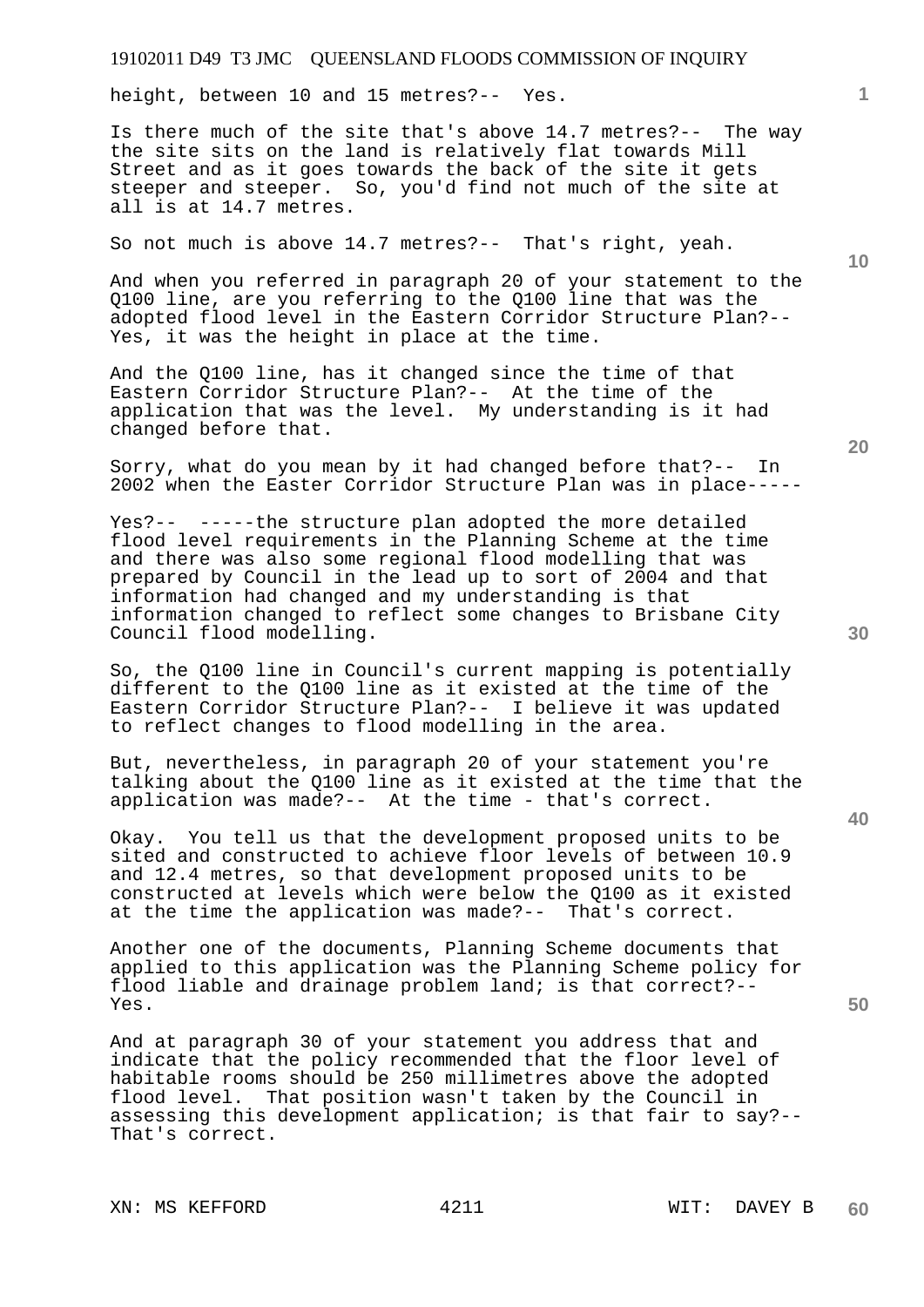And why is that?-- In this instance, given the history of the site in respect to the previous approvals and development, and the recognition of that history in the Town Plan by zoning the land to be Residential Medium Density, the Q100 was not a reasonable position to take in that context. So, as outlined in my statement, when we assessed the application we considered that the applicable flood line for the balance of the development would be applied for the last stage, being the Q20.

You made reference to the inclusion of the property in the Residential Medium Density zone?-- Yeah.

The zone itself doesn't confer rights, does it?-- Well, in a way it does because it confers an expectation of what development outcome would occur on the land. In this instance, the zone provided for up to between 70 and 75 dwelling units per hectare. The proposal in question was around about 30 dwelling units per hectare, so substantially less than that density.

But the zone must be read with the other provisions of the scheme?-- That's correct.

And the other provisions of the scheme set an expectation that floor levels would be above Q100?-- That's correct.

So why was weight given to - more weight given to the zoning than to the provisions in the scheme that had set the expectation that floor levels would be above the 1:100?-- Yeah. In this case, the State Planning Policy of 1/03 had been introduced and took effect from September 2003. At the time it wasn't incorporated into our Planning Scheme but it was incorporated into the 2004 Planning Scheme. In accordance with State Planning Policy, it gives recognition to existing development rights and use entitlements. So, using the principles of the State Planning Policy, it was reasonable to take a position that we would have to give recognition to the previous flood line and, therefore, apply a more conservative approach being the 1:20.

So were the provisions of the State Planning Policy with respect to flooding given precedence over the provisions in the Planning Scheme?-- That's correct.

And it was the existence of a definition - sorry, the State Planning Policy has an outcome that says development should be compatible with the natural hazard management area?-- That's right.

And it has an exception where there is a development commitment?-- That's correct, so that's the first That's correct, so that's the first outcome.

And "development commitment" is defined to make reference to a number of limbs?-- That's right.

And one of those limbs makes reference to whether the development is code assessable or not?-- That's correct, and

XN: MS KEFFORD 4212 WIT: DAVEY B

**20** 

**10** 

**1**

**50**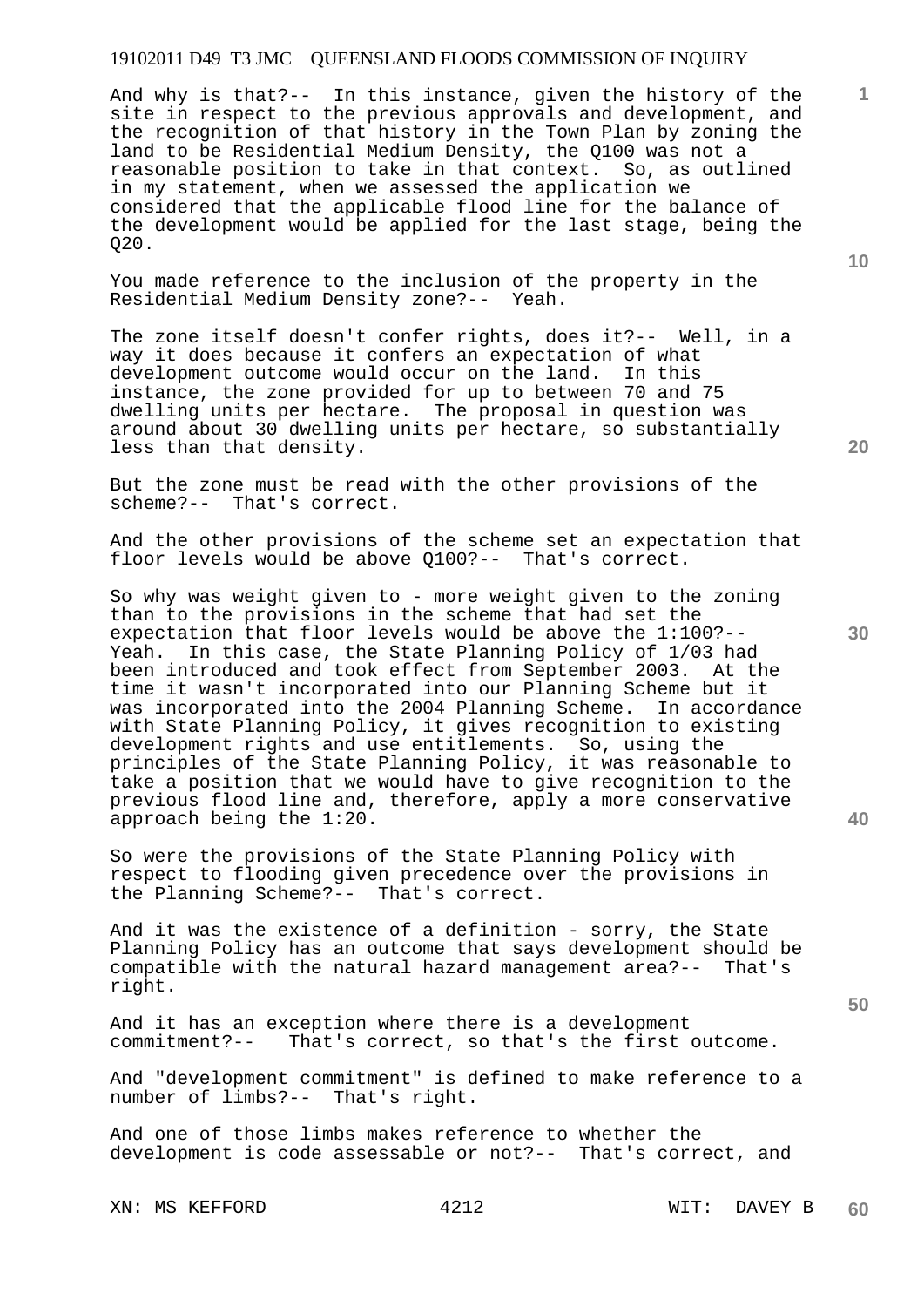in this instance the development application was code assessable.

And that was given significance in assessment of this development application?-- That's correct.

So, even if in the code assessment against the scheme alone the development would be considered inappropriate because it's below 1:100, the policy was used to overcome that?-- That's correct.

Do you think that's appropriate?-- In the context of the site and the history I believe that it is. In looking at the known levels on site of the Q100 and the proposed development, it would not be possible for those units to achieve immunity and, therefore, the use of the State Planning Policy and the outcome is a reasonable position to take in recognition of the previous zoning commitment. I don't believe there was any option to refuse the development of units on the land irrespective of their size, shape, number, it was merely a matter of looking at what the format of the units were and what the relevant flood line was.

Okay. I have no further questions.

COMMISSIONER: I'm just wondering about the logic of that. You say that Q100 immunity couldn't be achieved-----?-- Yep.

-----so you went ahead and allowed it at Q20. But another way of looking at it is that you just said to them, "You achieve Q100 or you don't have your units." What was really stopping you from doing that?-- I don't believe there was ever an option at the time to just simply refuse the application based upon flood principles alone, simply because we'd actually committed to a density in the Town Plan of up to 70 to 75 dwelling units per hectare. In effect, them developing the way they did, which was around 30 dwellings per hectare, was actually a compromise position on density alone. In respect to the Q100, we also gave regard to local and regional events. So, in respect of local events, there's a gully and sort of a stormwater path located adjacent to the development that fully contains the localised Q100 events, so it's only a regional event that effects this land.

I suppose one doesn't want to be too retrospective about it, but having looked at Ms Ang's account yesterday, it's a little hard to see it was a great decision, would you agree?-- In hindsight I would still support the approval of the development. I would also support trying to incorporate some additional mitigation measures in terms of elevation. But, in reality, even if you did get those units to a reasonable height, it's sort of in context with the surrounds to a two storey level, you would still not achieve the immunity for Q100 and you would still not achieve immunity for the 2011 flood event.

Thank you. Ms O'Gorman?

**10** 

**20** 

**30** 

**40**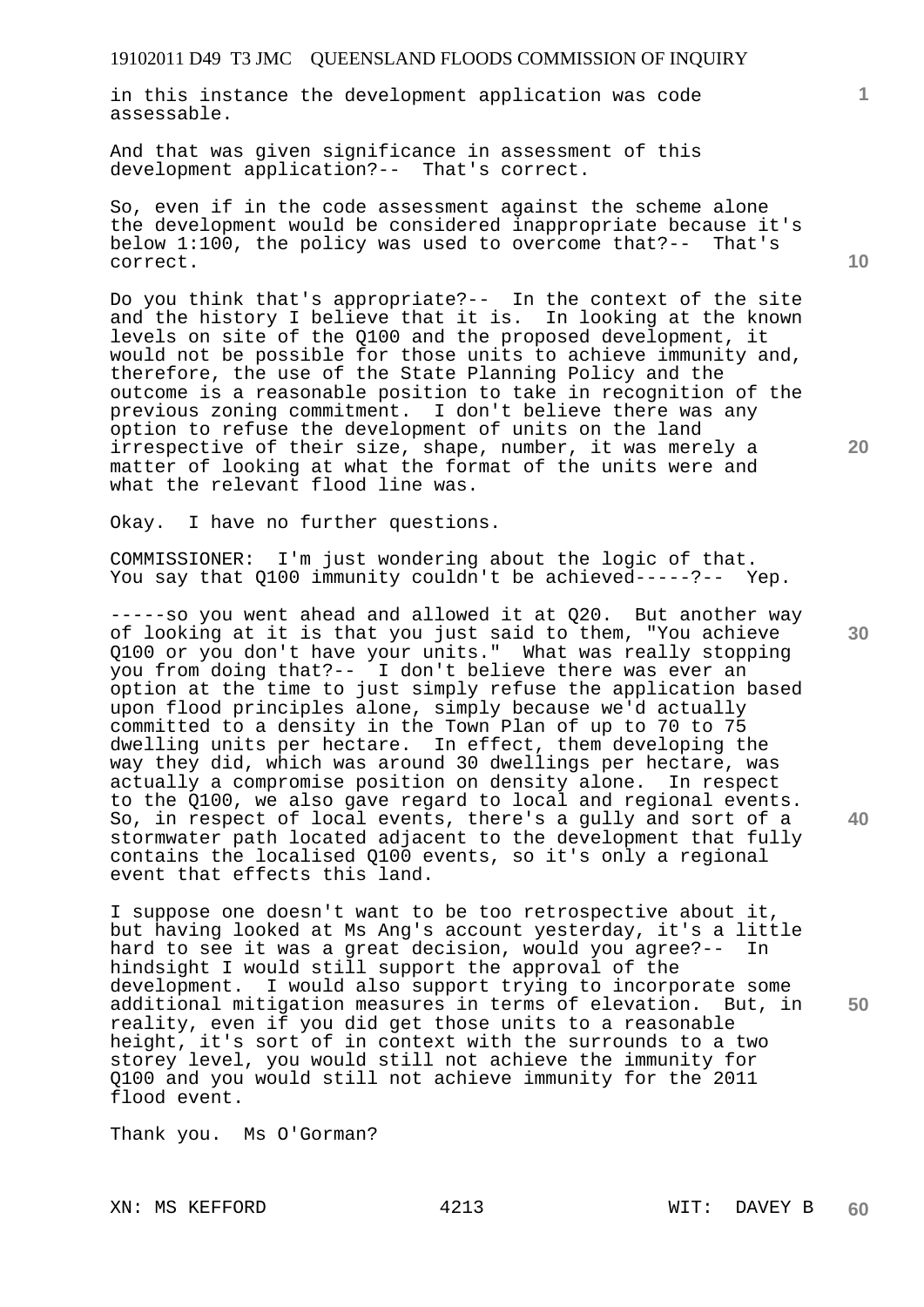19102011 D49 T3 JMC QUEENSLAND FLOODS COMMISSION OF INQUIRY **1 10**  MS O'GORMAN: We have no questions. COMMISSIONER: Ms Brasch? MS BRASCH: No questions, thank you, Commissioner. COMMISSIONER: Mr Flanagan? MR FLANAGAN: No questions, Commissioner. MS KEFFORD: Thank you. Might this witness be excused? COMMISSIONER: Yes, you are excused, thank you.

WITNESS EXCUSED

MS KEFFORD: Would that be a convenient time for a break? COMMISSIONER: Yes, by all means. We will come back at 25 past.

THE COMMISSION ADJOURNED AT 11.11 A.M.

THE COMMISSION RESUMED AT 11.28 A.M.

COMMISSIONER: Ms Wilson?

MS WILSON: Thank you, Madam Commissioner, I call Timothy Foote.

**50** 

**20**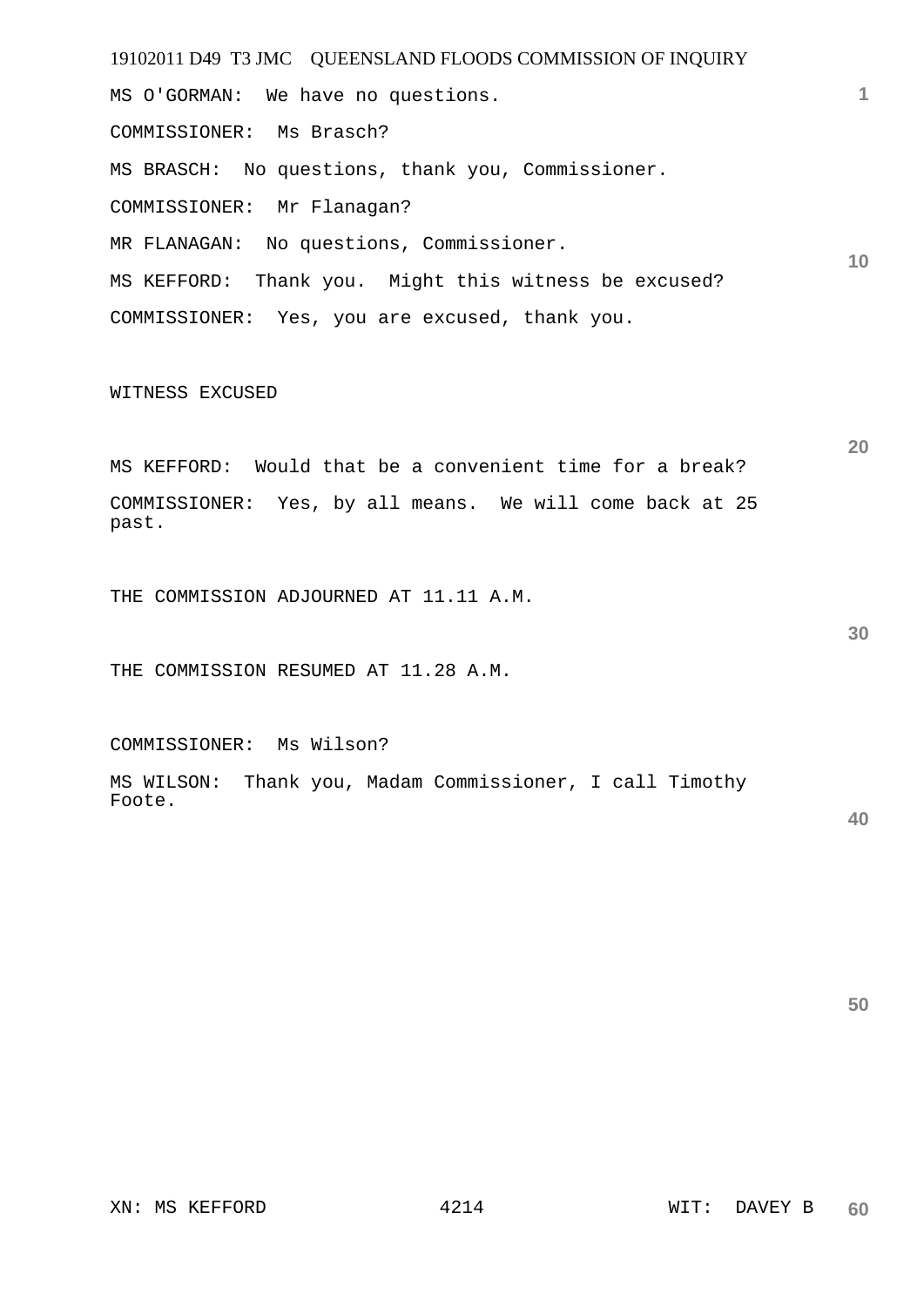# 19102011 D49 T3 JMC QUEENSLAND FLOODS COMMISSION OF INQUIRY XN: MS WILSON 4215 WIT: FOOTE T C **1 10 20 30 40 50**  TIMOTHY CLARKE FOOTE, SWORN AND EXAMINED: MS WILSON: Is your name Timothy Clarke Foote?-- That's correct. And you're employed by the Ipswich City Council as the Team Coordinator-Development (East Team) for the City of Ipswich?-- Yes, I am. And you've provided a statement to the Queensland Floods Commission of Inquiry?-- That's correct. And that statement has attachments?-- Correct. That is your statement?-- It is. Madam Commissioner, I tender that statement with attachments. COMMISSIONER: Exhibit 858. ADMITTED AND MARKED "EXHIBIT 858" MS WILSON: Now, your statement addresses the development application for 45 Alice Street, Goodna?-- Yes, it does. And that was Kaleidoscope Child Care Centre?-- Correct. You were the delegated officer involved in the consideration of the development application for this site?-- Yes. What responsibilities did you have as a delegated officer in respect of this application?-- I was the officer who was responsible for the overseeing of the assessment of the application. And who ultimately makes the decision?-- I made the decision in terms of the application. I signed the delegation. If I could just show you two maps, the first one is at Exhibit 831, which is a PD Online map. Now, you would be familiar with these types of documents?-- Yes, I am. Now, this online map shows the site, which is with some red stripes, red lines?-- Yes, the thick red line is the designated overland flowpath identified. The area with the red and yellow is the Q20. So the area with the red and yellow is the Q20?-- Correct. Is that the - we will have that up in a moment. When you say "Q20", is that the-----?-- It's the yellow area bordered by the red line.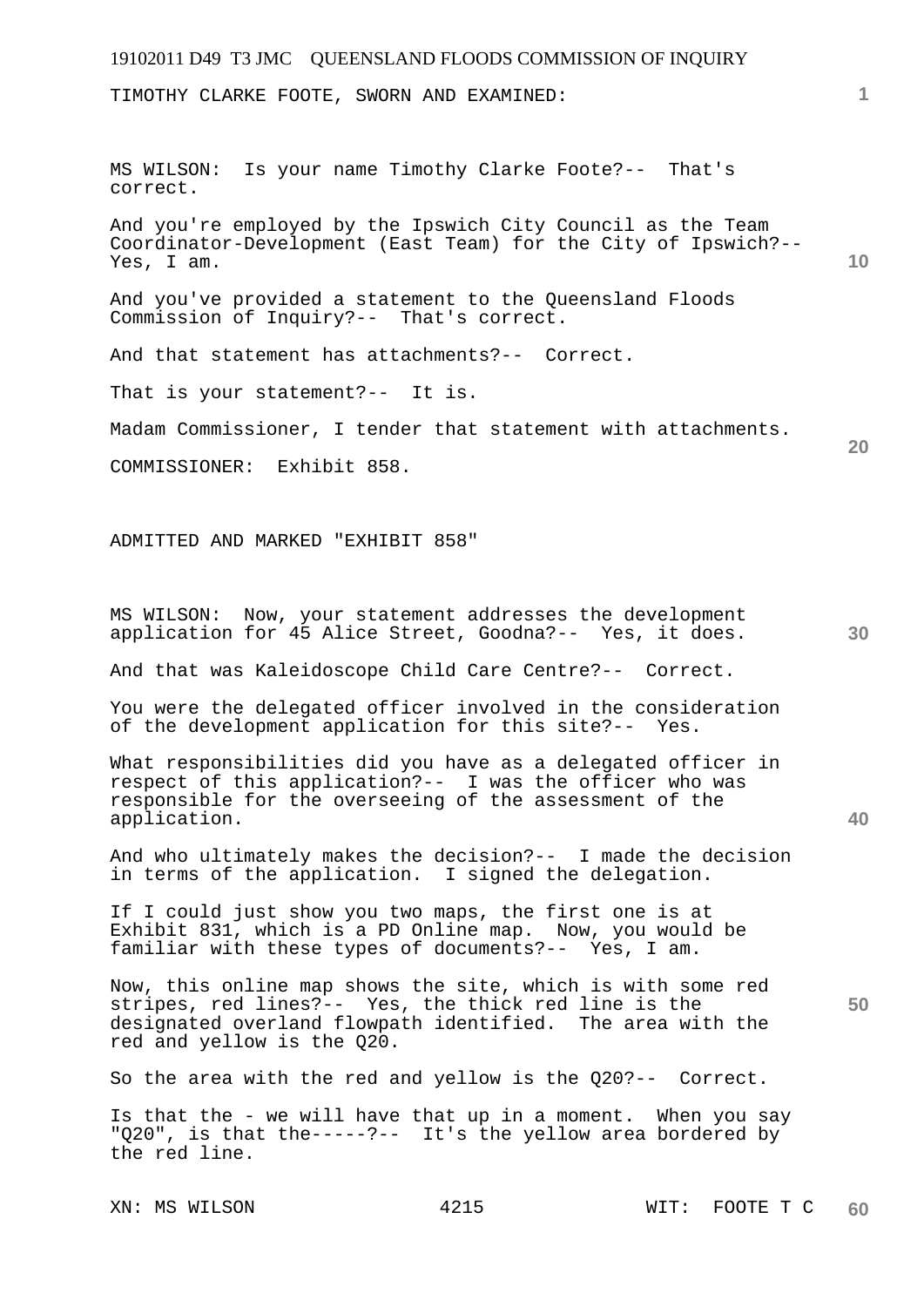And-----?-- It's below the  $1:20$ .

Yes. And the blue?-- The blue area, I understand from this map, looking at this map, is the 1:100 flood line.

So, it is within the 1:100?-- That's correct.

And close to the Q20?-- That's correct.

Now, if I could also show you - sorry, and did you have this type of information when you were assessing this development?-- Yes.

Did you have a map like this or this map?-- Yes, this map would have been available at the time of assessment.

And if I could show you another map, which is Exhibit 830, and this map is titled "Major Flood Information Map 52". You will see a black dot on that map, which indicates where this site is?-- That's correct.

Have you seen this map before?-- Yes, I have.

And we can see from this map that where that black dot is is within the flood event of January 2011 and also the flood event of January 1974?-- That's correct.

So when you were approving - assessing this development, you were aware that this site was flooded in the 1974 flood event?-- Yes.

Okay. Now, attached to your statement is the assessment report, which appears at TCF1. If I could take you to page 17 of that document?-- Which page number, sorry?

17. Have you got that document?-- Yes.

Are you looking at a table?-- I'm looking at the same page that's on the screen.

I'm looking at the assessment report of 45 Alice Street, which on my documents is attached as TCF1, but perhaps there's lots of documents attached to TCF1. Can you see the assessment report in your documents?-- I am looking at the assessment report.

**50** 

**1**

**10** 

**20** 

**30**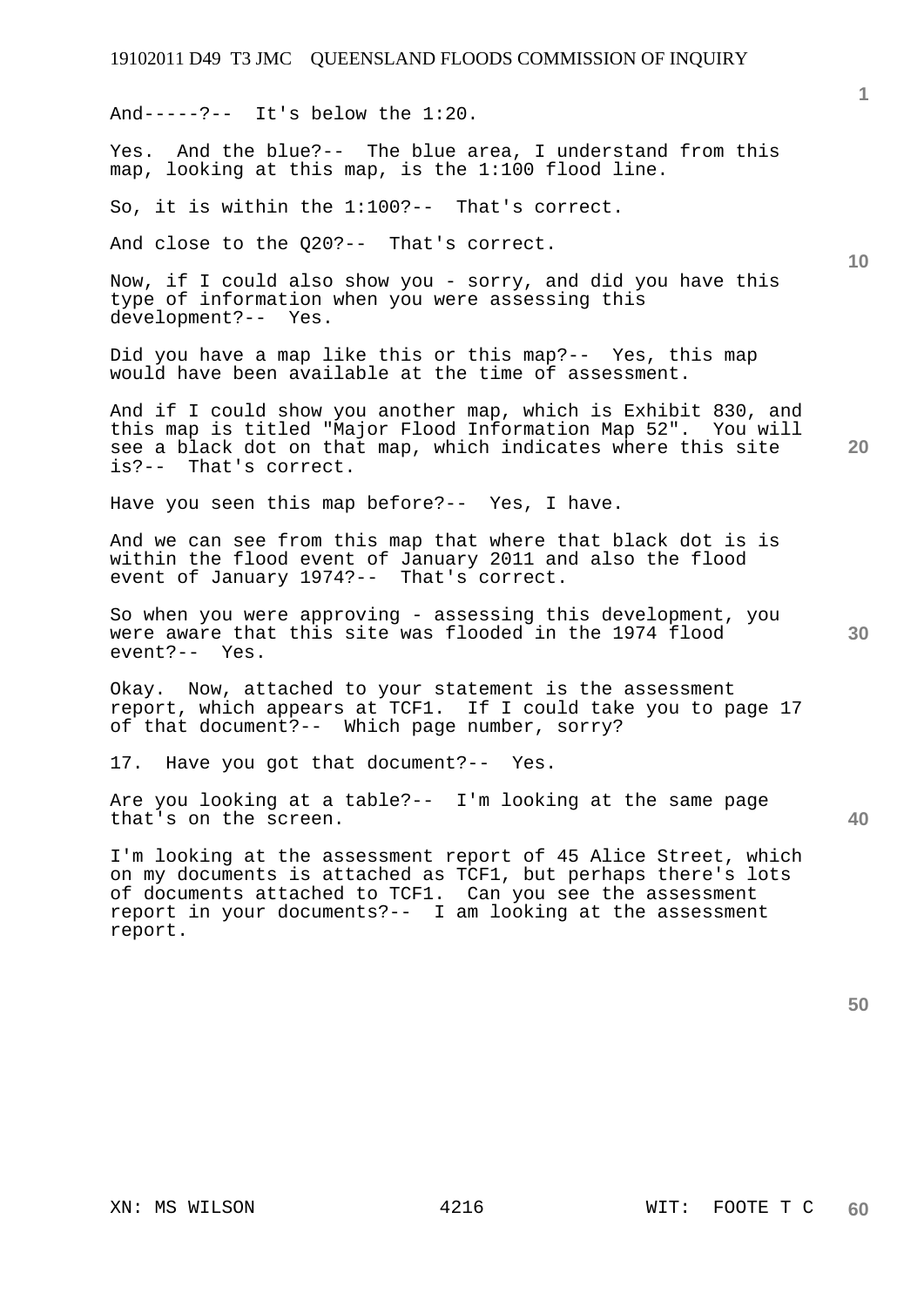And-----?-- Which section of the-----

I am looking at page 17 of that document, which you will see on your screen right now?-- Yes.

Can you tell me what an assessment report is?-- The assessment report is prepared by the applicant or the applicant's consultant, in this particular case. They have prepared the assessment report in relation to the development application that was made and they submitted that assessment report with the application as application material.

Okay. Now, the titles of these columns, through copying, have been obscured, but if we can look at these various columns that we have here, the first column on the left, which is 15A, that is the specific outcome, is that the case?-- Yes, that relates back to the community use code of the planning scheme.

So this is the outcome that needs to be or should be achieved by this development?-- That is the specific outcomes sought by the planning scheme.

Now, you refer to the community use code. What relationship does the community use code have in assessing such developments?-- The application being for a community use, childcare centre, is assessed against the zone code, the community use code and the parking code.

So if we look at the specific outcome which refers to the community use code, we can see that "key elements of community infrastructure" - and names childcare centre, so childcare centre is regarded as a key element of community infrastructure - "should avoid areas prone to flooding and are able to function effectively during and immediately after natural hazard events."?-- Yes, I read that.

So does the development application have to show to you that they have addressed that specific outcome with infrastructure that can provide a solution to that outcome?-- We assess the application in light of that specific outcome. We have considered and we assess the application in a range - in the context of not only the planning scheme, there is also the history associated with the site, the zoning of the land, flooding characteristics of that site in particular, so there is a range of aspects which would be considered in assessing that specific outcome.

**50**  And prior to this development application, the site was used, as I understand, as a sawmill?-- Correct. It was used for a sawmill in excess of 50 years.

Is that taken into consideration when assessing this development, that it was used as a sawmill?-- Not in the aspects, I suppose, of this particular specific outcome. In considering an overall balanced approach to the planning aspects and consideration of planning characteristics to the

**20** 

**30** 

**40** 

**1**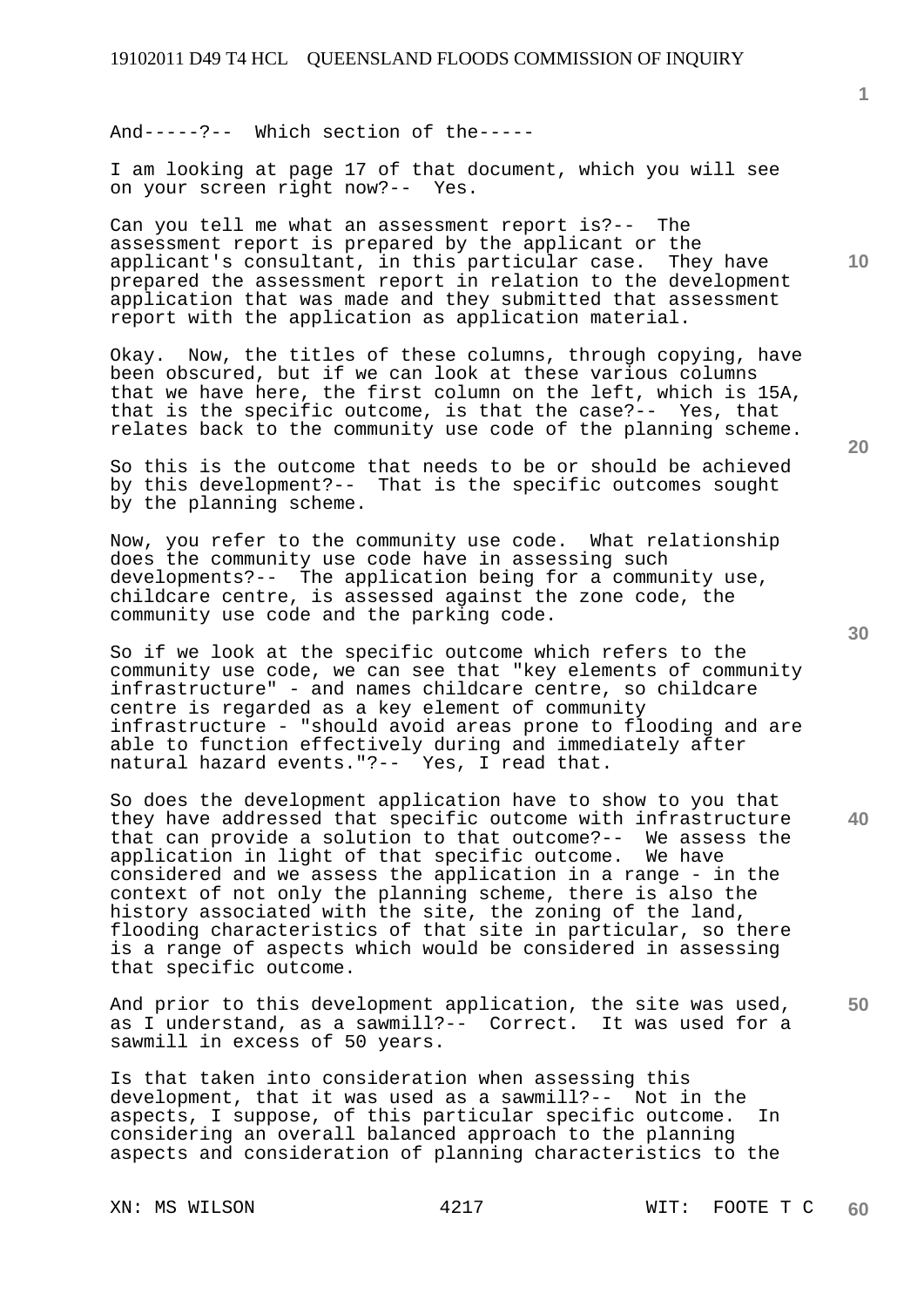site, the history is associated with considering a balanced view of an assessment.

So when we have a look at that Exhibit 830, which shows that this site was flooded in 1974, then how do you get over the community use code that "avoid areas prone to flooding"? This is smack-bang in that area prone to flooding, wouldn't you say?-- Yes, it is an area which is prone to flooding. One thing to consider in that is the specific flooding characteristics of this site. The site is adjacent to an overland flow path. The site itself is located above the 1:100 for the overland flow path. It is - and also consideration of the conditions that were imposed and the mitigation factors that were imposed by the council, we believe that that met the specific outcomes.

COMMISSIONER: I think I have missed something there. How did it avoid being an area prone to flooding just because the creek at the back, or whatever it is at the back, the flow path at the back, wasn't going to come up? You still have the backflow problem from the river identified as a problem; you're only at slightly above Q20 for that. So how did that overcome the difficulty of the required outcome of avoiding areas prone to flood?-- It was a consideration, I suppose, of the aspects that it is above the Q100 for the local event. So from our perspective it was not a flash flooding situation. The characteristics for this particular site is it floods as a result of the backwater and of the Brisbane River. So it is not a flash flooding situation.

But your outcome doesn't say "avoid areas prone to flooding unless you have a bit of notice"; there is no qualification to it?-- I acknowledge that.

Sorry?-- I acknowledge that.

All right.

MS WILSON: When we're talking above Q100, that's not in relation to riverine flooding; that's just in relation to overflow flooding?-- Can I clarify that, sorry?

The Q100, that's not in relation to river flooding?-- When I say it is above the 1:100, it was for the overland flow path which is adjacent to the site. It is not in relation to the overall Q100, being the regional context.

**50**  But the overall Q100, is that taken into account when assessing this development?-- We also looked at the development constraint overlays which are triggered as a result of the application as well. The Development Constraint Overlay Part 11 of the planning scheme has specific comments in there in terms of land uses of a commercial, industrial, or non-residential nature which are located between the Q20 and the Q100, and we assessed it against those provisions of the planning scheme as well.

But when looking at the specific outcome, "avoiding areas

**10** 

**1**

**20**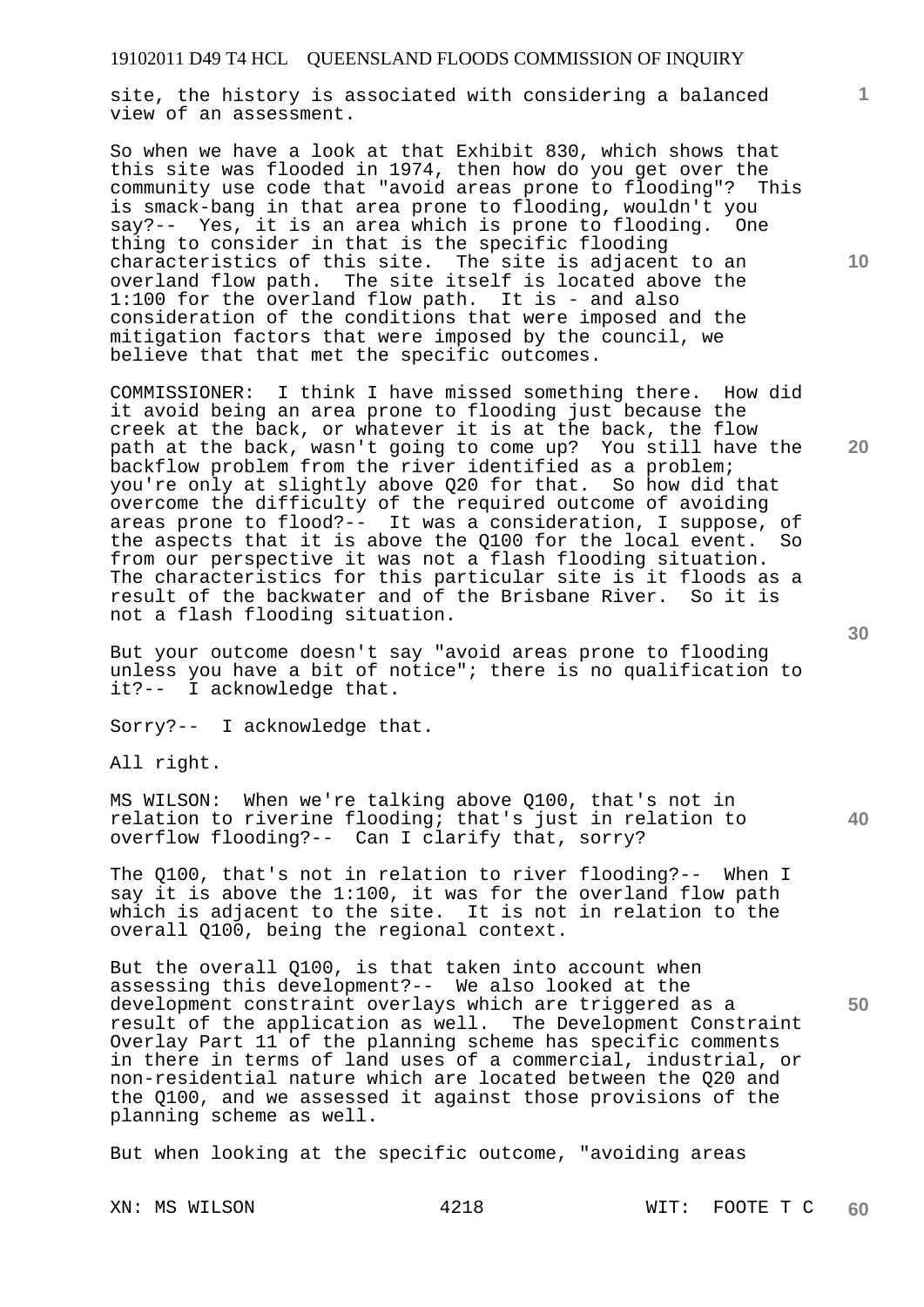prone to flooding", that really is looking at avoiding areas prone to flooding, in this case of overland flooding?-- We have - in terms of our assessment, that was avoiding overland - the Q100 for the overland flow.

COMMISSIONER: But it doesn't make exceptions, does it? It doesn't say, "Only worry about prone to flooding from overland flow"; it says "prone to flooding", and you know this area is subject to back-up flooding from the Brisbane River?-- I agree with that, that's correct.

And that's not much over the Q20 annual exceedence probability, that probability?-- That's correct. The site is approximately, at its lowest point, one metre above the Q20.

All right. So in that sense, it is prone to flooding?-- Correct.

All right.

MS WILSON: Now, the next column is the probable solution, and one of the probable solutions is to have the community infrastructure, that is the childcare centre, "sited and designed to avoid areas prone to flooding." We've already discussed the issues about how that term "flooding" is used as set out in the State planning policy. Was the State Planning Policy considered in relation to this development?-- The State Planning Policy is part - well, has already been incorporated into the 2004 planning scheme, which was - at the time of assessment that was the planning scheme, so that was what was used.

Where does section 15A of the community use code fit in to the State Planning Policy and the planning scheme? Which one takes precedence?-- I suppose they work hand in hand. That would be my response, in terms that they work hand in hand. In terms of the probable solution, it does refer to the State Planning Policy, so - and the fact that the State Planning Policy has been incorporated into the planning scheme, then - I don't know if one takes precedence but they work hand in hand. You would assess them together.

In the next column, "proposed means of demonstrating the compliance" - so the first one we've got the outcome you're seeking; the next one is the solution, how you can meet that outcome; and then this is what the developer is telling the council, "This is how we propose to meet the outcome", is that the case?-- That's correct.

**50**  The site is totally covered by the Q100 flood event?-- Yes.

That's Q100 river flooding?-- That's correct.

And is free of the Q20 line by a distance of about one metre?-- Correct.

So the developer is telling you, in relation to "avoid areas prone to flooding", "Well, actually, this site is prone to

**10** 

**1**

**20** 

**30**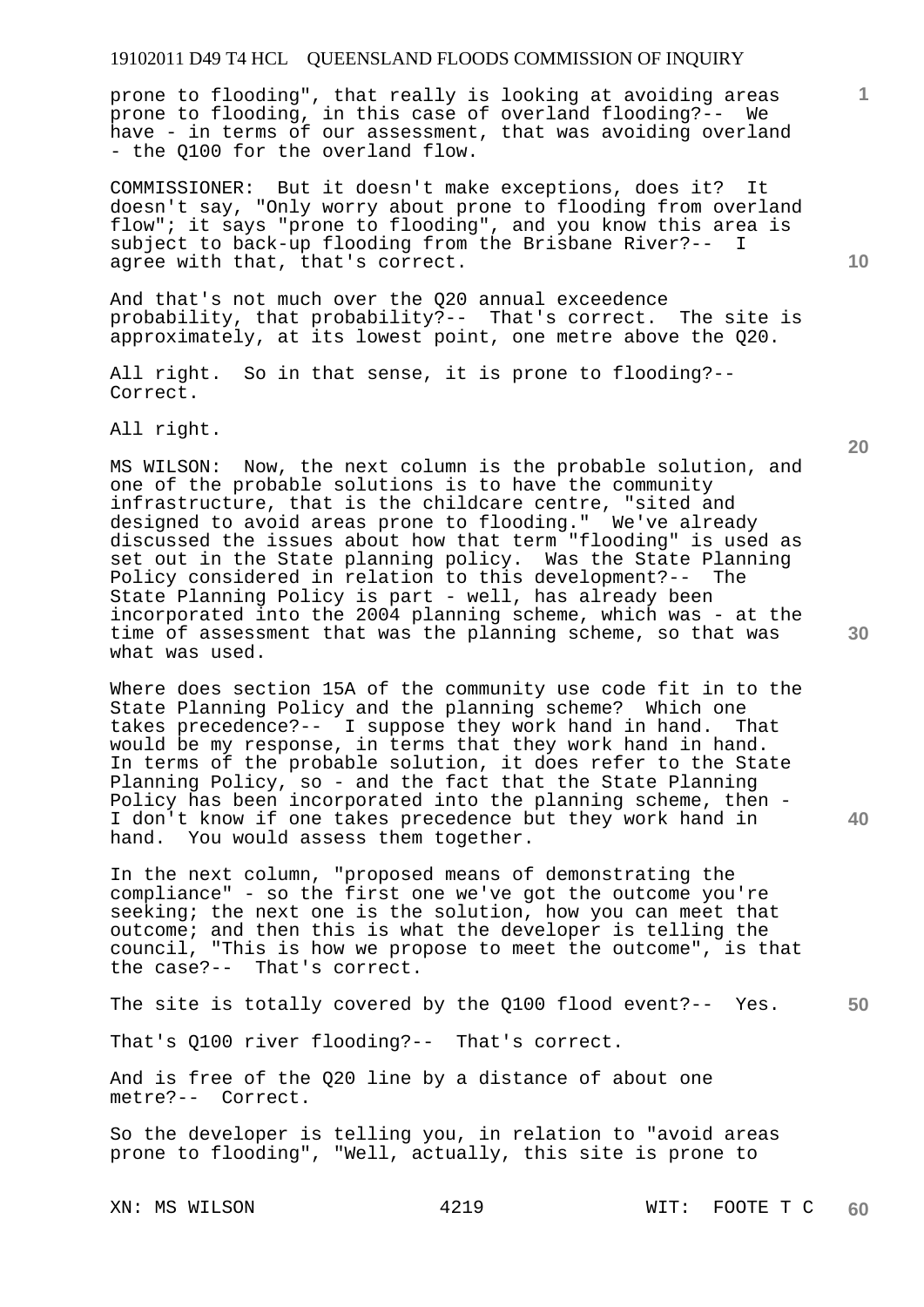flooding"?-- It is prone to flooding which is above the Q100, yes.

It is prone to flooding. It is covered by the Q100 flood event?-- Yeah, for events greater than a Q20.

Yes?-- It would be prone to flooding in those instances.

**10**  Okay. And it also refers to the site as "within the area of the back-up floodwater from the Bremer River but is not likely subject to flash flooding"?-- That's correct.

So in assessing this development, it was emphasis put on flash flooding rather than riverine flooding?-- In terms of the assessment, yes, I would believe that it was - the emphasis was placed more so on the overland flow paths to the west of the site and the potential flooding as a result of that overland flow path rather than the backflow - backwater flooding from the river.

Now, the next column - I'm not too sure what that next column represents, but the acceptable solution, which we've just discussed, has been based on discussions with senior town Planner - do you know who that senior town planner was?-- I understand at the time they did have some discussions with the then Development Manager, Brendan Nelson.

And Councillor Paul Tully?-- That's their words. I am not sure - I am not familiar with those discussions but I can only assume that they have had some discussions but I am not familiar with those.

But you're looking at this - you're looking at this table which sets out the outcome, and the proposed means of demonstrating compliance, and the acceptable solution. And they're telling you "has been previously discussed with the senior town planner and Councillor Paul Tully." Where do you go with that information?-- We make our own assessment.

**40**  So, really, you ignore that fourth column?-- It is not that we ignore it. We make an assessment based on our own technical assessment, we refer the flooding aspects to our engineers for comment, and incorporation into the overall assessment of the application.

So if you're not ignoring it, what are you - how are you using it?-- Those words are from the applicant, so-----

But I'm wanting to know you, from you, what you're doing with this information?-- Being the fourth column?

Yes?-- We may - I don't recall specifically but we may have had a discussion as to what previous comments or previous discussions they may have had with those particular officers.

COMMISSIONER: In a nutshell, what's the acceptable solution? "This area is prone to flooding but we should have enough notice to get everybody out." Is that it?-- Sorry, I am not

**20** 

**50**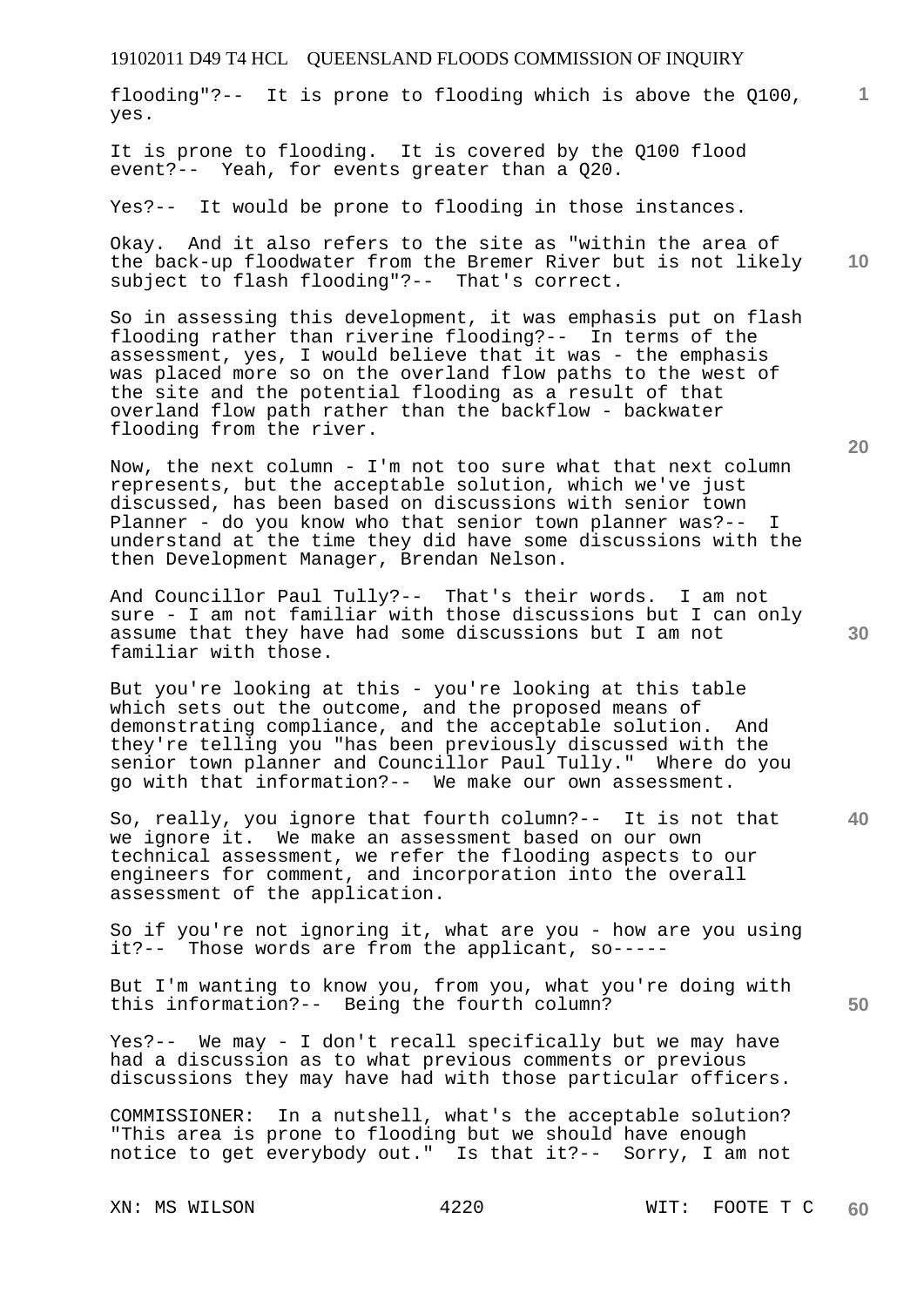sure if I understand your question.

Well, I'm just trying to discern from this what the acceptable solution proposed actually is-----?-- Well-----

-----and it seems to say, "Okay, the area is prone to flooding but we should have enough notice to evacuate"?-- In our assessment, that is essentially - certainly the criteria that we took into account.

Well, how would you characterise the acceptable solution? What is it?-- In this particular instance, and the flooding that does take place, it is backwater, there is significant time delay between the site being inundated. Also, in terms of the development itself, the escape routes that would be it was on the high side of the land, on the opposite side to the overland flow path. We also imposed conditions on the development approval that related to a flood escape plan and procedure. We also required conditions in terms of signage. We further added conditions relating to the building - the floor levels of the buildings being 300 millimetres above the Q100 for the local event, and in one aspect we also required, in the south-west corner of the site, for a certain elevated play area to be deleted to ensure adequate stormwater conveyance in that particular location. Considering those conditions and mitigation factors that we imposed, I considered that it satisfies the outcome that's being sought by the planning scheme.

I just have difficulty seeing how any of those things avoided it being located in an area prone to flooding?-- I acknowledge that the site has flooded in the past. That's identified in council's mapping as well.

All right, thank you.

MS WILSON: Council, after receiving this application and this information, did issue an information request, and we can see that at attachment TCF2 of your statement?-- That's correct.

If we can go to that, please? You can see at paragraph 2 that "the applicant was requested to submit a site-specific flood investigation for the proposal", and it is - that site-specific flood investigation is qualified that you wanted it prepared by RPEQ experienced in hydraulic engineering?-- That's correct.

Why is it necessary to state that you need it prepared by an RPEQ experienced in hydraulic engineering?-- My understanding is that we would want an RPEQ experienced in hydraulic engineering to ensure we get correct information, and information that is prepared by a person of appropriate experience.

Is there a problem that you've been getting flood - flood studies done on previous developments that weren't prepared by appropriately experienced engineers?-- Not to my knowledge. All of the flooding reports that are submitted are referred to

**10** 

**20** 

**40** 

**50**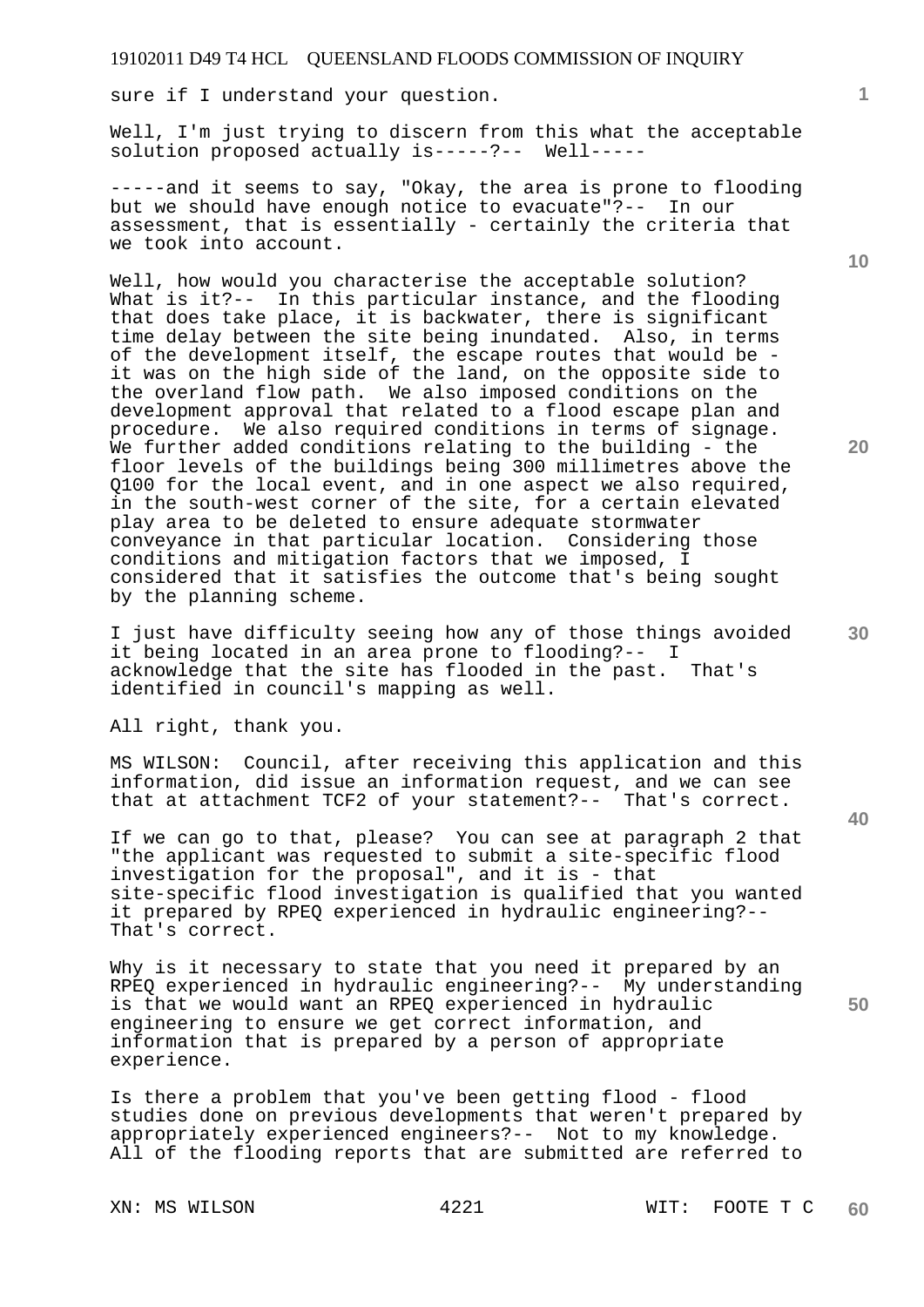our engineering officers who undertake the appropriate assessment of those reports. If there was a particular issue, I'm certain that they would be raising that with us in terms of seeking further information or clarification.

But, anyway, you - it was necessary to put in the letter that you wanted this one prepared by an RPEQ experienced-----?-- I think it clarifies that we would expect that the flood report be prepared by a person of appropriate experience and qualification.

Now, the site-specific flood investigation that you were seeking was to "address the potential impacts on flood levels such that there is no detrimental effects on surrounding properties"?-- That's correct.

Is that what the concern was for you-----?-- Well, I think there is a recognition that there are other land uses around this site of, in particular, a residential nature, that we didn't want to make sure that - you know, if a development went ahead of this nature, it didn't have a detrimental impact upon those surrounding land uses, being - you know, predominantly being residential.

The flood report you got is contained at TCF3, and if we can go to that, please, and if we can go to the first page of that document?-- Yes.

Have you got that?-- I do.

This report - it sets out the site and it sets out its parameters. "This report examines local flooding from the adjoining waterway only." So that is the drain at the back, is that the case?-- That's the overland flow path to the west of the site, that's correct.

So the only flood report you got was to address the overland flow path?-- This report also gives recognition that the impact of the back-up flooding could not - there wouldn't be mitigation factors associated with that type of flooding.

Okay. Where it tells "mitigation of Brisbane River back-up flooding cannot be achieved at a local level"?-- That's correct.

Did you get any further expert reports referring to the flood prone area of this site?-- No, this report was referred to our engineering officers who made an assessment of the report and provided recommendation to the assessment officer.

Is it fair to say that the assessment of this site proceeded without having any information about the impact of riverine flooding?-- I wouldn't suggest that. I think that there was a clear understanding from the assessment officers that this site did flood in a riverine situation, and that was, you know, clearly identified in the Q100, the mapping, and also acknowledging that the site did flood in 1974.

**10** 

**1**

**30** 

**20** 

**40**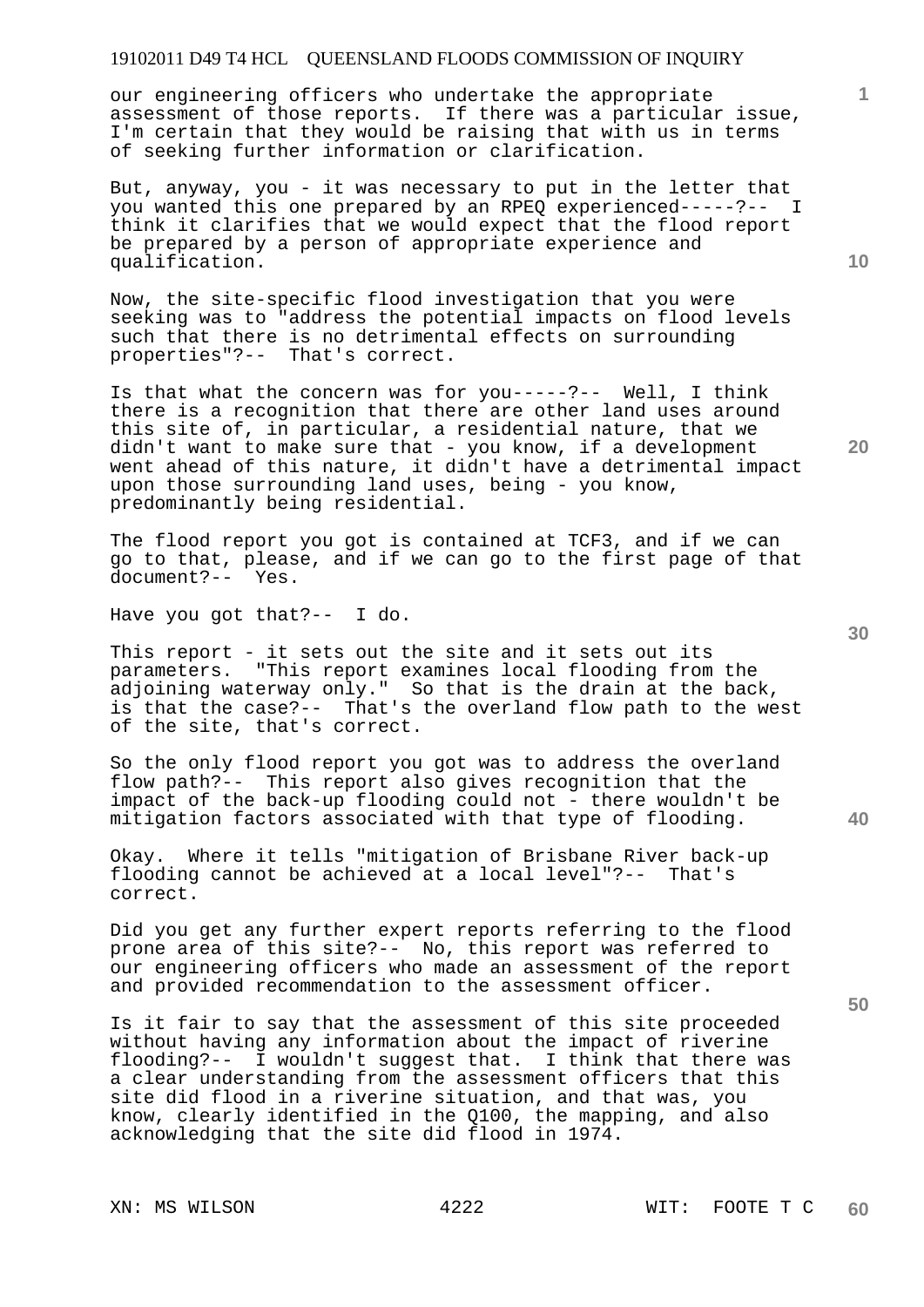If we can go to page 4? "The site area, topography and development layout are not really suited to a stormwater detention arrangement." Do you see that?-- Yes, I do. The site itself is relatively flat. There is probably one and a half metres' fall across the site. That - they have provided a comment in terms of not suited for stormwater detention. In the balance of the stormwater section, I understand that they provided an alternative solution in relation to providing a tank to which they were to reuse water for toilets and the like. So an alternative solution was proposed to detain stormwater rather than having a detention basin, as such.

Okay. So if we can go to TCF10, which is the decision notice, and which sets out the conditions, and if we can go to  $24(q)$ , where the condition was "a developer should provide a stormwater detention basin or system on the subject land", can you tell me what that condition is referring to?-- This is a standard engineering condition that is imposed on development approvals. I think it has also been qualified by the next clause (h) in relation to the development "being designed and constructed in accordance with the flood report", and the solutions in that report.

So the (g) is just standard. We really should be looking at (h)?-- I believe that is the case.

And once you look at (h), and then if you work your way through this report, you will see that "the site area, topography and development layout are not really suited to a stormwater detention arrangement"?-- But they proposed an alternative solution involving a tank to achieve the same outcome.

Really, what's the point of (g) then?-- With hindsight, I question that myself.

If we can go to TCF-----

COMMISSIONER: Can I just stop a moment? It is a bit misleading, isn't it? I mean, if the average punter were to have a look, they'd say, "Oh, look at that, this development condition will require them to have some sort of effective system on the site for stormwater detention", and they would have no clue that, really, it was meaningless?-- In terms of the basin, potentially the site would be probably difficult to include a basin, given the size as well-----

I understand that. I am just wondering how a member of the public ever works out what you are actually asking of the developer when you allow a development on the site, when you have a condition in there which are really just meaningless, from your perspective. Why don't you have a little side note that says "meaningless condition", perhaps?-- I am not certain it is meaningless. I believe it may not have been appropriate in this particular instance to apply that condition when an alternative solution was proposed and accepted by our engineers.

**20** 

**10** 

**1**

**30** 

**40**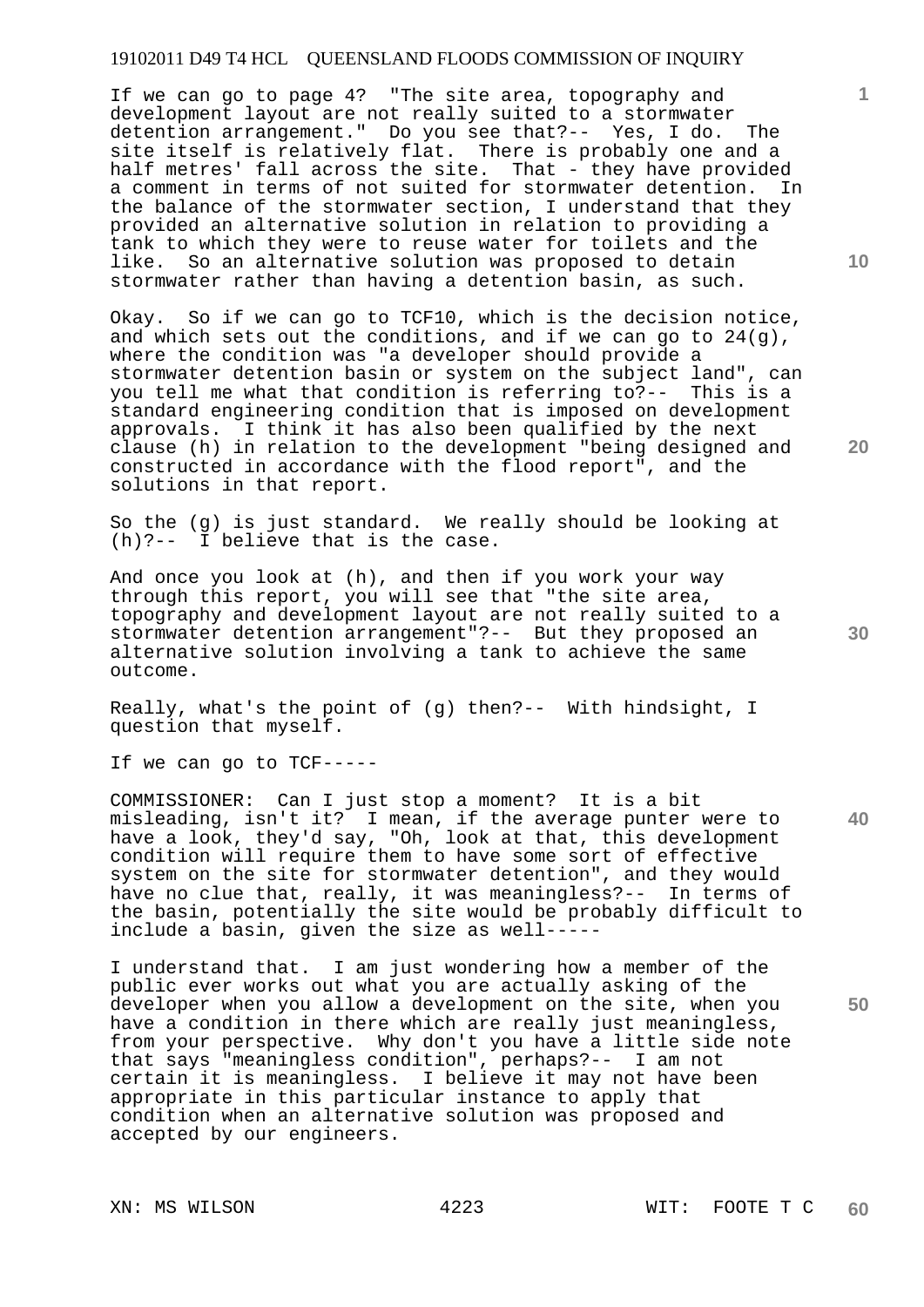Okay.

MS WILSON: If we can now go to TCF7? And this is an internal memo from the planner charged with the day-to-day conduct of the file to yourself. Is that the case?-- It is. At the time of preparation of this report and review of that report, I was actually overseas at the time. The assessment officer prepared the report and the report at the time was reviewed by the Acting Team Coordinator.

Look, are you familiar with the document that I can ask you some questions on?-- I am.

If we can go to - there is a checklist at the back of this document which, you know, talks about the codes and it is a yes/no answer. Do you see that-----?-- I do.

If we go to page 29, and, "Are there any codes under part 12 of the planning scheme applicable to the development, comment, community use code and parking code."?-- I see that.

And that's ticked-----?-- Yes.

-----as yes. And then the next one is, "Does the development comply with these codes?" "Yes."?-- I see that.

Now, we saw on that previous document I showed you, which was the outcome and solution, 15A was replicated in that document as part of the community use code?-- Yes, those clauses come from the community use code.

Straight from the community use code?-- Yes.

So that is what this development application has to comply with, is that the case?-- That is the specific outcome that would be sought from the community use code.

**40**  So when we've got the specific outcomes which we saw, how do you say that it complied with 15A?-- Based on the conditions that we imposed on the development approval which I've outlined previously, based on those aspects, that is where the assessment officer believes that the development complies with the community use code.

**30** 

**50** 

**1**

**20**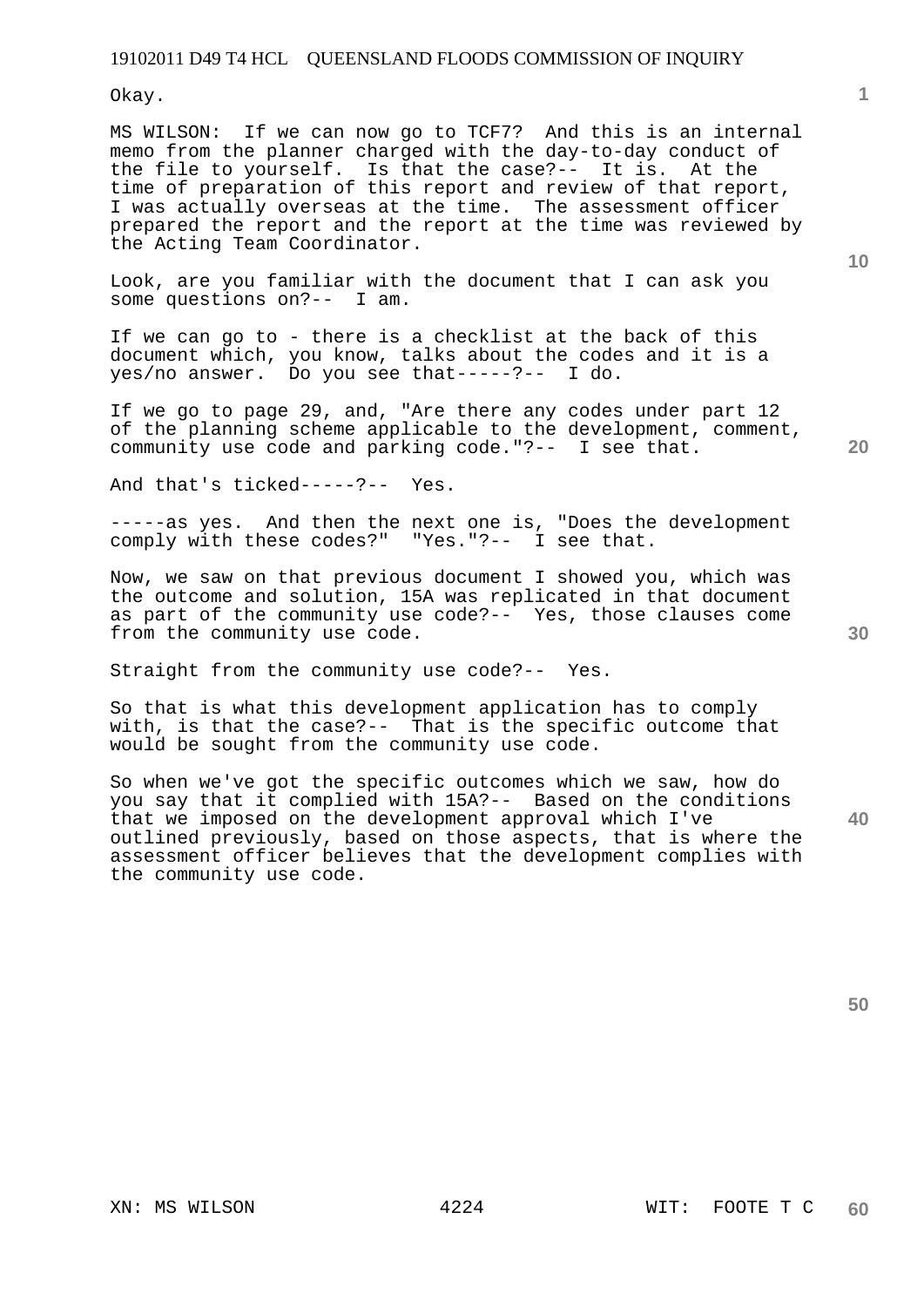Okay. So to avoid the areas prone to flooding we can - really have to read into that prone to - avoid areas prone to overland flooding?-- In this particular case it has been assessed in relation to the overland flow path more so than the backwater flooding, yes.

Can you tell me how this development complied with 15 - well, A, subsection (b), is "able to function effectively during and immediately natural hazard events". I know there was a wall, a construction of a wall that was a condition?-- That's right, that was part of the recommendations from the flooding report which were incorporated into the development approval.

But really this again ignores any element of flooding from the river?-- In terms of - I don't know if it ignores that but it gives a assessment more so on the overland flow path.

Well, if it doesn't ignore it, can you tell me how that takes it into account?-- I think there is an acknowledgment that this site does flood-----

Right?-- -----not only - yeah, it flooded in 2011, it flooded in previous events as well, so - I think we have assessed it against the Development Constraints Overlay Code in terms of the - being a non-residential use on land between the Q20 and the Q100.

But it also is a key element of community infrastructure, as set out in the Community Use Code. So yes it is non-residential but it also has a special feature, I suppose, that it is a key element of community infrastructure?-- It does perform a role in community infrastructure. It also satisfies a local need, yes.

COMMISSIONER: How does it perform a role as a child-care centre during a flood unless you plan to have swimming classes there? That's one of the requirements, that it's able to function effectively during a natural hazard event. If it's flooding, as you know it does, from riverine flooding, how are you going to make it operate as a child-care centre while it's flooding?-- In major floods such as this which would be above the Q100 for the local event that may not be possible.

Well, then that criterion is clearly not met. Do you agree?--In a major flood event such as this the site, yes, was not available for some 45 days after.

MS WILSON: Does some - if you could just assist me. Do the Development Constraints Overlay override the Community Use Code?-- I believe that there's - I don't know if they override, I don't know if you could say they override, they all have to take, you know, consideration of each other. They work hand in hand, I would say.

So work in hand - so it all goes into the pot, into the pot of consideration?-- Yeah, and as does the zone of the land, I suppose. We need to have a look at the zone of the land. We have to look at each - all of the characteristics of the site.

**10** 

**20** 

**1**

**30** 

**40**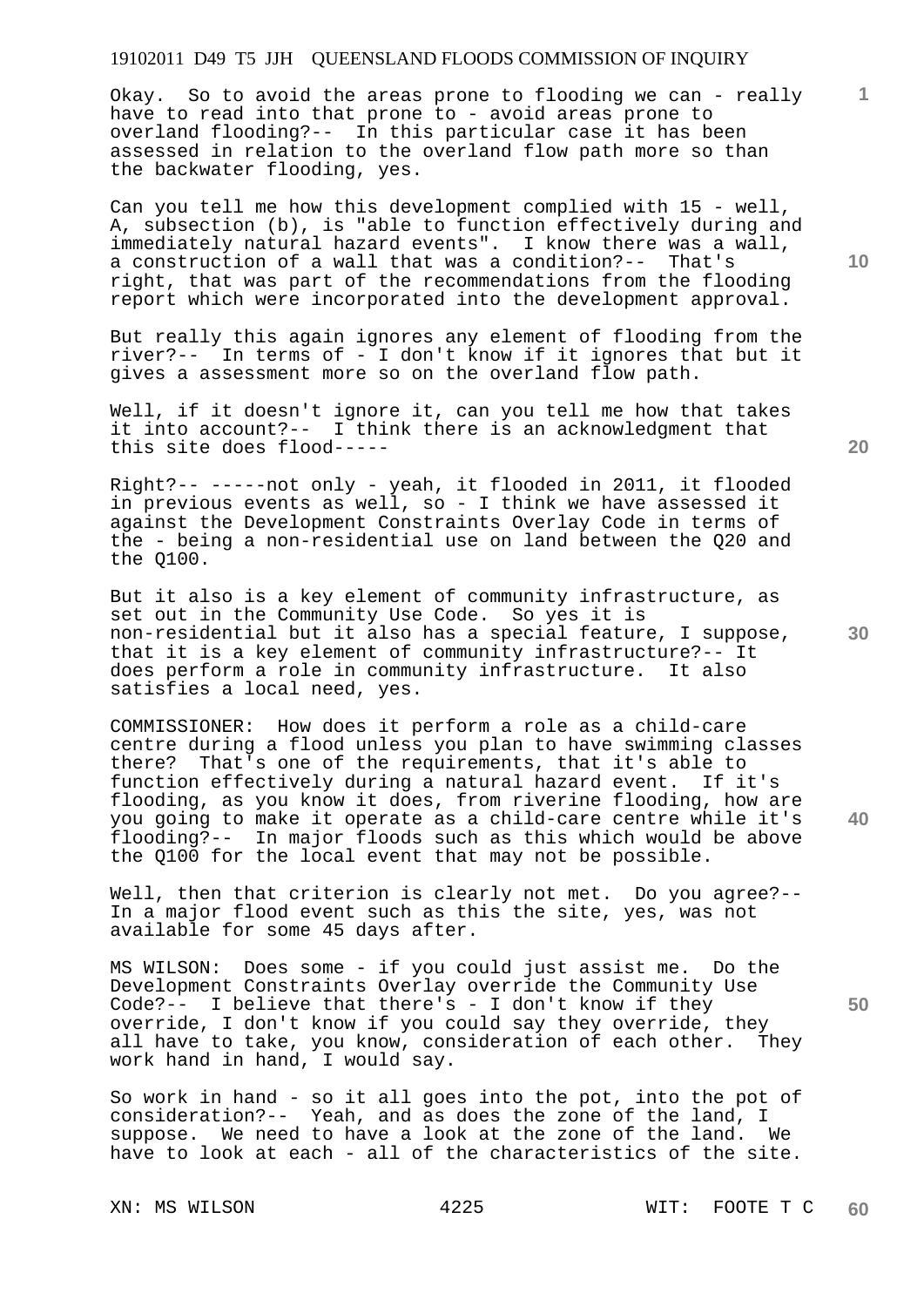We have to look at that parking aspects and all things. So, once again, as I said, a balance view to assessment, they're all aspects which are considered.

Now, you talked before about the conditions that were placed and if we can - we can - the conditions, as I see - that are set out in TCF 7 are the same conditions as TCF 10 in terms of flooding? If you are more comfortable-----?-- Oh, yes.

-----we will go to TCF 10?-- The conditions that were associated with the decision notice have been incorporated into my submission.

Okay. And if we can go to TCF 10, and if we can go to  $27(i)$ and  $(k)$  ? - - Yes.

Now, we talked about conditions that were imposed to satisfy yourself that any flooding could be dealt with by conditions. Is that a fair-----?-- That's fair.

-----statement? Okay. So let's look at condition of 27(j), "Signs are to be erected in the car park to advise users that this car park is subject to some flooding due to storms," with an area of - an ARI of less than a hundred years. Also, "the Brisbane River has backwater flooding for those storms with an ARI in excess of 20 years". What's the purpose of putting in a condition like this?-- It's probably about notification of potential users of the site, being parents, any visitors to the site, obviously employees, that this site has subject site is subject to flooding in particular instances.

"advise users that this car park is subject". Is it the car park that's subject or is it the actual whole building that is subject?-- In hindsight it's probably the whole development, yes.

Now - and another condition that was placed on this development is that a flood escape plan and procedure is to be developed?-- That's correct.

And we can see that in  $27(k)$ . When you were assessing this development did you take into consideration what flood escape plan was developed?-- We didn't probably go into the detail of the actual characteristics of that plan. The developer of the site would probably have to develop their own, given the context that they're the experts in child-care and making appropriate mechanisms to ensure the safe evacuation of the centre if required.

So you did - you are appreciating that you were imposing a condition for a child-care centre?-- Correct.

And if we can go to paragraph 32 of your statement?-- Yes.

Now, you were informed by, was it the developer or the owner of the centre?-- Mr Saridakis is - was the applicant associated with it. He was the developer. He still remains the landowner and the business owner.

**20** 

**40** 

**50** 

**30** 

**10**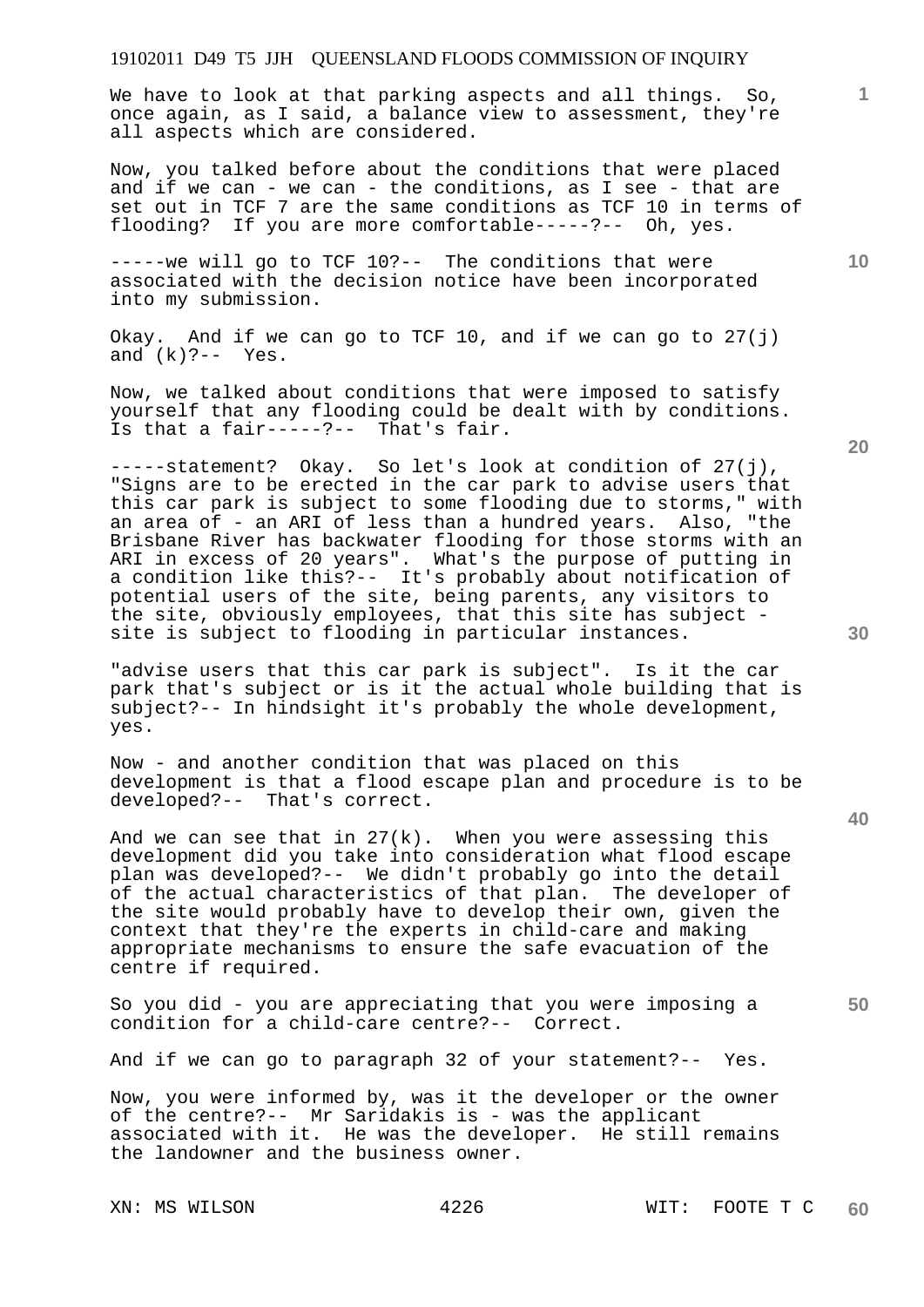Okay. You were informed by him that the centre had a flood evacuation policy?-- Yes.

Were you informed by him at the time of making the decision?-- No, the - that discussion - I had a discussion in - in preparing my response for the Commission I had a discussion with Mr Saridakis approximately a fortnight ago in which this conversation took place.

Okay. And he set out the rehearsal. The rehearsal involved the children holding onto a rope and being walked up along Alice Street?-- That is what I was informed in - during the discussion.

And is this the type of evacuation plan that you were considering that should be implemented when you imposed that condition?-- The implementation of that was about the safe evacuation of children and staff from the centre, so if that is one way of delivering that outcome then we would be satisfied with it.

With river flooding there will be some timelag where the preparations and evacuation can be done?-- Yes, in the order of 10 to 12 hours, from my understanding.

Stormwater flooding?-- The site is above the Q100 for the local flood so we didn't envisage that it would probably be required in that particular instance, however, if you still have the policy or procedure it still could be applied in that particular case. As well it could be applied in any other emergency for whatever it may be.

When you gave the approval and you placed the conditions that we can see in  $27(k)$ , that was a factor that you took into account, was it, in ultimately granting the approval?-- We understand the site had potential for flooding and that was why we imposed the condition, to ensure the safe evacuation.

What happens if the child-care centre is sold and then sold again, how does the new owner know that they have that condition?-- The conditions run with the land and therefore the escape plan would have to be, you know - be developed, would continue, so the conditions run with the land.

So if I was a purchaser of this property a couple of purchasers on would I have to go back to this - go back and go and do a search of these conditions to see what I have to do in relation to have a flood evacuation plan?-- I would expect that any business owner would do appropriate due diligence if purchasing the site and ensuring that they're aware of the conditions of the development approval.

In terms - because this is an important factor, the evacuation, is an important factor for the health and well-being of the children and the staff in these types of child-care centres, these types of facilities, is it proposed that in - or is it a consideration that this type of information could be put on a rate notice or something so that

**20** 

**10** 

**1**

**40**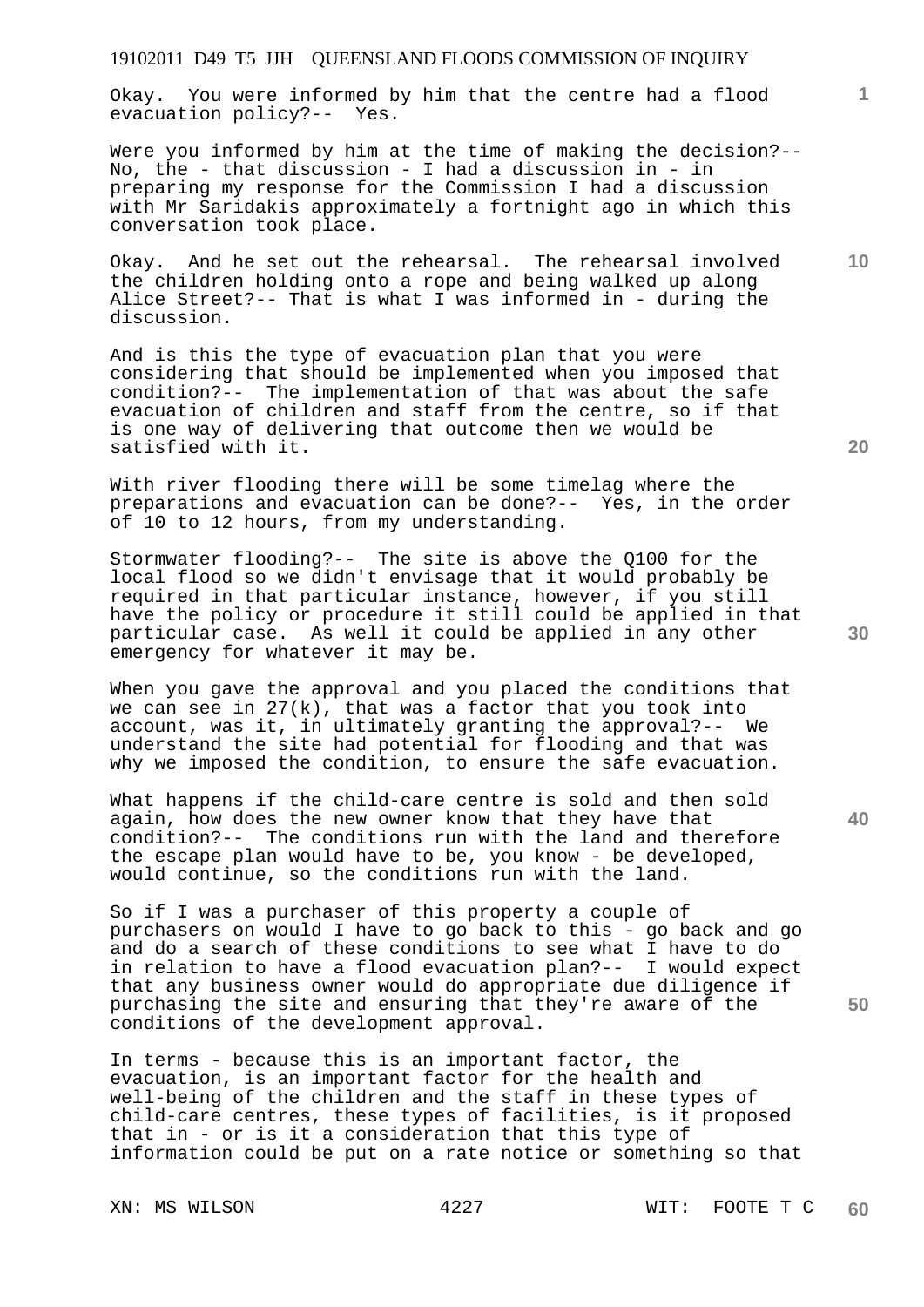everyone is aware that this is an important consideration?-- It probably hasn't been a consideration to date.

Well, what do you think of that idea?-- It is probably one of a number of solutions that could potentially be imposed. Maybe not "imposed", but incorporated, a rates - note on the rates. Council does provide flood searches so that information would be available to a prospective purchaser in any case.

Moving on-----

COMMISSIONER: Can I just stop you, I want to get this clear, though. How is it that it runs with the land? Is that because of the community use code, that as long as you want to use it-----?-- No, the Act sets out that development approval conditions run with the land.

All right. It's just that this is a condition of use, how you must use it, presumably. I just have a little trouble seeing how - well, what section of the Act and I'll look at it myself?-- I'm not familiar exactly which section of the Act it refers to but the conditions under the - the Sustainable Planning Act identify that the conditions run with the land in terms of the approval, the development approval conditions.

Well, I will perhaps leave it to Mr Flanagan to assist me at some stage down the track with that.

MS WILSON: Well, moving on. You're aware that this site obviously flooded in 2011, and we heard yesterday that children could not return to the site for child care somewhere over 40 days, 40 days-----?-- Approximately 45 days, I understand.

Forty-five days. And one of the outcomes is is that this centre can operate - this infrastructure can operate through a flood - through a natural hazard event. We know that-----?-- Yeah.

-----because that's set out?-- Yes.

You refer in your statement that you say that this development as approved constitutes a sensible development?-- I believe so in terms of the - considering a range of planning aspects in relation to the history of the site, yes, I do.

But does that take into account the 2011 flood and the damage that was caused to the building and the fact that this centre couldn't operate for 45 days?-- In hindsight I would certainly see benefit in imposing further conditions in relation to constructing the site of flood-resistant<br>materials. Yeah, I see benefit in - there would be Yeah, I see benefit in - there would be appropriate to have a condition to that effect.

So in hindsight how could this be done better? The only thing is you could say to be constructed in flood-resilient materials?-- That would certainly be one aspect I would

**10** 

**20** 

**1**

**30** 

**40**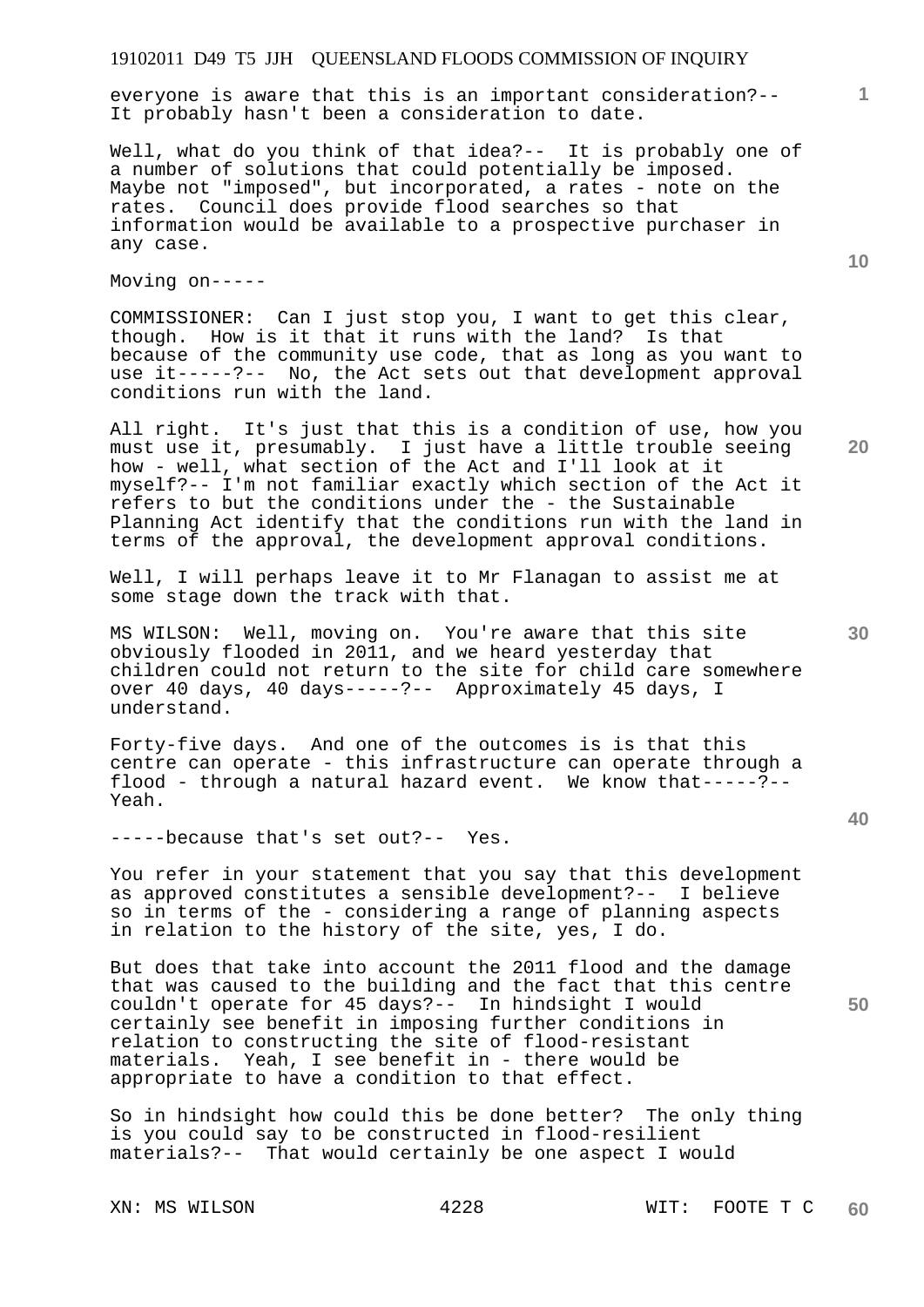certainly incorporate, yes.

But for the future should child-care centres be placed in such a position as this child-care centre was?-- I'm comfortable with the decision in terms of the assessment against the planning scheme, so - I see that there was no immediate danger to the safety and well-being of the children or the staff. In terms of the construction of the site and the building construction I can see that there would have been benefit in having the buildings constructed of flood-resistant materials, from - particularly the internals, as we saw in the photos yes.

And are you still comfortable that it complies with the Community Use Codes?-- I'm certainly comfortable with the fact that it complies with the aspects relating to the flooding - sorry, I might just refer that.

We can find it at page 17 of the assessment report-----?--Yes, thank you.

-----which is TCF 1?-- I see that it's acknowledged that it is an area which is prone to flooding in certain flood events, so I understand that in not all flood events that this site would be a site which could potentially function during or after - immediately after a natural hazard.

Thank you. I have no further questions.

COMMISSIONER: Ms O'Gorman?

MS O'GORMAN: We have no questions.

MS BRASCH: No questions, thank you, Commissioner.

COMMISSIONER: Ms Brasch? Mr Flanagan?

MR FLANAGAN: Commissioner, the section that-----

COMMISSIONER: Two forty-five, I think-----

MR FLANAGAN: Yes, thank you. And, of course, the definition of "development approval" includes the conditions.

COMMISSIONER: Thank you.

MR FLANAGAN: I have no questions of Mr Foote.

COMMISSIONER: Thank you. Ms Wilson, do you want Mr Foote-----

MS WILSON: May Mr Foote be excused?

COMMISSIONER: Thanks, Mr Foote, you're excused.

WITNESS EXCUSED

**1**

**10** 

**20** 

**30** 

**40**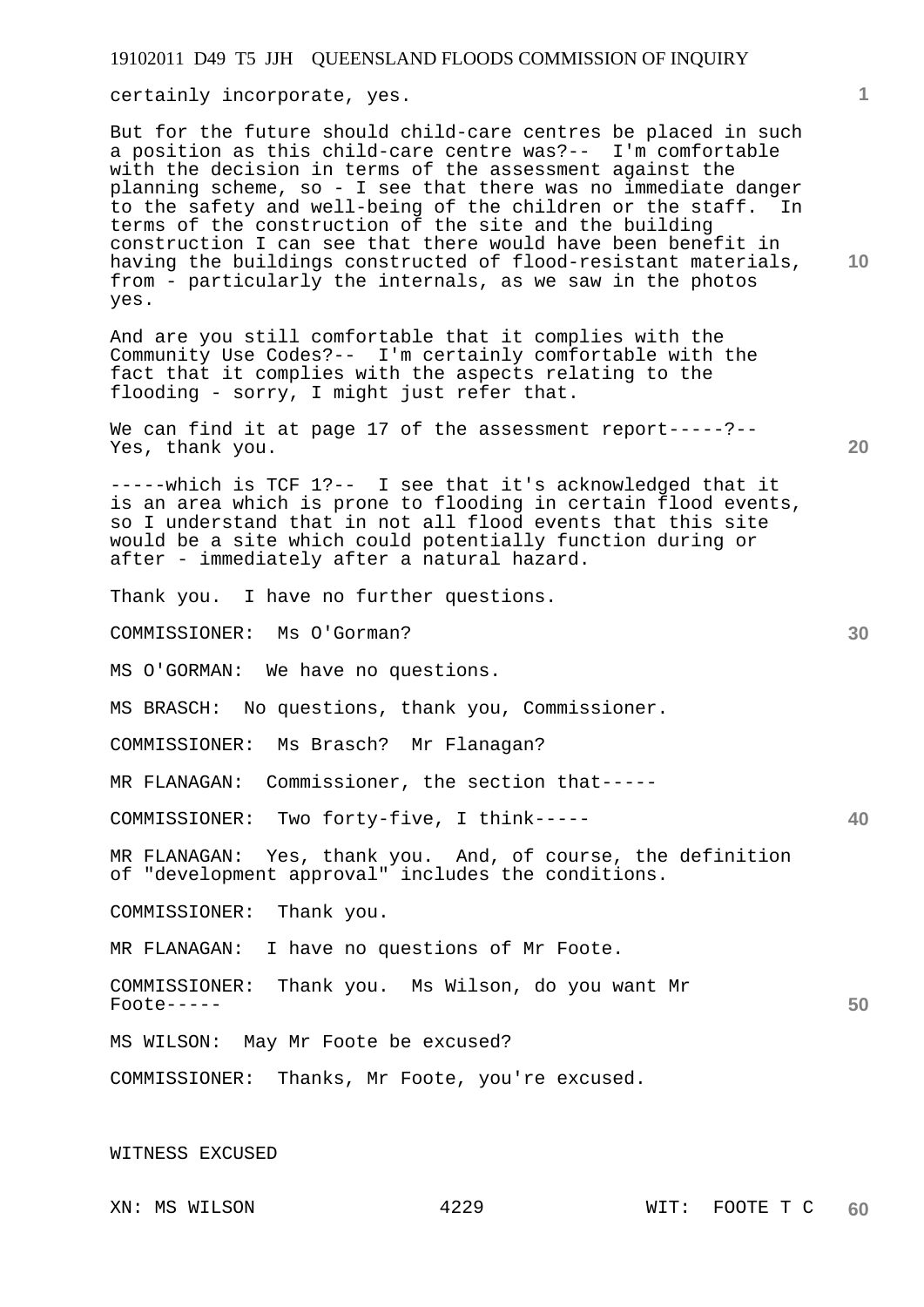COMMISSIONER: Yes, Ms Kefford.

MS KEFFORD: Madam Commissioner, I call Natalie Plumbe.

NATALIE PLUMBE, ON AFFIRMATION, EXAMINED:

MS KEFFORD: Your full name is Natalie Plumbe?-- That's correct.

And you are employed by Ipswich City Council as Team Coordinator Development?-- That's correct.

What does that role entail?-- It involves the supervision of the Central Development Assessment Team. So in the assessment of development applications and the daily running of the team in relation to development planning matters.

In response to a requirement dated 23 September 2011 from the Queensland Floods Commission of Inquiry you provided a statement which is dated the 7th of October 2011 and that statement relates to a development at 35 Eric Street, Goodna. Can I ask you to have a look at this document, please? Is that a copy of your statement?-- Yes.

I tender that document.

COMMISSIONER: Exhibit 859.

ADMITTED AND MARKED "EXHIBIT 859"

**40**  MS KEFFORD: Now, you also produced another statement, it's dated the 12th of October 2011, and that was produced in response to a requirement from the Commission with respect to a development known as "Citiswich"; is that correct?-- That's correct

And is what you have there a copy of that statement?-- Yes.

I tender that statement.

COMMISSIONER: Eight hundred and 60.

**50** 

ADMITTED AND MARKED "EXHIBIT 860"

**10** 

**1**

**30**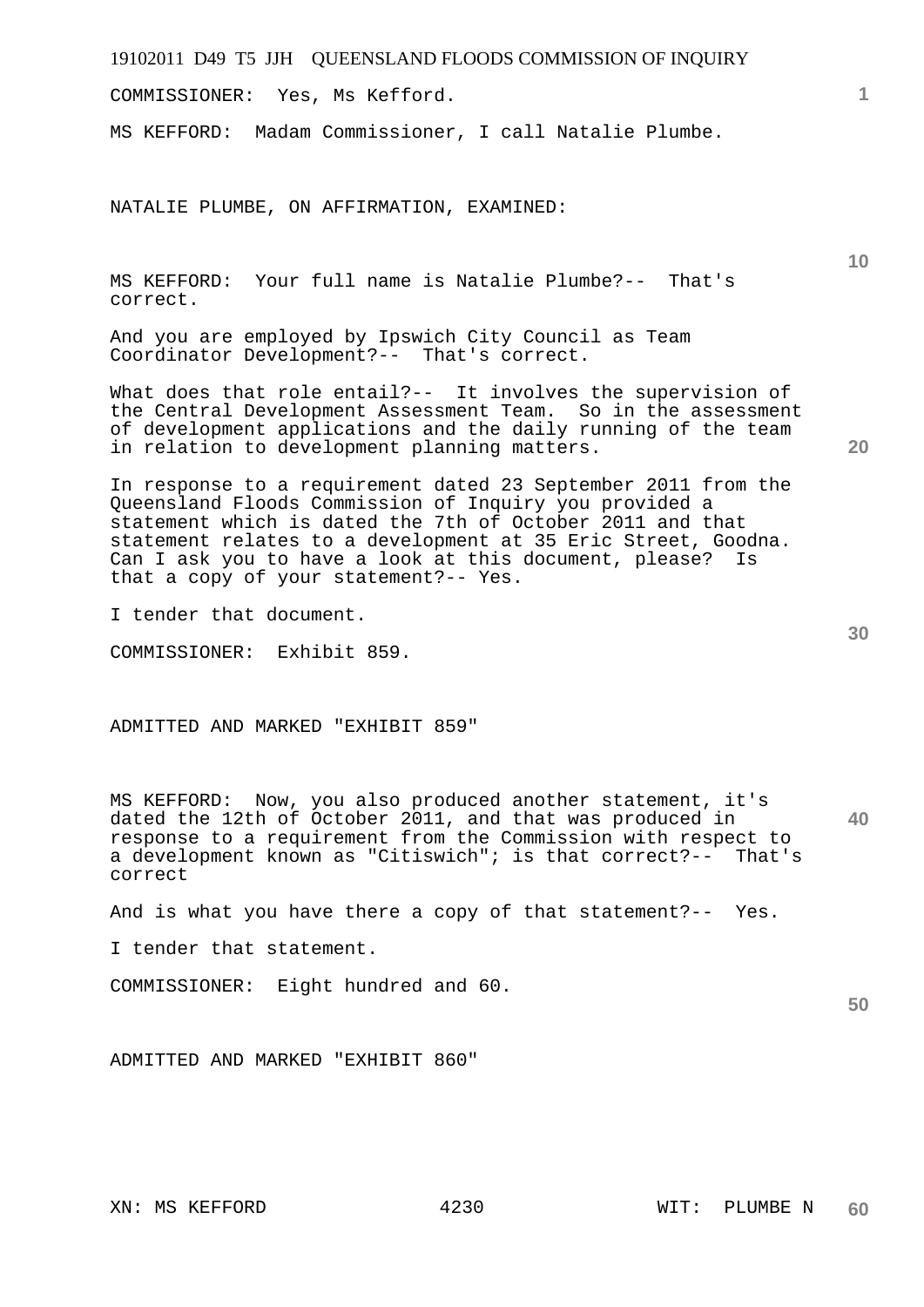MS KEFFORD: Now, if I could just ask you some questions about the Citiswich development. Citiswich is a large site of the order of 315 hectares; is that correct?-- That's correct.

And if we could just orientate ourselves by turning to attachment NP 15 to your statement about the Citiswich. Does that depict the whole site bordered in red?-- Yes, it does.

There seems to be an area towards the bottom end of the map within the overall site boundaries which is outlined in red. Is that area excluded from the site or is it still part of the site?-- It was excluded from the site as part of the original preliminary approval to override the planning scheme because there was existing uses, being Hume's Master Panel and Australian Hardboards located in there, which didn't constitute part of the site.

So it didn't constitute part of the site for the preliminary approval?-- That's correct.

Is it - has it since then become part of the Citiswich?-- I think it's the intent of the developer who has since acquired that land to potentially develop that as part of future applications.

Now, if I could hand to you a copy of a QRA map of the area. You see the Citiswich site marked on that map?-- I do.

And it - the Citiswich site extends off the bottom of the page; is that correct?-- That's correct.

And that QRA map shows that part of the Citiswich site was the subject if flooding in the 2011 event?-- Correct.

I tender a copy of that map.

COMMISSIONER: Exhibit 861.

ADMITTED AND MARKED "EXHIBIT 861"

MS KEFFORD: Now, the first application that was made with respect to the Citiswich site was for preliminary approval to override the planning scheme?-- That's correct.

And that was made in September 2002?-- Yes.

And approved by council in April of 2004?-- Correct.

And you tell us in your statement that this preliminary approval essentially sets the framework against which all subsequent applications were assessed?-- That's correct, if they're being made pursuant to that preliminary approval.

XN: MS KEFFORD 4231 WIT: PLUMBE N

**10** 

**20** 

**1**

**30**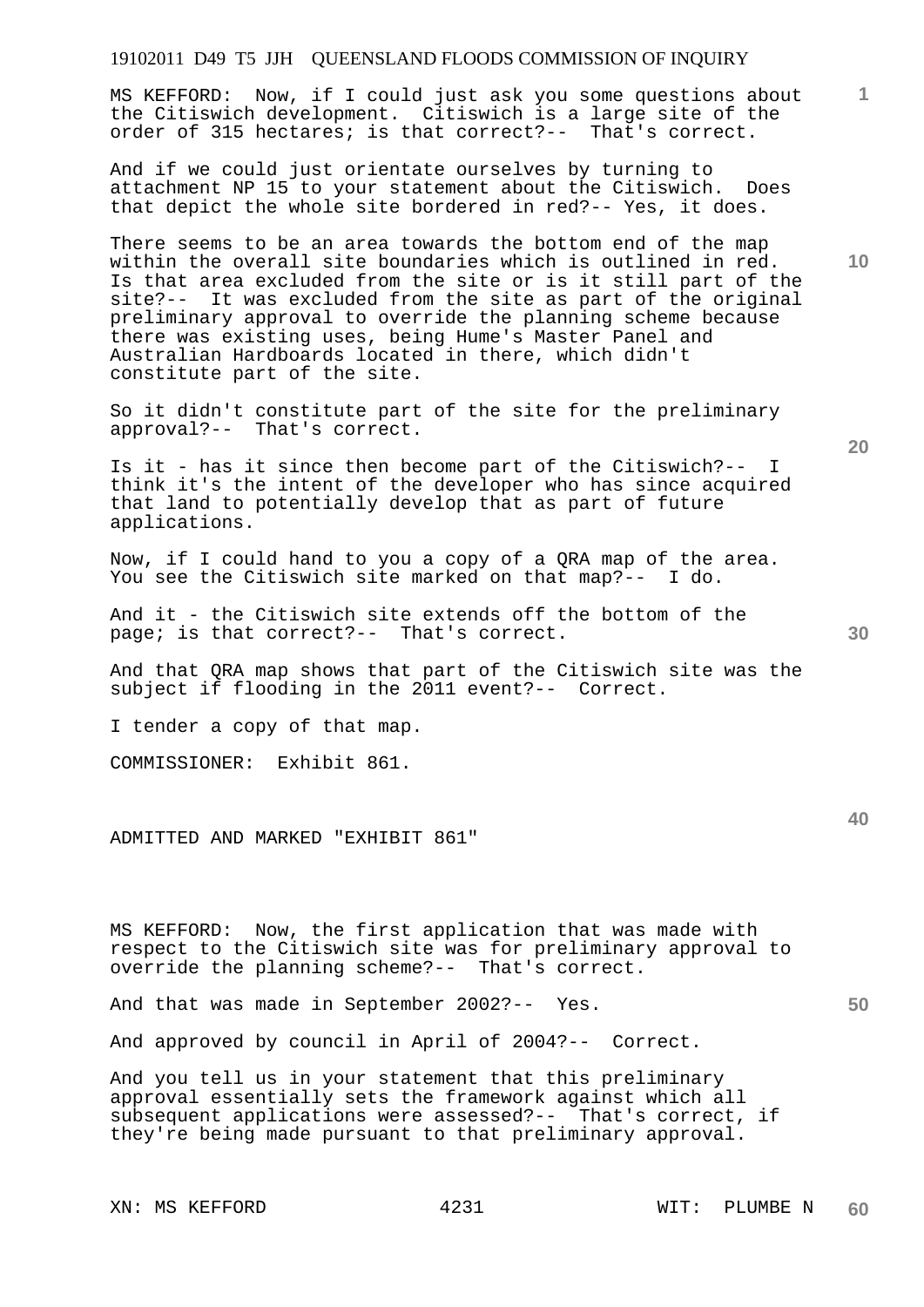In terms of that framework, did that framework include criteria with respect to flooding?-- Essentially what the preliminary approval did is it called up the correlating zones from the 2004 IPA scheme and, as such, future development applications would be assessed against those applicable zones and assessment criteria.

And it called up the 2004 scheme provisions even though the application was lodged in September 2002, how-----?-- That's-----

-----did what eventuate?-- At the time of determining the application the 2004 scheme had come into effect just prior to that so the preliminary approval was updated to reflect the intent of the IPA scheme.

And the 2004 scheme, did it include provisions - at that time did it appropriately reflect the State Planning Policy 1/03?-- Yes, I understand we had received a letter from the minister at the time to say that the 2004 scheme did adequately address and reflect the SPP.

Now, I understand that the preliminary approval effectively divided the site into seven subareas. Could we go to attachment NP 16 of your statement? And that shows the seven subareas; is that correct?-- That's correct.

And in terms of which of those subareas were affected by the 2011 floods, can you just tell us which areas were affected?-- The riverside subarea was affected, the highway subarea, the open space subarea. It appears a slight portion of the frame and the core subarea also.

So a significant amount of the site?-- Yes.

In terms of the intended development for each of these subareas, is there somewhere that we can see what the development is intended for each of those precincts?-- Yes. In terms of the decision notice, I think that has been annexed to my statement.

Perhaps does NP 18 provide-----?-- Yes, that provides an overview of each stage and each subarea that formulates each stage and gives a brief description of what's included in each of those subareas, or the intent.

**50**  What is the status of that document that's at NP 18 of your statement? Is that part of the preliminary approval or-----?-- It's, I guess, a summary taken from the preliminary approval document which accompanies the decision notice.

So is that a summary produced by council or produced by the developer?-- It was produced by council for this purpose.

And - but it reflects information in the preliminary approval, does it?-- That's correct.

**10** 

**1**

**20** 

**30**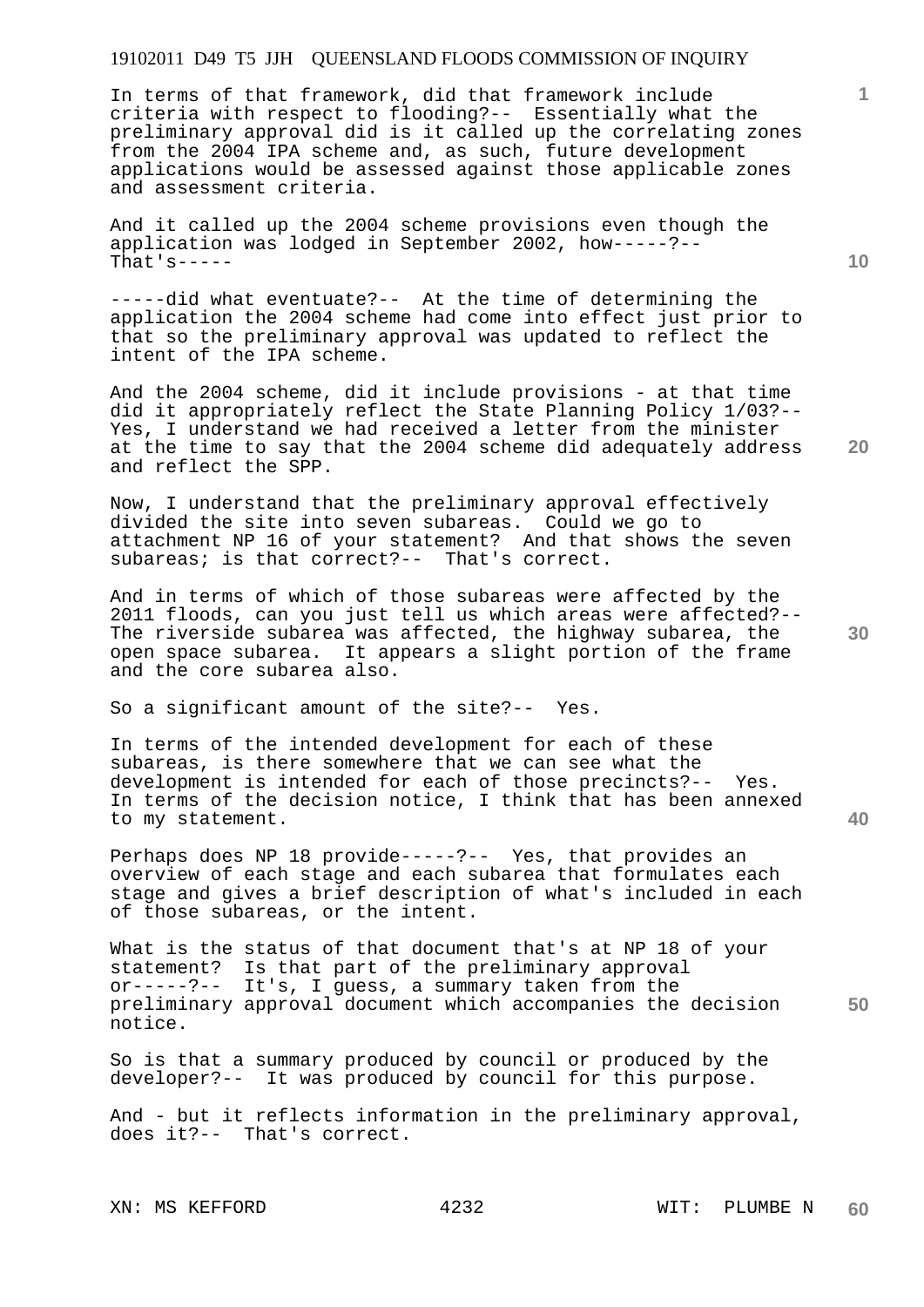And we can see from that document that intended uses for the highway subarea, for example, includes light industry and commercial activities?-- That's correct.

And another area that was subject to flooding was the open space subarea. In terms of those intended uses, they are active and passive recreation opportunities, and the like?-- Correct.

**10**  If we could go next to attachment NP 19 of your statement. It shows the one in 20 development line in red?-- Correct.

And the one in one-hundred development line in blue?-- Yes.

Would I be right to say that there are parts of the site that are intended to be developed for industrial style uses that are below the one in 20?-- Yes. As indicated on this plan.

Why was that considered appropriate by the council, just in broad terms?-- I guess, in my opinion, there were associated proposed earthworks that were to accompany this development to ensure that development pads would be located above that level.

And in terms of earthworks, that would be filling of the site to raise the level?-- It would be a combination of filling and compensatory earthworks.

What do you mean by "compensatory earthworks"?-- So some cut as well. So cut to fill balance works as well as some fill works.

When you talk about "cut to fill balance works," can you explain that concept to us?-- I'm not an engineer but in lay terms, I guess, it's a balance approach. So cutting out what you cut out is what you fill with so-----

**40**  So if you increase the height of the site by filling in some spots, you dig a hole that's got as much volume as the filling that you've done on the site to compensate to end up with the overall-----?-- That's right-----

-----balance?-- -----so that made up part of the earthworks, yes.

And in terms of the compensatory earthworks, is the cutting which is intended to offset the fill, do the conditions require that to occur at the same time or does the cut have to occur before the fill occurs?-- That would be subject to an operational works application. The - if we're still talking about the preliminary approval to override the planning scheme, it didn't actually deal with authorising any operational works to occur, so the approval didn't actually deal with what authorising development to occur in terms of earthworks.

But it assumed that------?-- It assumed some principles around it.

XN: MS KEFFORD 4233 WIT: PLUMBE N

**20** 

**1**

**30**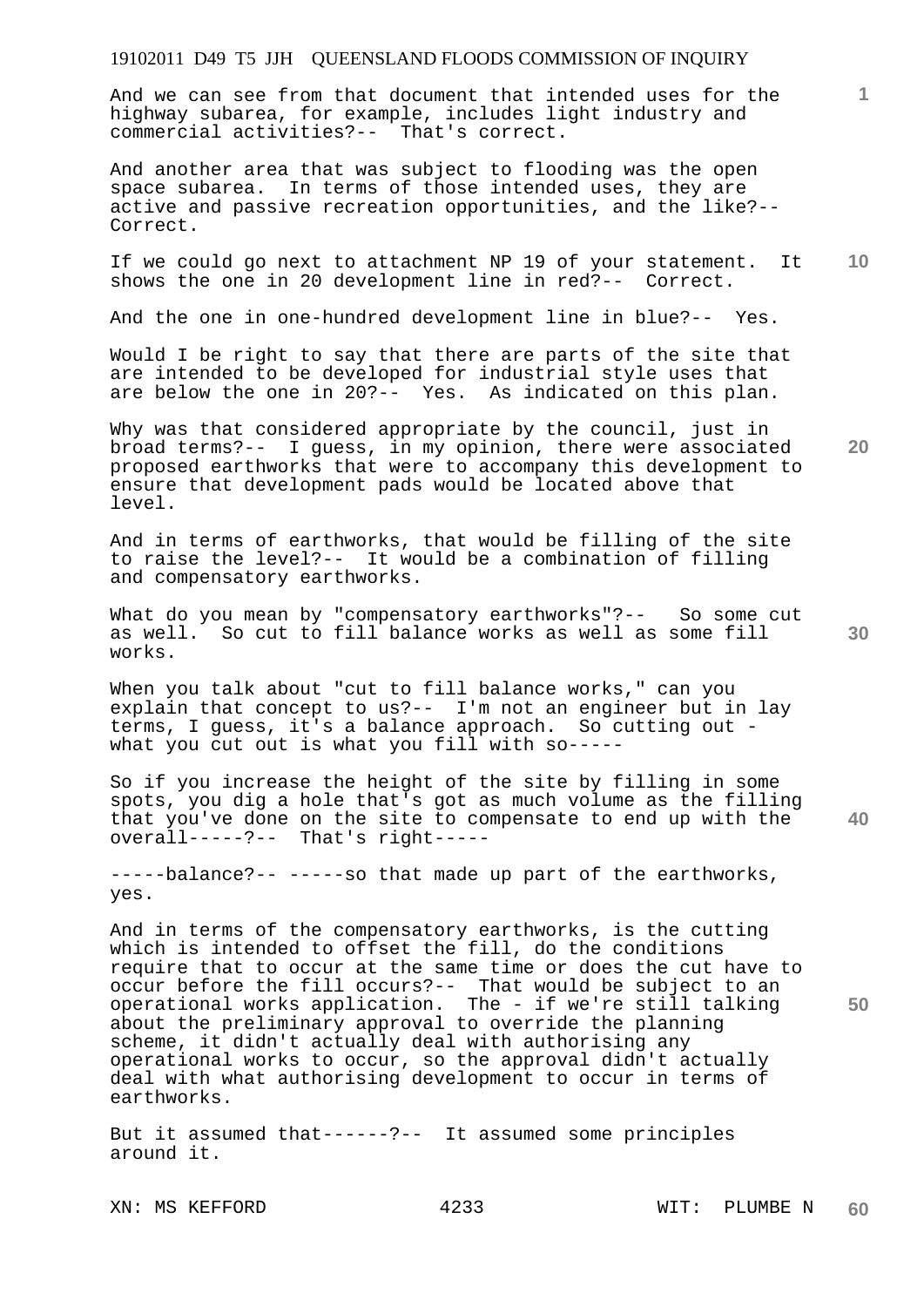So it - did - it assumed that there would be compensatory earthworks and some filling prior to uses occurring on the site?-- The supporting reports indicated that.

**10** 

**1**

**20** 

**30** 

**40**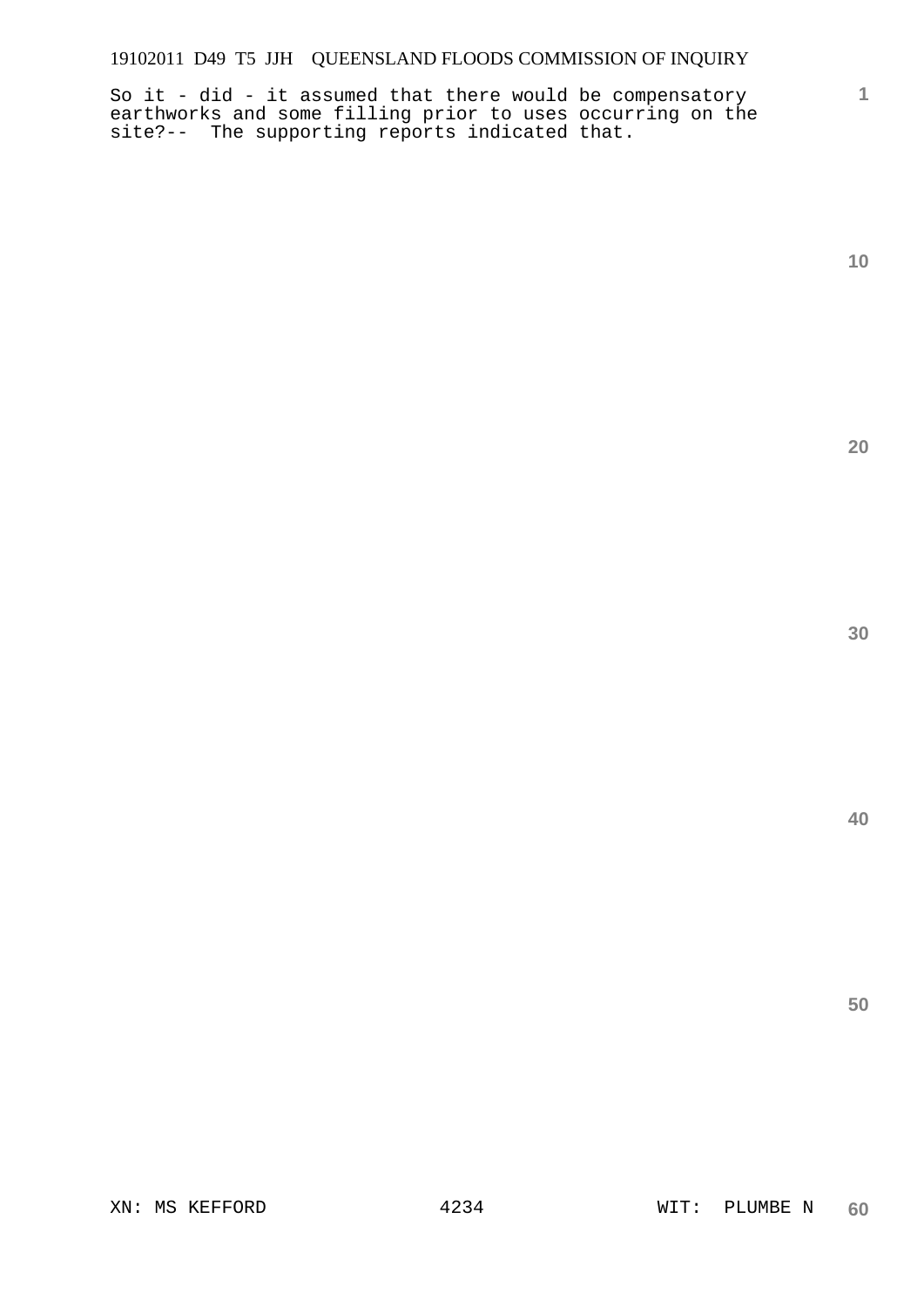And the detail of that would be dealt within the operational works permits?-- That's right, and then directed to Council's engineering expert witness Gary Ellis.

Preliminary approval deals with the site as a whole, was it anticipated that there would be an operational works permit for the site as a whole?-- Ideally - ideally, yes, but, unfortunately, Council can't require that to be the case.

And so operational works permits might trickle in for individual, smaller allotments within the site?-- That's correct, just as other MCU and RAL applications trickle in as well.

And when assessing each of those individual operational works applications, does each smaller allotment have, within its allotment, have the necessary compensatory earthworks so that if an individual allotment is filled, must it also have the cut necessary to offset the impact of the filling on that allotment?-- That question's probably better directed to Mr Gary Ellis, I think, who is a later witness. He's responsible for the assessment of operational works applications. My responsibilities are limited to reconfiguring a lot and MCUs for your purposes, yeah.

Okay. Thank you. Now, if I could ask you a few questions about filling which has occurred on the site. Are you aware of filling that occurred in an area known as Stage 7?-- Yes, I am.

And perhaps if we find a plan which shows the indicative staging of the projects so that we know what area we're talking about. I think MP17 might provide the staging?-- Yes.

Is that the staging plan that's been supplied by the developer to the Council?-- Yep. It's not a formally endorsed document but it has been supplied by the developer.

And can you just describe, by reference to this document, where you understand Stage 7 to be?-- The area on the northern side of the Warrego Highway.

And so that's the area marked green and blue?-- That's right, this area here.

And it's adjacent to - it's an area adjacent to the Brisbane sorry, the Bremer River?-- Yes.

Now, are you aware that there have been a number of residents of Karalee that have complained about filling in this part of the Citiswich site?-- I think I'm aware of two specific residents.

Which two residents are they?-- I think one may be Gary Mears and another Gary, I can't recall his name exactly.

XN: MS KEFFORD 4235 WIT: PLUMBE N

**10** 

**1**

**20** 

**30**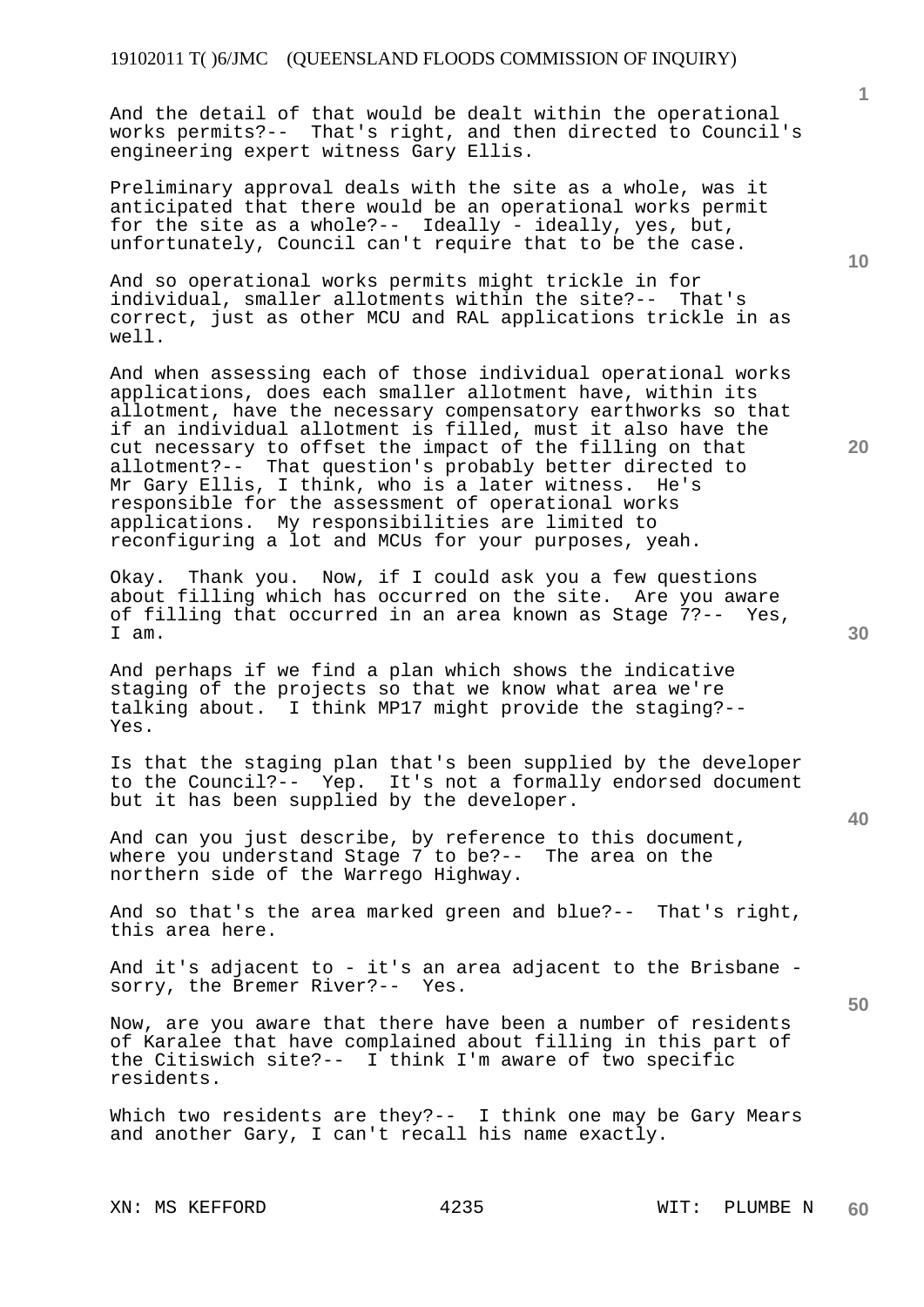How did you become aware of the concerns of those residents?-- They telephoned Council initially and I think they may have sent in some correspondence.

And do you know when they telephoned Council?-- It would have been in the last 12 months, I think.

Prior to the January 2011-----?-- Correct.

And do you know what Council did in response to those telephone calls from residents?-- Yes, I referred them to Council's Engineering Assessment Team. For noting, at the time earthworks applications had been received over Stage 7 but were yet to be approved, so I referred the correspondence to them for consideration in their assessment of the applications.

Did you, when referring that correspondence to Council's Engineering Assessment Team, did you also inform Council's Engineering Assessment Team about the status of development approvals over Stage 7?-- Yes, I did.

So what type of information did you tell the Council's engineering team?-- That they were obviously aware that reconfigs were yet to be approved over Stage 7, but they were aware that the preliminary approval was in place also, the original 3356 of '02 application was in place.

In terms of the preliminary approval, that's the one though that you told us didn't deal with operational works in terms of filling?-- That's right, it didn't authorise any earthworks to occur.

Would that have been evident to the Council's Engineering Assessment Team?-- I'd assume so, but you're probably better off asking Gary Ellis about that.

**40**  So it wasn't a matter that you specifically referred to in any note or conversations that you had with the engineering team?-- There's - we had general discussions about the status of the site on a regular basis because it was a - it's a major industrial development front.

In terms of those general discussions, did they refer at all to the fact that there was no approval for filling of Stage 7?-- That's right. Well, that was the purpose of the application that they were assessing was to deal with the earthworks. So they were aware that there wasn't previous approvals for earthworks because they were the applications they were considering at the time.

So there were applications made for the earthworks-----?-- That's right.

-----but the earthworks commenced prior to the applications being approved?-- I understand that to be the case.

Do you know whether Council took any action in relation to the

**10** 

**20** 

**1**

**30**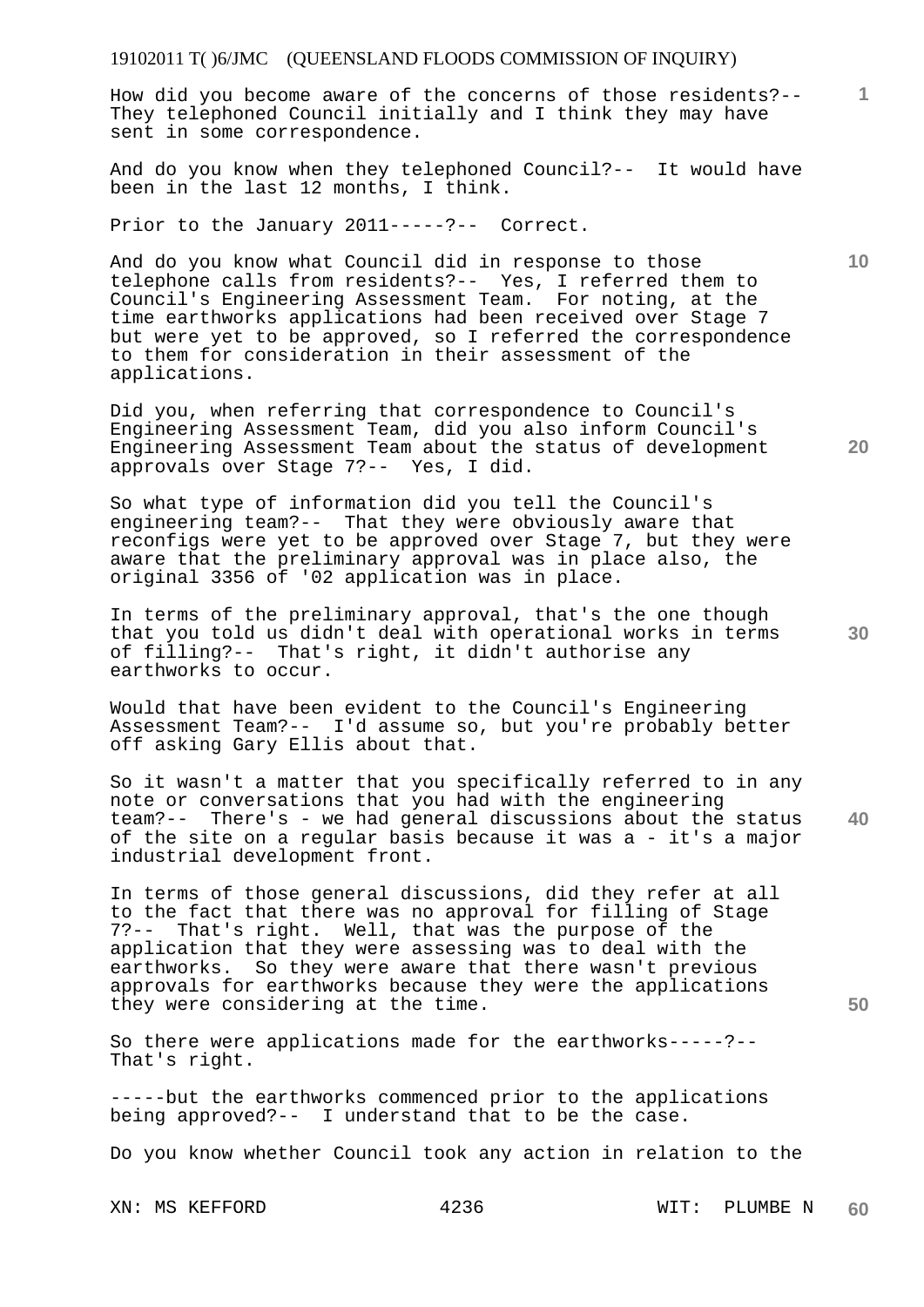**1** fact that earthworks were commenced prior to the approval - to any approval being in place?-- I understand they were investigated by our compliance team.

And when was that investigation commenced?-- I'm not sure of the exact dates.

Do you know - can you give us a name of a person at Council who might be able to inform us of that information?-- I guess that matter may well be addressed to Joanne Pocock, our Development Planning Manager.

Does she look after investigations of unlawful activity?-- She oversees a team that does do that.

Do you know what extent of filling we're talking about in terms of filling that was undertaken in Stage 7 without there being a development approval?-- I understand there was a number of metres of fill placed in the site.

A number of metres? And what extent, what aerial extent?-- That would be better off directed to Gary Ellis who's responsible for the assessment of those types of applications.

Are you aware of whether there was any approval for cut of the site to offset that filling prior to the filling occurring?-- I'm not aware of the details associated with the operational works assessment.

And that, once again, would be a matter better addressed to Gary Ellis?-- Correct.

Just a few general questions about investigation and enforcement to the extent that you might be able to assist. What procedures does Council have in place for investigation of allegations of unlawful filling?-- They have procedures in place. I guess I might be able to add a little bit more in respect to the fill received on the Citiswich site. My understanding is that it was received from a DTMR project and that there are certain exemptions around under SPA, under the Sustainable Planning Act, there's certain exemptions around them being able to dump the fill in particular locations.

Are you able to tell us what those exemptions are?-- Pretty much, I think, that they can dump the fill associated with the project, with a Main Roads project, so the construction of a State controlled road.

Without needing-----?-- Without needing land use approvals from the local government.

So is it your understanding that the placement of fill by the Department of Main Roads on a site is exempt development?-- Correct.

And in terms of the extent of your understanding of it being exempt development, do you know whether if it's exempt development under a regulation or is it exempt development by

XN: MS KEFFORD 4237 WIT: PLUMBE N

**20** 

**10** 

**30** 

**40**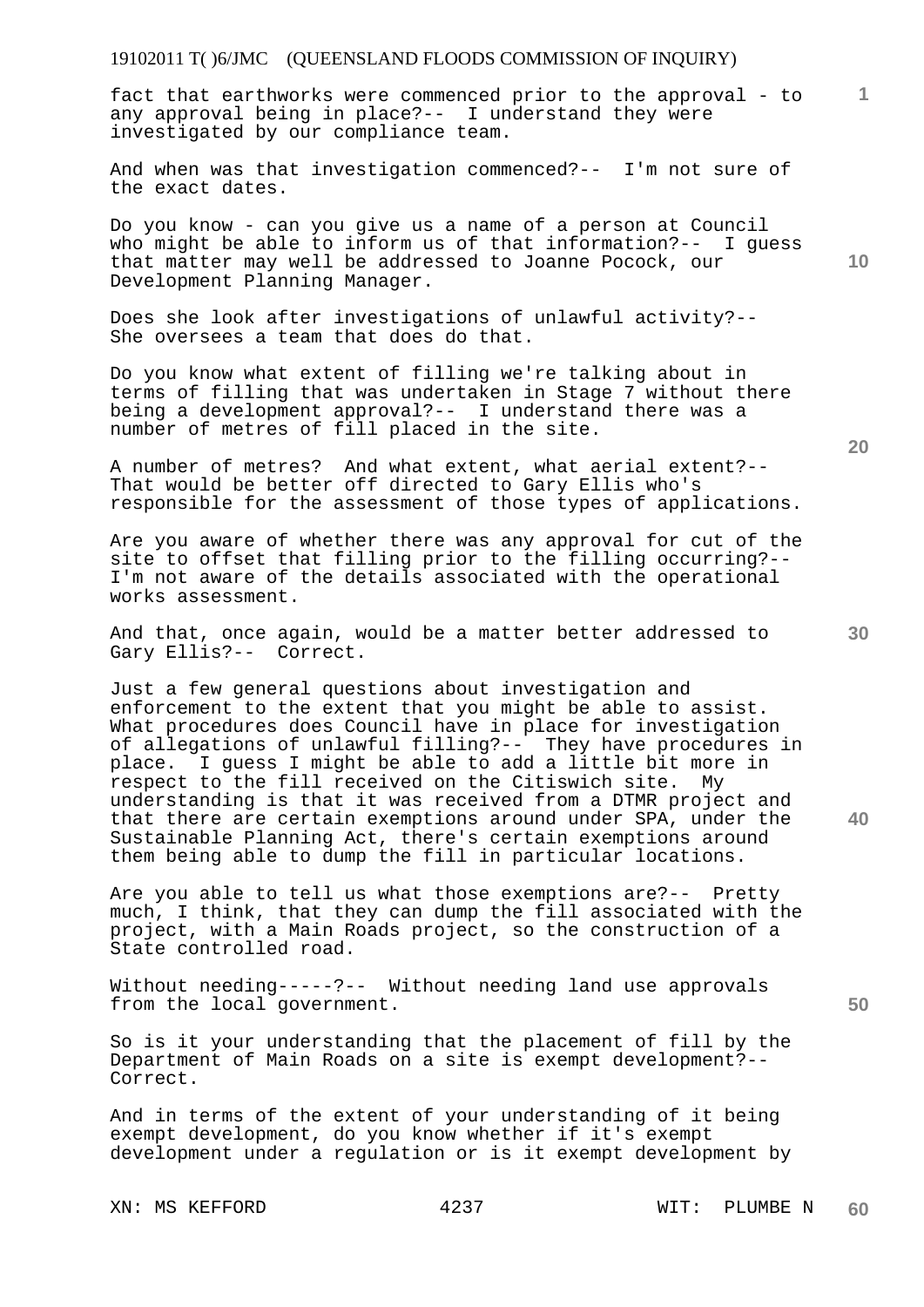virtue of the provisions of the Council's Planning Scheme?-- It's exempt by the Sustainable Planning Act Regulation.

Sustainable Planning Regulation?-- Yes.

And you understand that the filling - sorry, it's your understanding that the filling that occurred on Stage 7 was filling that was undertaken by the Department of Main Roads?-- By a contractor on behalf of the Department of Main Roads.

Do you have any knowledge as to why then an application was made for the filling?-- My understanding is that they wanted to, I guess, compact that fill, spread that fill and use it as a development platform, so that's why the application was made.

In terms of the exemption, assuming that the filling was exempt works, do you consider that exemption poses a problem in terms of the impact that might be caused by filling in a floodplain?-- It has proved some difficulties across the City, the fact that Council has limited control, notwithstanding my understanding in terms of this site from the hydraulic reports that Council has received is that the proposed earthworks in terms of the applications that Council's received on Stage 7 for earthworks has indicated that there's no impacts outside of the site.

When you say that the proposed filling - sorry, can you explain that in a bit more detail in terms of how it was considered that the earthworks would not have an impact outside of the site?-- So from - the advice I've received from our internal engineers is that the earthworks applications that they've received and are currently in the process of assessing, that the flood reports and the hydraulic reports submitted in support of those applications have indicated that the extent and the location of the fill has not, will not, cause any detrimental impacts outside of the site upstream or downstream.

Do you know whether those reports rely on offset cutting of the site to achieve that situation?-- I'm not familiar with all of the details of those hydraulic reports and those earthworks applications.

You said that it wouldn't have an impact across Ipswich, would it have an impact though on the land on the other side of the Bremer River?-- The advice I've received from our internal engineers is that the hydraulic reports and their assessment of those to date have indicated that there would not be any impacts outside of the site. So, that's across the river or upstream or downstream.

In terms of the DTMR undertaking fill in Ipswich, is this a matter that you're in discussions with DTMR about at all in terms of the difficulties that that might pose in floodplain modelling and the like that Ipswich generally undertakes?-- I'm not aware of those discussions. They may have been progressed at a higher level.

**10** 

**1**

**20** 

**30** 

**40**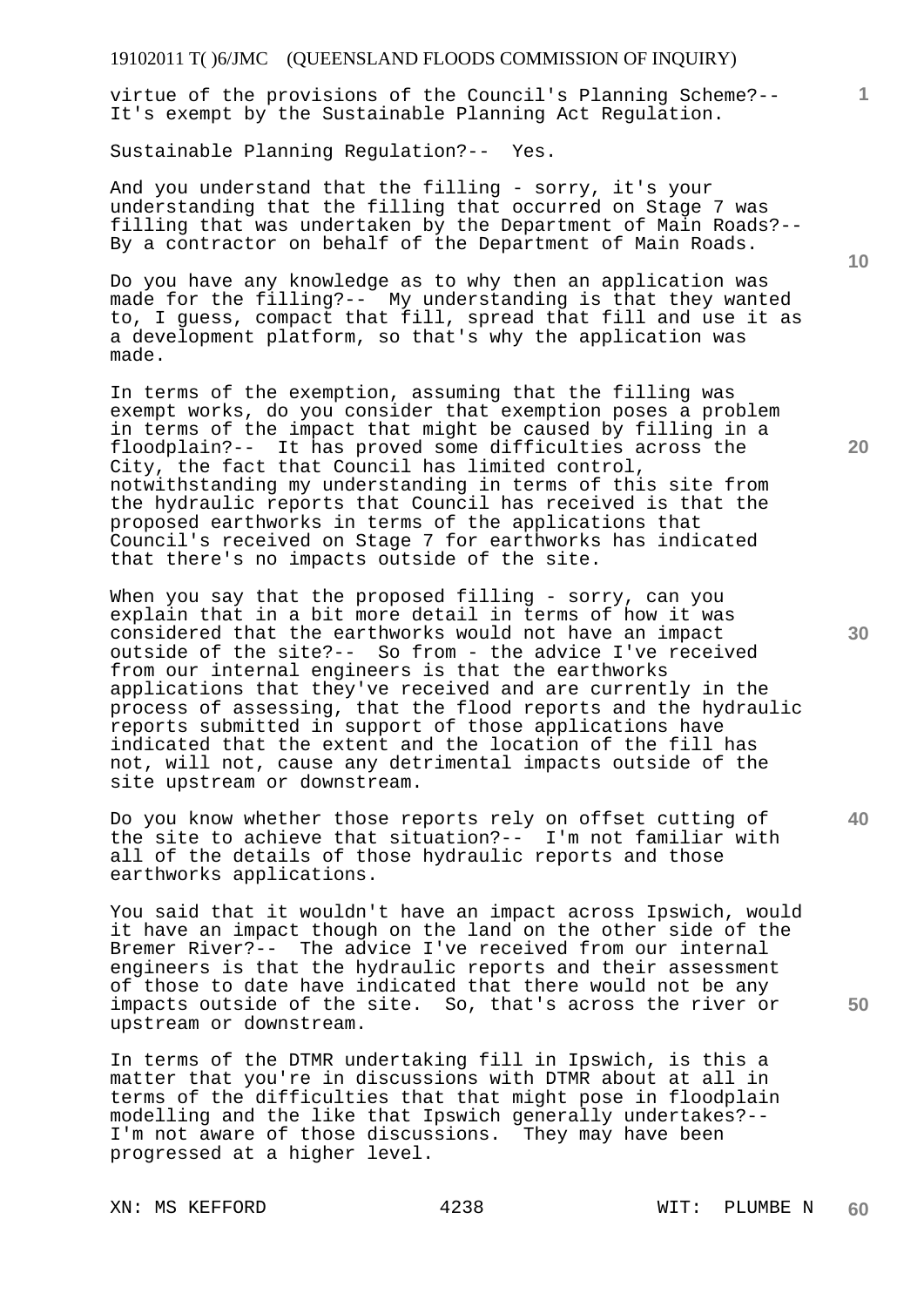Do you think that those discussions should occur?-- I do.

Do you think that the Council should have an opportunity to assess the impact of any proposed filling of land where it occurs in a floodplain?-- I do.

And that's regardless of the entity that's undertaking the fill?-- Correct.

Are you aware of any other problems in Ipswich where DTMR has undertaken fill within a floodplain?-- I have been aware in the past where they have undertaken fill in overland flowpaths and in close proximity to creeks and tributaries.

So this is a problem that's not just common to the Citiswich site, it's a problem that's experienced generally in the Ipswich locality?-- I understand so.

**20**  Do you know - where are those other locations?-- I don't have the details right now, but there's sites across the City in different localities.

Are you able to provide those to us?-- I can provide a list of some of those sites at a later date.

Can you, in providing that list, also provide us with details of when those issues came to Council's attention?-- I can, I guess, discuss that with the people responsible for those issues and see if that information's available.

And do you know what Council did in relation to those issues for the other locations?-- Generally we try to discourage the fill where possible, but not in all instances is that possible because of the exemptions provided to the State.

And how do you - what steps do you take to try and discourage the fill?-- I guess we meet with the developer and suggest that there may be a more appropriate location for the fill to go to in most instances. Sometimes those developers work collaboratively with us and land owners and sometimes they don't.

So you meet with the developer, but isn't the fill being undertaken by the Department of Main Roads?-- I guess obviously any consent - DTMR can't just dump the soil on someone's land without their consent, so generally, I think, the contractor has an arrangement with DTMR where they take the fill away and they get the consent of someone to dump it on their property. It all falls under those exemptions is my understanding of the situation.

Have you raised - do you know whether Council has raised the issue at all with the Department of Transport and Main Roads?-- No, as I said earlier, I'm not aware that we have. I am not aware.

But obviously if this is a problem on more than one site and

XN: MS KEFFORD 4239 WIT: PLUMBE N **60** 

**30** 

**40** 

**50** 

**10**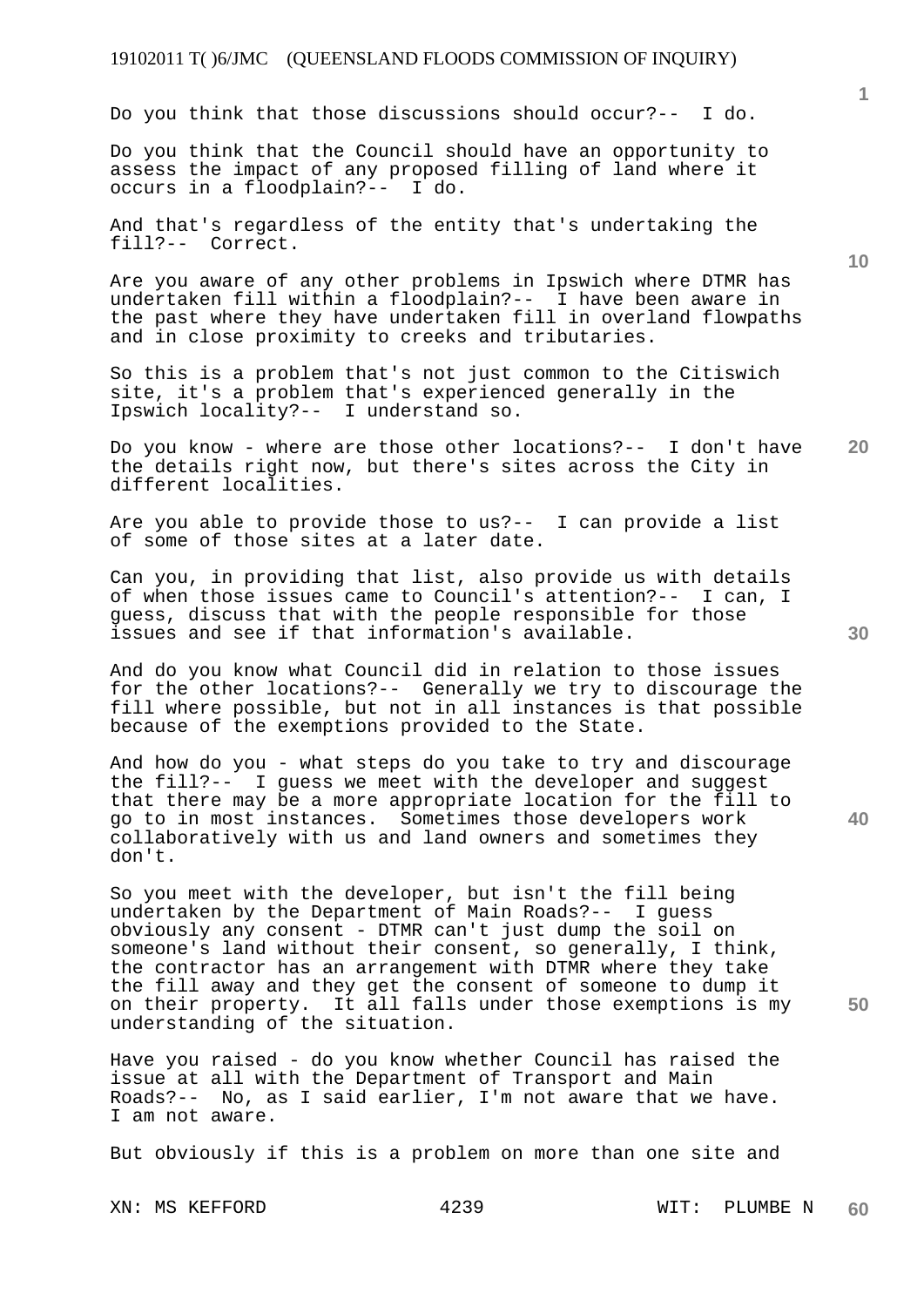the exemption applies to the Department, it would be advisable to have discussions with the Department, wouldn't it?-- Potentially, yes.

Do you know whether the Council has raised the issue at all with the Department of Local Government and Planning in terms of having the issue addressed through amendments to the planning legislation?-- I'm not aware if those discussions have occurred with either Departments.

I have no further questions?-- Thank you.

COMMISSIONER: No Questions?

MS McLEOD: No questions, thank you, your Honour.

COMMISSIONER: Ms Brasch?

**20** 

**30** 

**40** 

**50** 

**1**

**10** 

MS BRASCH: Ms Plumbe, you're not aware - do I understand your evidence to be that you're not aware of discussions occurring with the Department of Transport and Main Roads, is your evidence to say, to clarify, you don't know whether they have occurred and you don't know whether they haven't occurred?-- That's correct.

Commissioner, could the State reserve its position with respect to the evidence just given and any list that is produced?

COMMISSIONER: Yes, that sounds as if it's in its early stages.

MS BRASCH: Yes. Thank you, Commissioner.

COMMISSIONER: Mr Flanagan?

MR FLANAGAN: No questions, Commissioner.

COMMISSIONER: Ms Kefford?

MS KEFFORD: Yes, I have no further questions, might Ms Plumbe be excused?

COMMISSIONER: Thanks, Ms Plumbe, you are excused?-- Thank you.

WITNESS EXCUSED

COMMISSIONER: Now, I think there's a mix-up with the map which is Exhibit 861.

XN: MS BRASCH  $4240$  WIT: PLUME N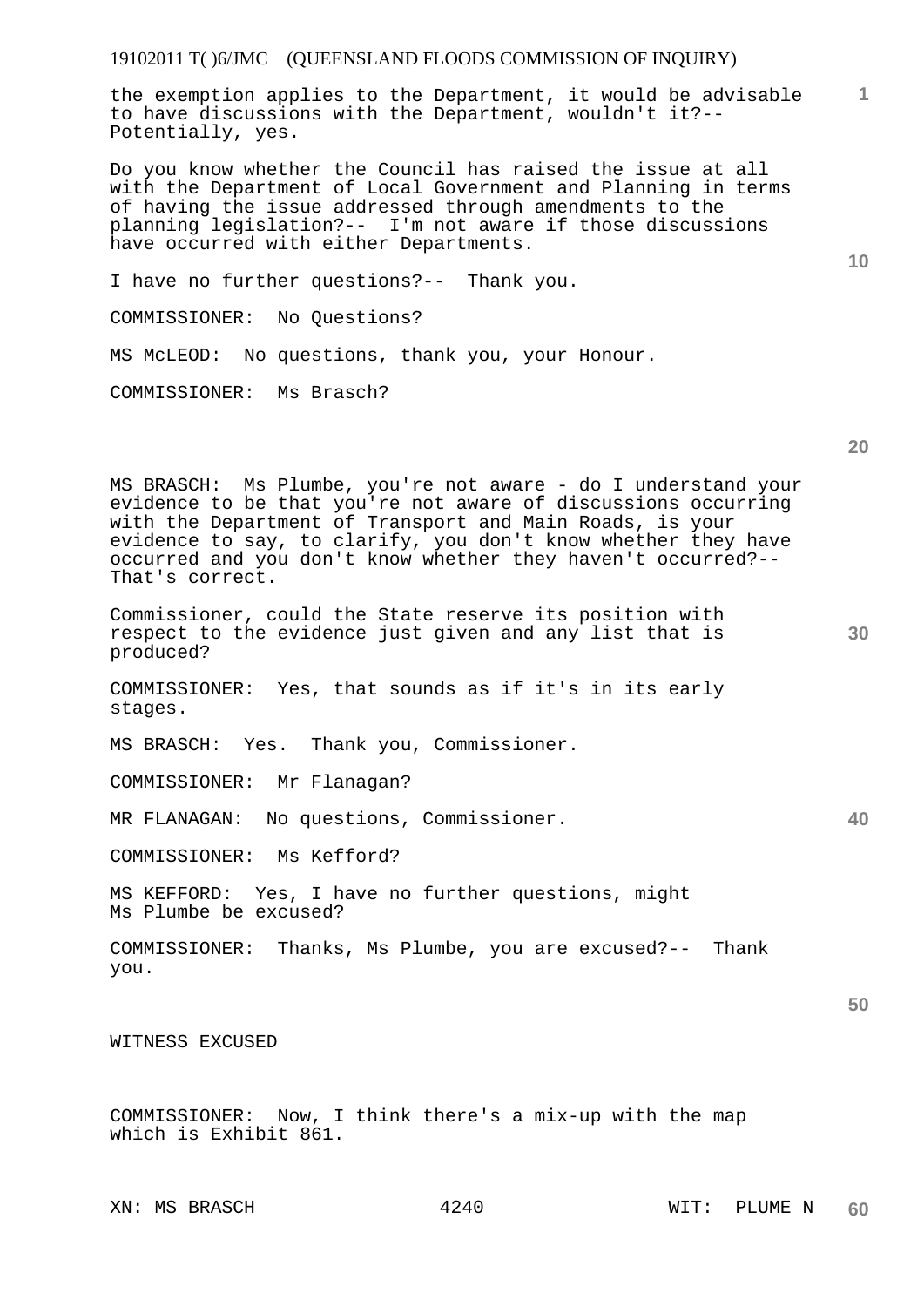MS KEFFORD: Yes.

COMMISSIONER: It's the 844 exhibit. You accept that 844 has an outline of the Citiswich site and an identification of Mr Chambers's property, I think.

MS KEFFORD: Yes, I understand that there is slightly different - I apologise, it slipped my attention that a map had been tendered yesterday with the marking of the Citiswich site and I believe that's the one that was handed - the one that was handed to the Associate this morning-----

COMMISSIONER: Well, it's not identical, it doesn't have the Citiswich site outlined, but it's the same map.

MS KEFFORD: There's no need to tender the one with the entire Citiswich.

COMMISSIONER: So I will just remove 861?

MS KEFFORD: Yes, thank you, Commissioner.

MR FLANAGAN: Madam Commissioner, can we just make sure that the statement of Ms Plumbe was actually tendered in relation to the Citiswich site, but she also provided to the Commission upon Requirement a statement in relation to a development site at Eric Street, Goodna, and that's a statement dated the 7th of October 2001.

COMMISSIONER: There were two statements tendered, are they-----

MR FLANAGAN: Oh, two statements tendered, were there?

COMMISSIONER: Yes, they're 859 and 560. They are the two that Mr Flanagan is talking about, are they, Ms Kefford?

MS KEFFORD: Yes, they are.

MR FLANAGAN: Thank you.

MS KEFFORD: The next witness is Gary Ellis. I call Gary Ellis.

**50** 

**60** 

**20** 

**40** 

**10**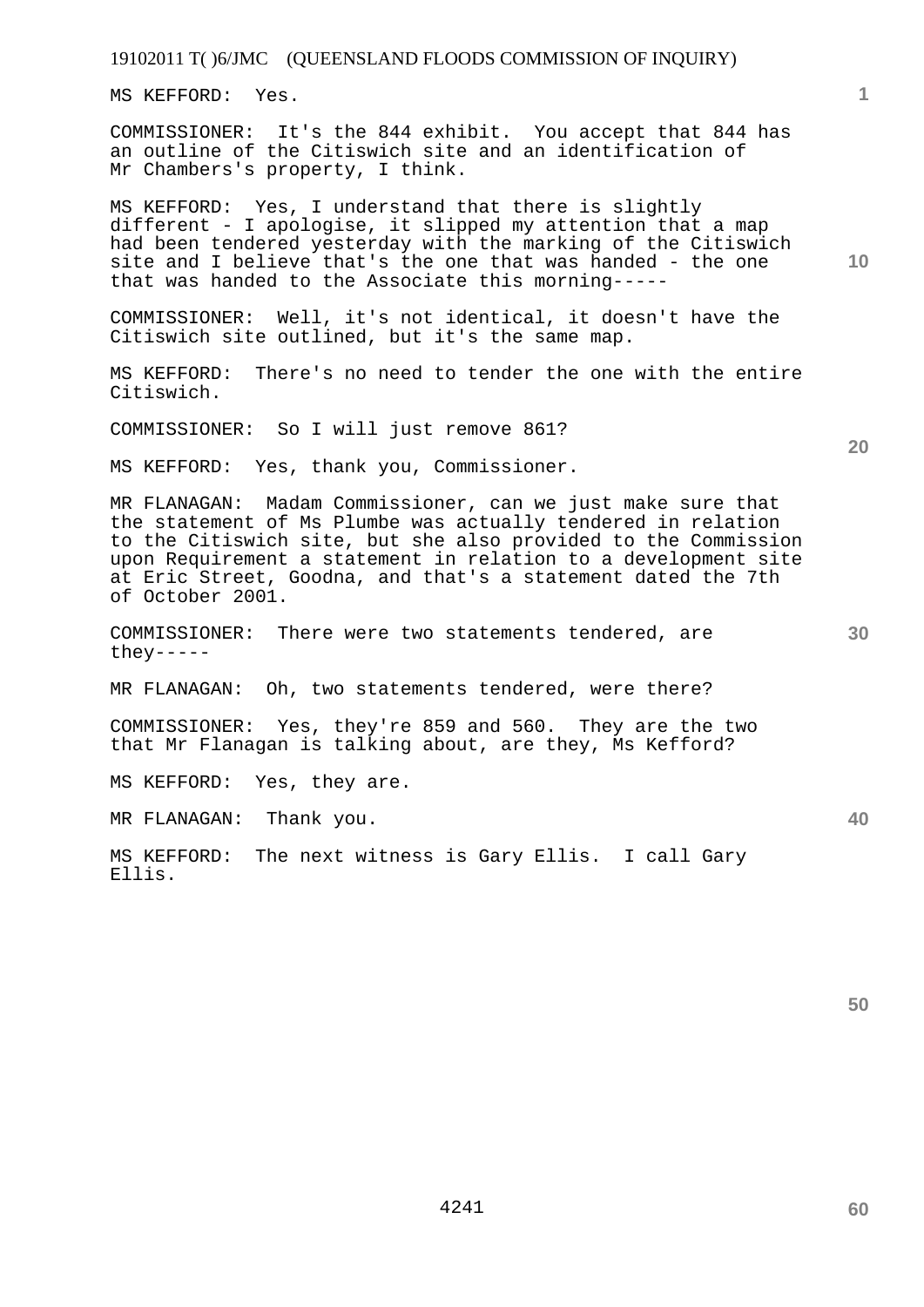GARY STEPHEN ELLIS, SWORN AND EXAMINED:

MS KEFFORD: Your full name is Gary Stephen Ellis?-- That is correct.

**10**  And in response to Requirement dated the 23rd of September 2011, you provided a statement which is dated 13 October 2011? Can I ask you to have a look at this document, please?-- Yes.

Is that a copy of your statement?-- I believe that's a copy of my statement with my signature.

I tender that.

COMMISSIONER: Exhibit 861.

ADMITTED AND MARKED "EXHIBIT 861"

MS KEFFORD: Now, since about May 2003 you've been employed by Ipswich City Council as an engineer?-- That's correct.

And presently you're employed as Engineering and Environment Manager in the Development and Planning Branch?-- That is correct.

What does that role entail?-- Obviously managerial responsibilities with the branch two disciplines, engineering and environment, both in development assessment areas.

Are you involved in the assessment of development applications?-- I can be involved in assessment applications at times. More recently not so, but in the past, yes.

**40**  In terms of more recently, do you maintain any role in terms of development assessment?-- Only in managing the branch, but I do have - I will provide guidance to individual staff members if they require so on development assessment.

And do you have any particular qualifications with respect to hydraulic engineering?-- No, I don't have particular qualifications in hydraulics engineering.

Now, the statement you've provided gives an overview of the Council's development assessment progress for operational works applications, as well as dealing with matters touching on the Citiswich development in particular, but if I can just ask you firstly some questions about the overall process for assessing operational works applications. At paragraph 16 of your statement you make reference to a Stormwater Management Implementation Guideline which was adopted on 20 September 2011?-- That's correct.

**1**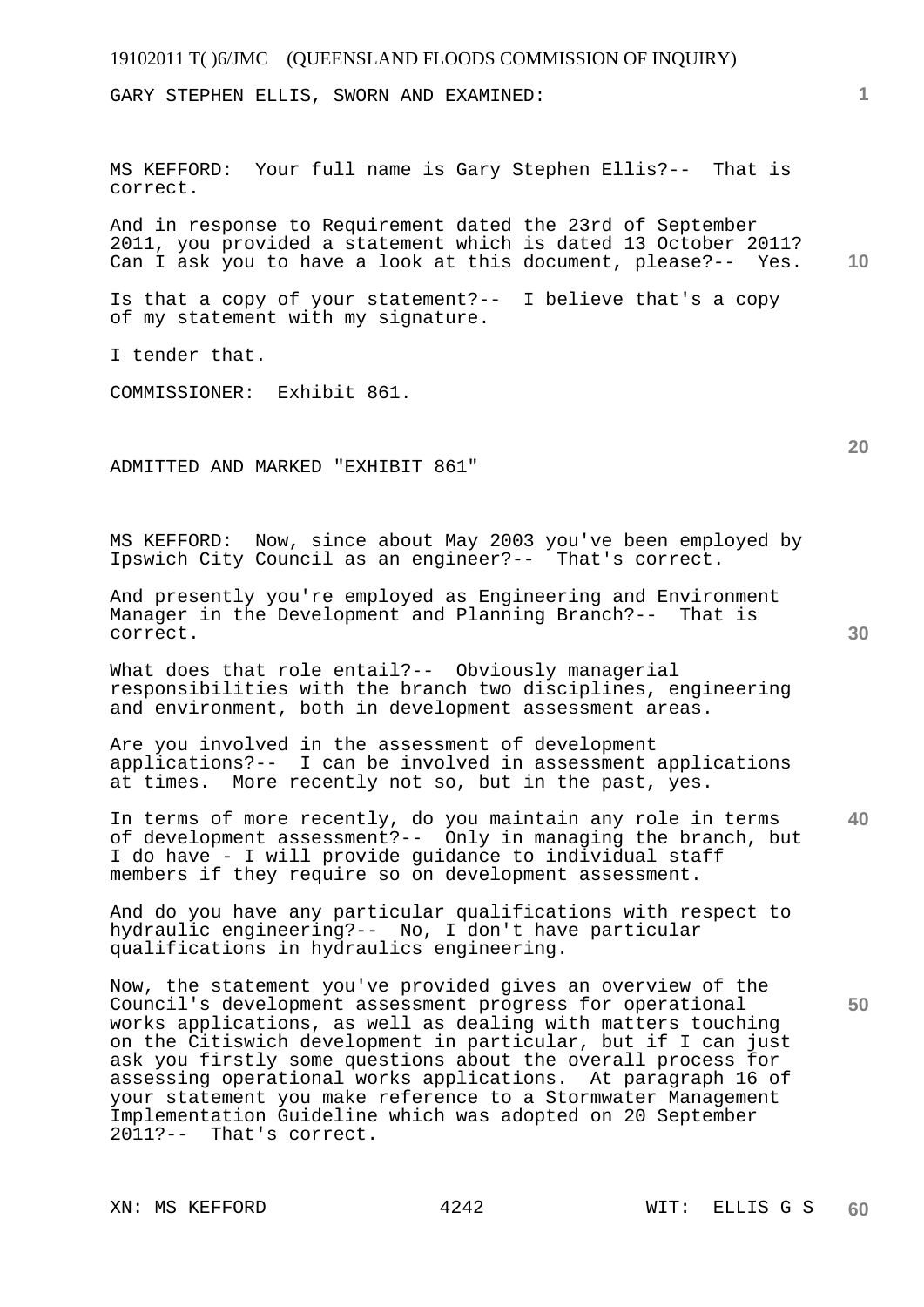# 19102011 T( )6/JMC (QUEENSLAND FLOODS COMMISSION OF INQUIRY) XN: MS KEFFORD 4243 WIT: ELLIS G S **1 10 20 30 40 50 60**  And we see a copy of that guideline at Attachment GE-44 of your statement?-- Sorry, can I just interrupt? Yes?-- I just forgot my glasses. Certainly?-- So that question was again? Well, I was just taking you to Attachment 44 of your statement?-- Yes. And that is a copy of the Implementation Guideline?-- I believe so. The header of the document refers to the Ipswich Planning Scheme, does the Implementation Guideline form part of the Planning Scheme?-- Yes, it does. So was there an amendment to the Planning Scheme to incorporate this document?-- I believe that's an amendment, yes. It's a guideline to the scheme, so it's not a full amendment to the scheme. Not a full amendment, but did it go through the amendment processes-----?-- For a guideline it did, yes. Are they the amendment processes provided for in the Sustainable Planning Act?-- I believe so. You're probably best directing that to a Town Planner, but that's my understanding. Would John Adams know the answer to those questions?-- John Adams would be able to speak to that question, yes. How is the Implementation Guideline used in practice by the Council?-- Oh, well, given its infancy, it's only recently developed----- Yes?-- -----it's been developed over some time, co-authored by myself, and I do give acknowledgement to consultants as well, BMT and WBM and SKM had input into that guideline. In terms of its implementation, it's only, as I said, September this year that it was introduced, and the idea is that we will have a training program that - I will assist in providing that training in terms of the requirements of the Implementation Guideline. So has any training been conducted at this stage?-- No training has been conducted at this stage. And is that because it only took effect on the 26th of September of this year?-- That is correct. You made reference to consultants that were engaged by Council to have input into the guideline?-- Mmm. What was the reason of-----?-- Well, as I said before I'm not particularly - well, I am a civil engineer but I don't profess to be a complete hydraulics engineer, so we were seeking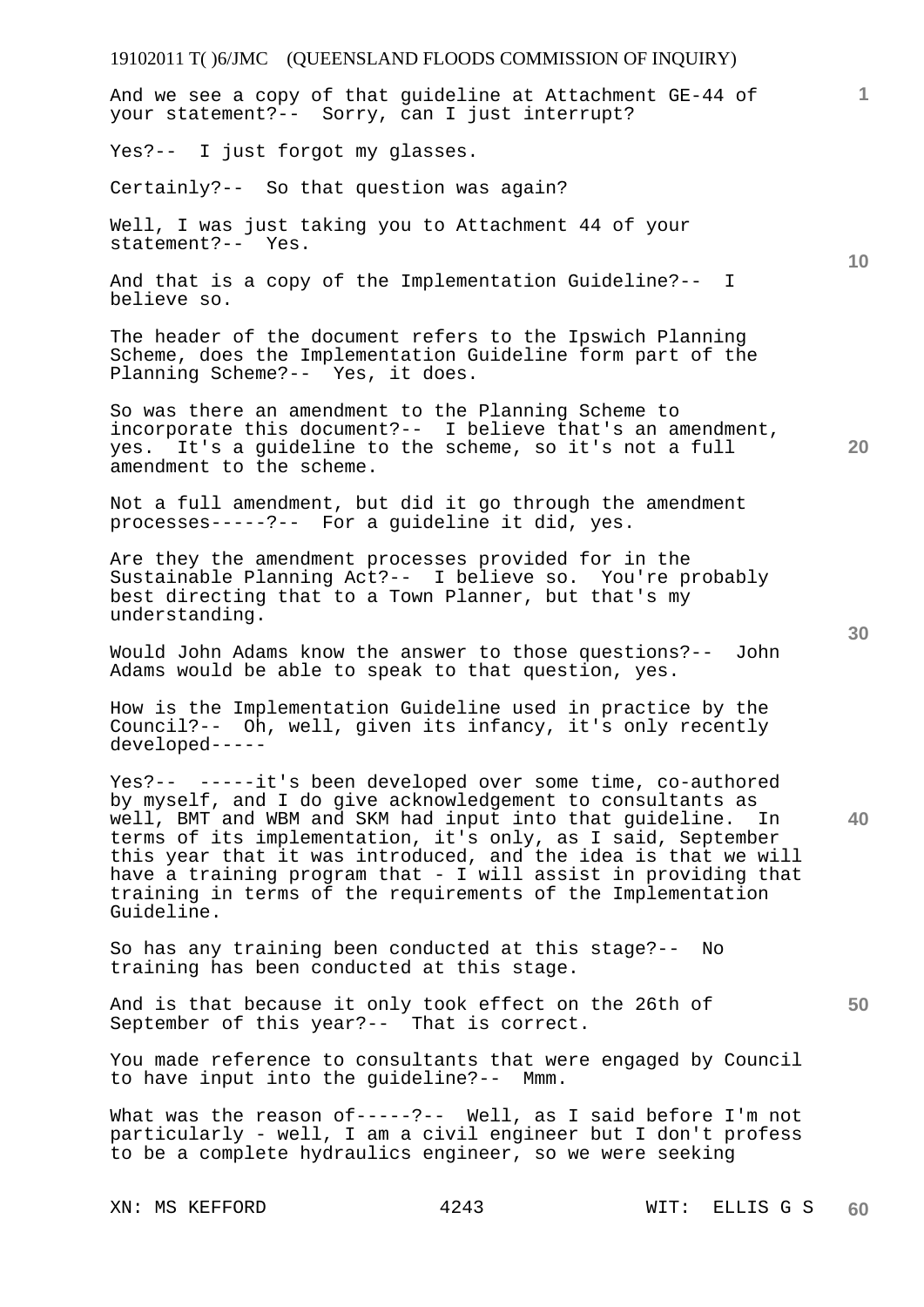expertise in hydraulics and hydrology. The Implementation Guideline also speaks to stormwater quality matters which is my field of expertise.

So the consultants that the Council got assistance from, do they have qualifications in hydraulic and hydrology engineering?-- I believe so.

You believe so. Section 3 of this Implementation Guideline sets out the stated objective and it sets it out in terms of flood management an objective that all development of works are to deliver a no-worsening or a zero net balance with respect to stormwater management. In terms of that phrase "no-worsening", that's a phrase or a test that doesn't appear in the Planning Scheme, isn't it?-- That's correct.

And that no-worsening test doesn't appear in the Temporary Local Planning Instrument either, does it?-- That's correct. The intent of the guideline is to provide that information.

So in terms of the intent of the guideline and how that works in practice or how you anticipate it would work in practice with the balance of the Planning Scheme, a development application is required to comply with the provisions of the Planning Scheme only?-- The provisions of the Planning Scheme have higher statutory powers, that's correct. Sorry, the provisions of the Planning Scheme would be the precedent, yes.

And this guideline, the no-worsening test, is that a more stringent test than what appears in the Planning Scheme or less stringent?-- I would say that it reaffirms the Planning Scheme and gives more specific guidance.

So-----?-- I wouldn't say it was less or more stringent.

So while it uses different terminology to the Planning Scheme, what-----?-- The terminology used in it is more specifically aimed at engineers. The Planning Scheme has a tone of Town Planning speak and so, as I say, it's written more specifically towards engineering discipline personnel people.

But in terms of complying with the guideline, you don't believe it requires a level of compliance that's more stringent than the Planning Scheme?-- No.

No. What about in comparison to the requirements of the Temporary Local Planning Instrument, is the guideline more<br>stringent or-----?-- No, where there would be conflict t No, where there would be conflict the TLPI would take precedent.

Do you believe there would be a conflict?-- No, because the drafting of the guideline gave regard to the TLPI when we drafted it and it has direct reference to it in the document.

So the drafters of the guideline had the TLPI when-----?-- Yes, that's correct.

-----choosing the terminology and the tests that are contained

**20** 

**40** 

**50** 

**10**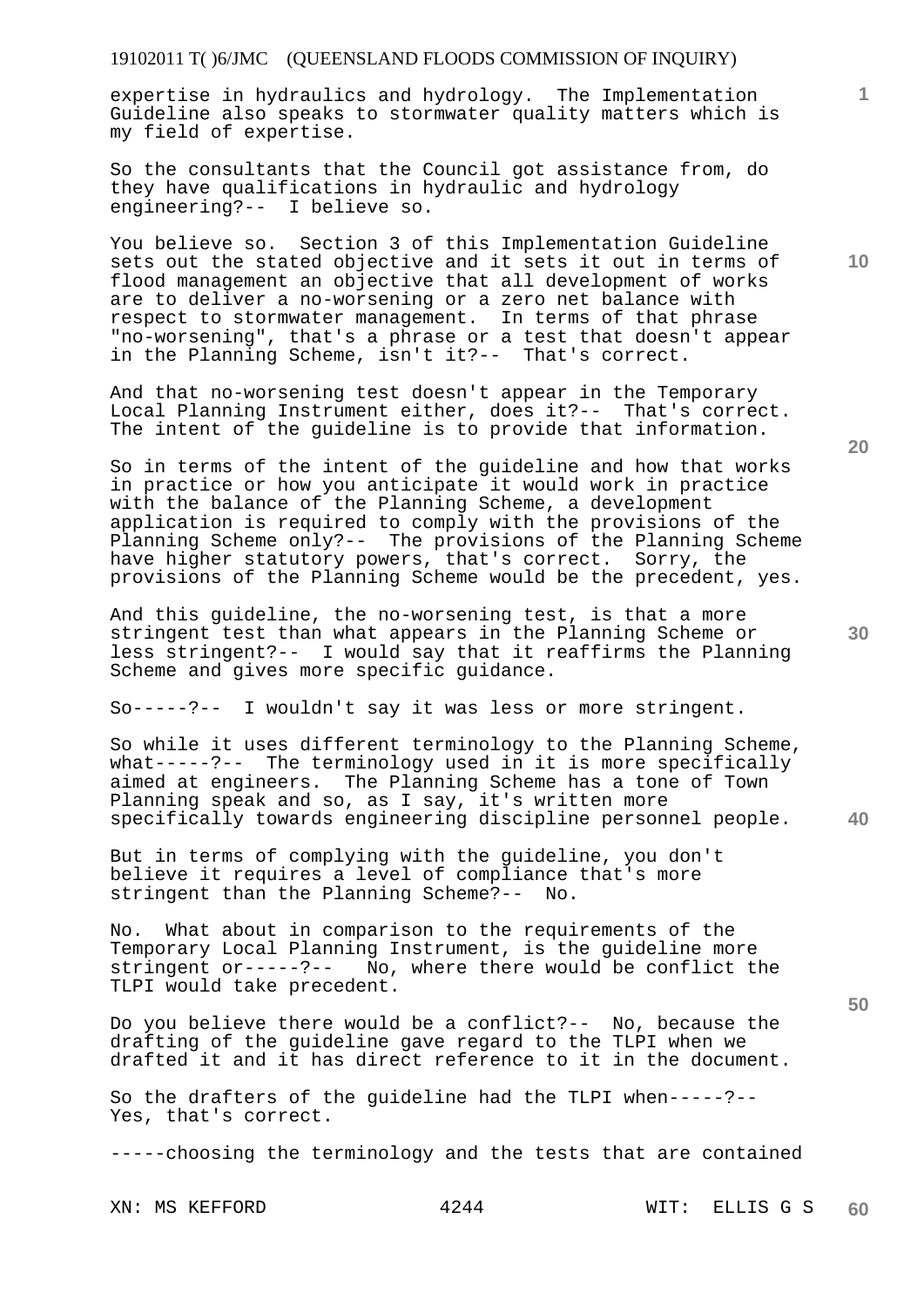within the guideline?-- That is correct, yep. They were concurrently drafted.

In terms of the detail that the guideline seeks with respect to flood management, that commences at page 10?-- Sorry?

Madam Commissioner, this is a new topic, might it be convenient to break for lunch now and to deal with the topic after lunch?

COMMISSIONER: 2.30 is all right, is it?

MS KEFFORD: Yes.

COMMISSIONER: Right. We will adjourn until 2.30.

THE COMMISSION ADJOURNED AT 12.57 P.M. TILL 2.30 P.M.

**20** 

**1**

**10** 

**40**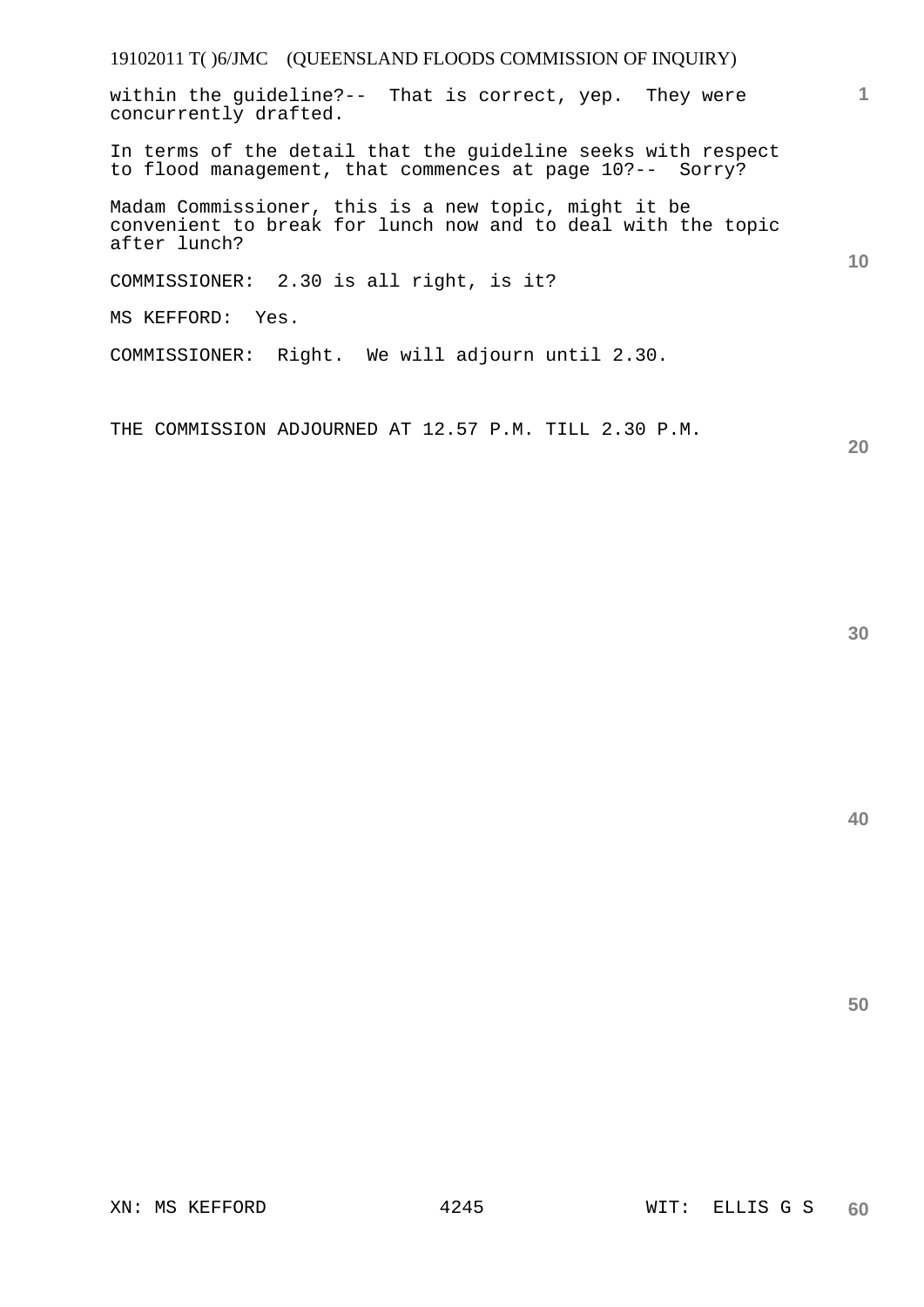THE COMMISSION RESUMED AT 2.31 P.M.

GARY STEPHEN ELLIS, CONTINUING:

#### COMMISSIONER: Yes, Ms Kefford?

MS KEFFORD: Now, just before the adjournment I asked you to turn to page 10 of the guideline, which is attachment 44 to your statement, and this is where the guideline deals with flood management, is that correct?-- That's correct.

In terms of the information that the guideline requires to be provided where flooding is an issue for development application, the information outlined at page 10 and following is quite detailed, isn't it?-- That's correct.

And in some cases it even would include the requirement for a joint probability analysis where the flow within the local watercourse is influenced by regional flooding?-- That's correct. That's coincidental flood events, that's correct.

Is that type of modelling difficult to prepare?-- No, I would not think so for an experienced hydraulics engineer.

What extent of base information is required to undertake that type of modelling?-- Well, in some instances council may be able to provide that information. Certainly in terms of the modelling that was done with the SKM 2000 hydrology work, that can be provided. Also in the context of the studies that council are currently undertaking, that information will also be provided. Although it may be in final draft stages, certainly we can make comparisons with that. Otherwise, the individual applicant would need to undertake their own hydrological studies and hydraulic studies.

So in terms of the preparation of models referred to in this guideline, I don't recall seeing, but you might be able to point me to somewhere within the guideline that indicates that council is able to provide some of that base data, or is that ascertained by developer through inquiries to the council?-- Yeah, ascertained through council - through council by inquiry by the developer, that's correct.

Reference was made during the evidence of Mr Wulff to the fact that the council's currently asked for a number of flood studies for various catchments and subcatchments to be prepared. Is that the type of information that will la Is that the type of information that will later be available as base data to developers?-- That is correct. In one instance - it is being currently used in one instance at the moment, mainly in the context of Ripley Valley and the modelling there that's being done for that Ripley Valley township.

**10** 

**20** 

**30** 

**40**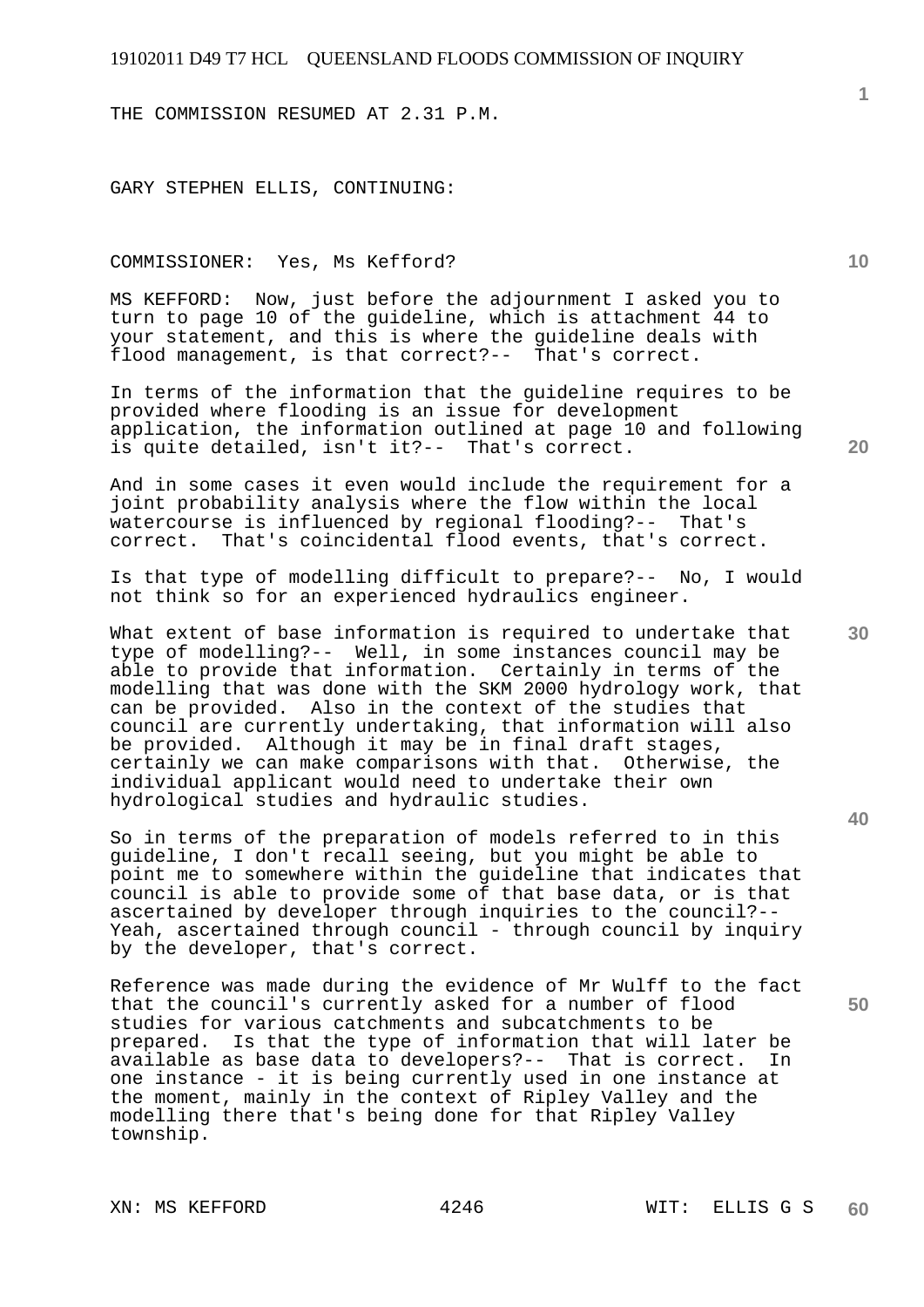In terms of the extensive detail that's contained in the guideline, this guideline was commenced in September 2011. Did it have a document that it superceded?-- No, there was no previous document to this standard in the scheme, no.

And why then was it decided that this guideline was necessary?-- It certainly was from my experience. I instigated this document, largely through my experience with dealing with hydraulic and hydrological matters through development applications, and with also being - participating in SAG meetings with some of the flood studies that are currently undertaken with council. It was readily identified to me that there needs to be a benchmark on the representation levels that need to be undertaken in terms of hydraulic studies for council in terms of development applications.

What is a SAG meeting?-- Sorry, Special Advisory Groups that have input to the development of those flood studies.

And what role do those meetings have in terms of development assessment?-- Well, it is a group of people that have different agendas, so to speak; you know, what are the issues in terms of flood studies, what are - certainly in terms of my capacity it was to provide information in terms of development in the area that it may influence on the study.

Can you explain that in a bit more detail?-- Well, it is just representative people that provide input to the study, so that the consultants that are undertaking the study have all the relevant information before they do the study.

Are these the studies that the council's commissioned with respect to the catchments and subcatchments?-- That's correct. So it is preliminary information that feeds into the briefing for the studies.

Right. And in terms of the identified need for this guideline, I think I understand you to be saying that - is there a varied level of detail provided when flood studies are provided as part of a development application?-- There is a varied level of presentation. It is not necessarily the difference in the level of work that's undertaken by the consultant. Generally when you do have discussions with consultants, a lot of this work has been done, it is just not presented in their subsequent study report.

**50**  So in terms of it not being presented, is that a situation where council receives a report with just very brief conclusions, or what type of information was council receiving?-- Well, in some instances brief conclusions, what their assumptions were in terms of their models and that. Largely we were trying to get information that I believe should be upfront through our information requests.

And can you give us an explanation as to what type of information you thought should have been provided at the initial application stage?-- Well, certainly in terms of Citiswich, if I speak specifically to that?

**10** 

**1**

**30**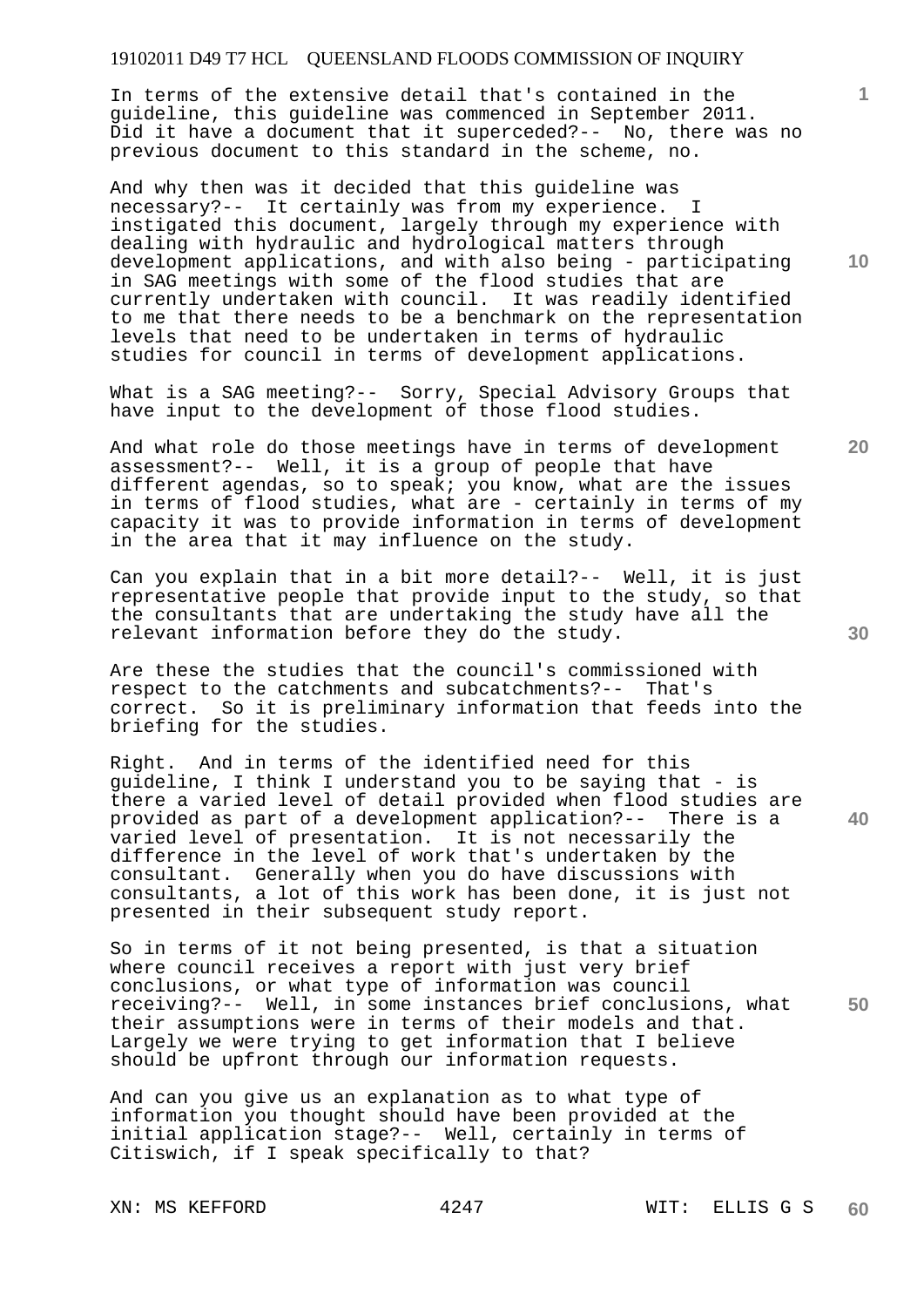Yes?-- I thought that there is a number of issues with flood assessment. You know, obviously it is conveyance, and they seem to have covered that well, but what wasn't initially covered was the accumulation impact across the catchment. So I would have thought that would have been provided upfront rather than council having to ask that in an information request, and this guideline will provide - make sure that's provided upfront in the future.

Can you just explain the term "accumulation effect"?-- Well, while a hydraulic study may show negligible impact in terms of flood levels and flows, across a catchment you may have a number of developments likewise demonstrate negligible impact, but accumulatively that could have some adverse impact to the properties.

Obviously, with a site the size of the Citiswich site, would you expect that site by itself could have a measurable impact if not addressed?-- I wouldn't expect - in terms of the outcomes of Citiswich, the engineering science do accord with the study outcomes. Rivers such as Bremer and Brisbane - you know, the flood gradient and flows are generally dominated by conveyance capacity through your channel in your high flow areas. Not so sensitive to flood storage areas, such as where the fill is placed in Citiswich. Hence, I wouldn't logically think - expect to have any major impact, but I still would expect a demonstration that there is no impact in terms of cumulative.

When do you expect that demonstration should occur? Is it during the application for operational works, or as part of the original application, say, with Citiswich with the preliminary approval?-- Ordinarily, you would expect it to be provided as part of the reconfigure of the lot application or MCU application.

COMMISSIONER: I am sorry, I didn't hear that. What did you say?-- Sorry, with reconfigure of the lot application, or an MCU. Citiswich is somewhat different in that they did lodge an earthworks not associated with an MCU and associated flood study with that, but both the earthworks and the reconfigure a lot applications were concurrently assessed, albeit the operational works approval preceded the RL approval.

MS KEFFORD: In terms of the implementation guideline, when is it intended that the guideline will apply?-- The guideline takes effect in September 2011.

To what development applications will it apply?-- To all development applications. Obviously in the relevance of having to do a flood study.

So any development applications below the Q100 line?-- That's correct. The guideline also speaks to water quality as well.

Obviously, but in terms of the flooding?-- Yeah. It will be the triggers under the overlays development constraint.

**10** 

**1**

**20** 

**40** 

**30**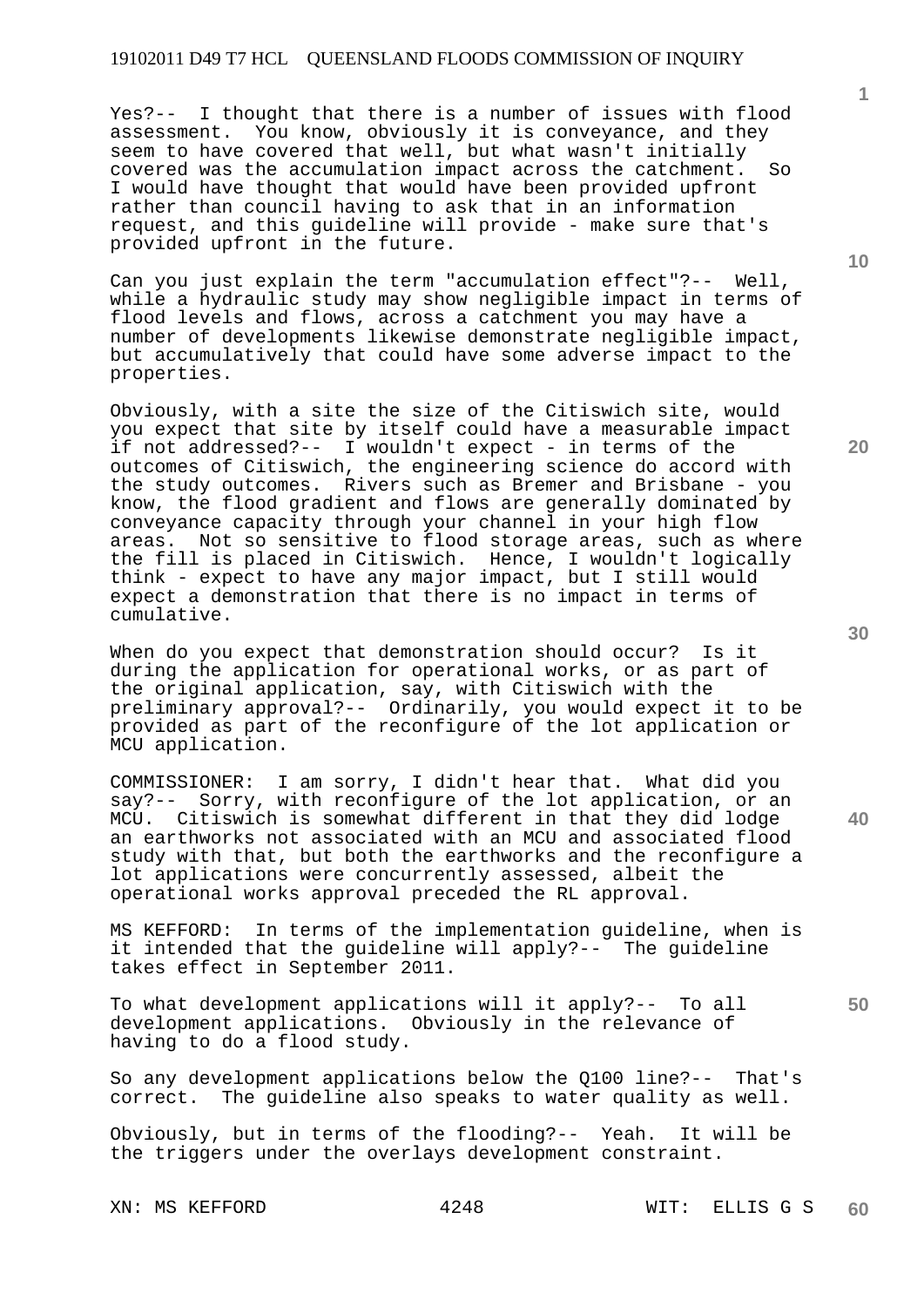So whenever the codes are triggered?-- Yep.

Wherever the codes trigger a requirement to provide a flood study-----?-- That's correct.

-----that's when the guideline will apply?-- That's correct.

**10**  Do you think that it is realistic to expect the level of detail outlined in the guideline for every application where the need for a flood study is triggered?-- I certainly do, yes.

Is that because you perceive it to be not a particularly onerous task?-- No, no, I don't. In some instances it may be considered onerous, but, however, you know, the culture within - certainly with my branch is that, you know, while we assess all engineering aspects of a development application, certainly stormwater and mining are at the forefront of all those assessment procedures, and we don't take stormwater lightly.

So even if it is onerous, it is important enough to-----?-- That's correct.

-----expect that it be addressed to this level of detail?-- That's certainly correct.

When this information is provided, how does council go about assessing the information?-- It is an escalation process. You know, the application is lodged and if it has a - well, predominantly it would be lodged with a planning application and it would go through the IDAP process with the town planners. It would then - either out of the operational works or the planning IDAPs, it would be referred either to myself or our senior - one of our principal engineers, who is a hydraulic engineer. Between ourselves, we might conjointly review it or singularly he might do it himself. If we believe that the study has - you know, is of a complex nature, we subsequently may refer that on to our Works, Parks and Recs people, in terms of hydraulic section, for further comment on that review.

You made reference to IDAP. What is that?-- It is just a the meetings that we hold once a week where we review the initial application lodgement and we have appraisal done of that application to ensure that we're - not so much fast track it, but make sure the process is streamlined and we don't overlook any of the issues, and we make sure if we need further information we are prompt in getting that information.

So in terms of the weekly meeting, does it cover - does it at that meeting do you discuss any new development application that's been received?-- That's correct.

And who are the attendees at that meeting?-- It would be sometimes geographic but all the senior engineers would be available, including myself.

**20** 

**30** 

**40**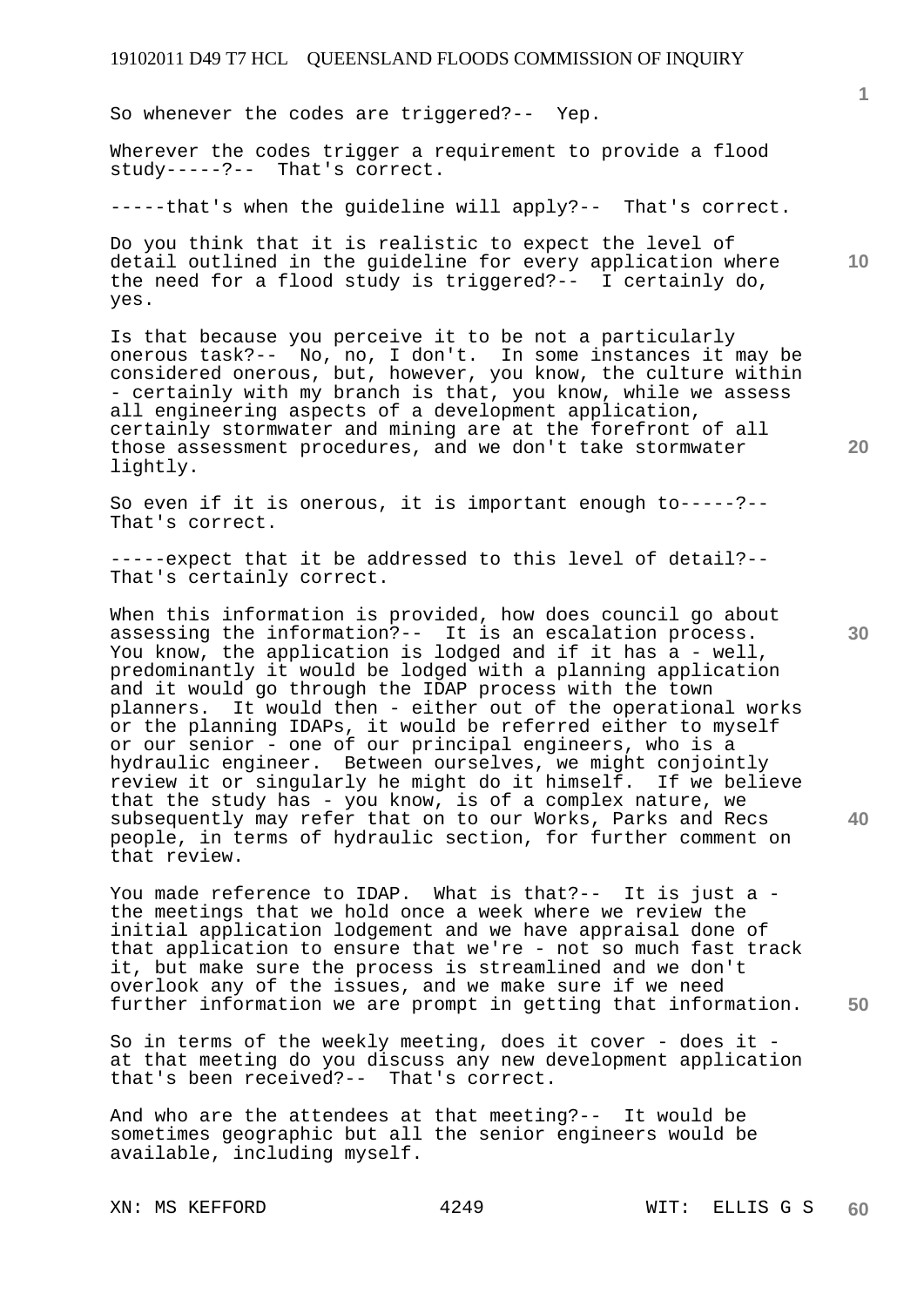And are there other areas of discipline as well, such as planners?-- Some planners will turn up, but also environmental staff will turn up, in terms of Water Quality, and some of the ERA issues they may have with the application.

ERA issues?-- Environmentally relevant activity.

At that meeting who informs the attendees of the meeting what the contents of the development application - about the contents of the development application?-- The meeting is programmed weekly in everyone's calendar, for those that it is relevant to, and then 24 hours prior to the meeting an agenda is automatically generated by council's corporate system. That's sent to all those attendees advising them what's on the agenda and what will be discussed.

In terms of advising them what's on the agenda, does it simply list a file number, or does it contain detail-----?-- It lists file number, address, some detail of the application, what it is concerning, but it wouldn't specifically say that there is a flood report, or there's a, you know, sewerage water report, or something like that.

So once you are in the meeting, what process is used to identify whether there needs to be consideration of a particular flooding issue?-- Well, simultaneously during the meeting we also have a projector up on the screen that's showing the site, and we load up all the overlay constraints. It will show those overland flow paths. It will also show the inundation lines for Q20, Q100, and '74, which we review as part of the assessment process. The individual officer that's responsible for the assessment will present the application to us, to the senior members, and open discussion on some of the issues, look at whether it is flood impact. Okay, it is inundated with a, say, Q100. Is there a flood study? If so, please refer it on to either myself or Ravi, who is our hydraulic engineer, and then if myself or Ravi decide it needs further consultation, then we will refer it ourselves.

So in terms of making a decision as to whether or not an application goes to the engineers for consideration, even if there is not a flood study with the application, does the location of a property in an overland flow path or below Q100 trigger the referral?-- Yes, it would. That's in terms of planning applications, certainly would, yes.

And if a flood study hasn't been received, is that when you then look at what information request ought be issued?-- That's correct.

If I could ask you a few questions about the Citiswich site?-- Uh-huh.

At paragraph 21 of your statement you list the matters which the council generally has regard to when assessing applications for operational works?-- In terms of bulk earthworks, that's correct, because it wouldn't be the only

**10** 

**1**

**20** 

**30** 

**50**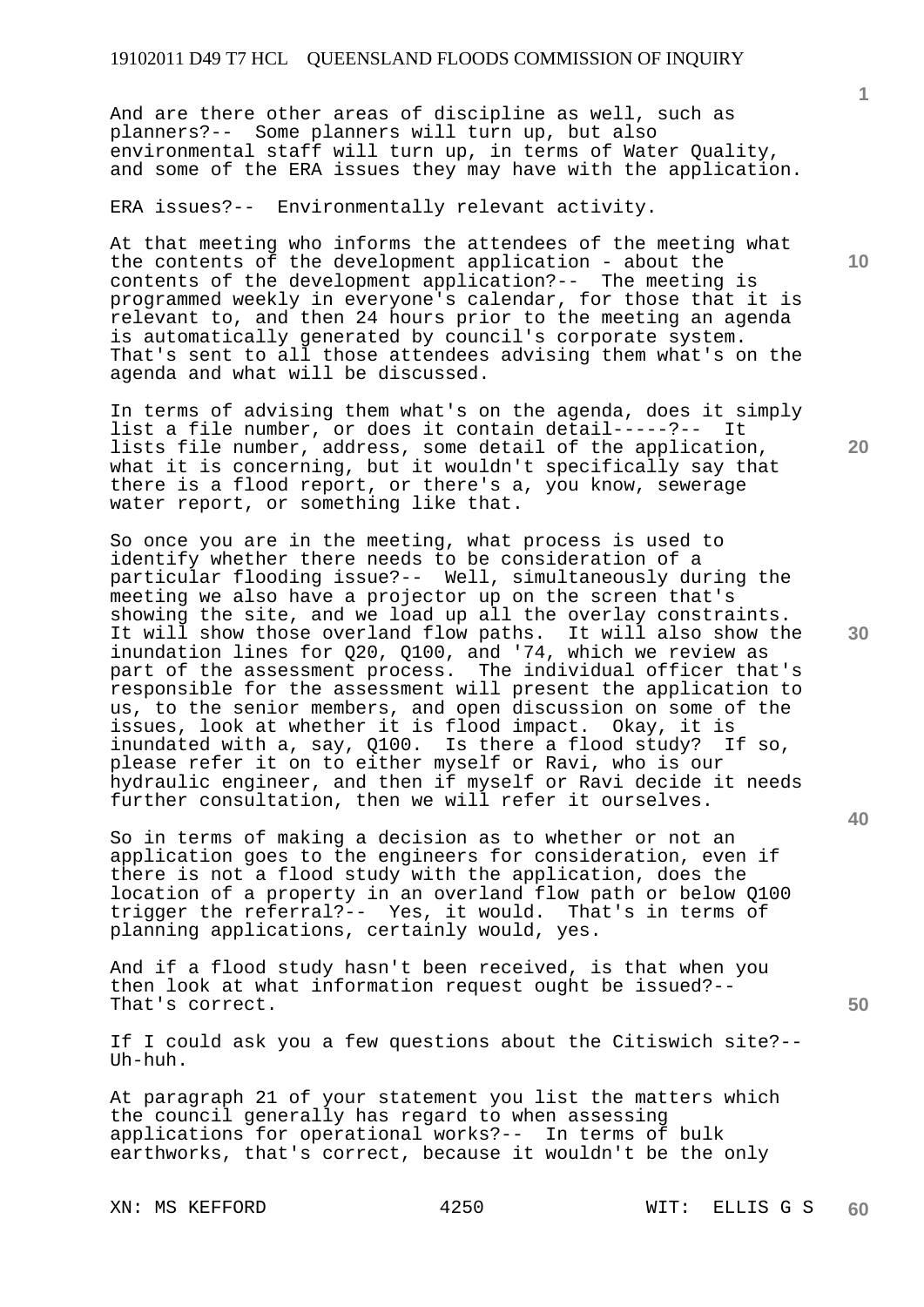ones that we deal with in terms of operational works.

Okay. Is there a distinction between bulk earthworks and some other form of earthworks, or-----?-- No. What I meant was that if you have an - a works application that has earthworks and also construction of infrastructure, there'd be other codes that you would be looking at, more policies.

So the distinction you were making is that there are other forms of operational works-----?-- That's correct.

-----other than bulk earthworks, such as landscaping  $or---?---$  Yep.

-----things of that nature? And at subparagraph (a) you mention the Temporary Local Planning Instrument?-- That's correct.

I am assuming that the Temporary Local Planning Instrument's only been used for applications since that instrument came into effect?-- That's correct.

And at subparagraph (c) you say that "council considers whether the applicant has submitted hydraulic reports which adequately demonstrate negligible impacts for peak flood levels and no increased peak flow for the range of design events and which are based on appropriate models and assumptions certified by a registered and professional engineer."?-- That's correct.

What determines if a hydraulic report is required?-- Certainly in terms of earthworks code, there is a requirement to demonstrate that you have no impact in terms - or impediment to waterways, so that would trigger. There is also the Overlays Development Constraint Code that would be triggered as well.

Who reviews the hydraulic reports once they are provided to council? Is that yourself or the other employee that you mentioned earlier?-- As I said before, it is an escalation process. It can depend on complexity. It can also depend on the - whether the author to the study or certified to the study is known to us and we have had experience with that individual. We might look to have further review by others. Also, if we think that the study itself has glaring omissions, or we can't come to agreement between ourselves and the developer's applicant, we will look to have a third party review done. For example, in South Redbank Plains, both myself and Ravi had reviewed the flood study for South Redbank Plains in association with a number of developers there. We also forwarded it on to our engineering works - Engineering Services Department for consultation and comment with hydraulics engineers there. And we passed those concerns back, but unfortunately we couldn't come to agreement on some of the parameters in the model, so we went to, rather than a third party review, more a review of that independent of both parties that would provide a level of confidence that both ourselves as council and the applicant would be happy with.

**30** 

**40** 

**50** 

**20** 

**10**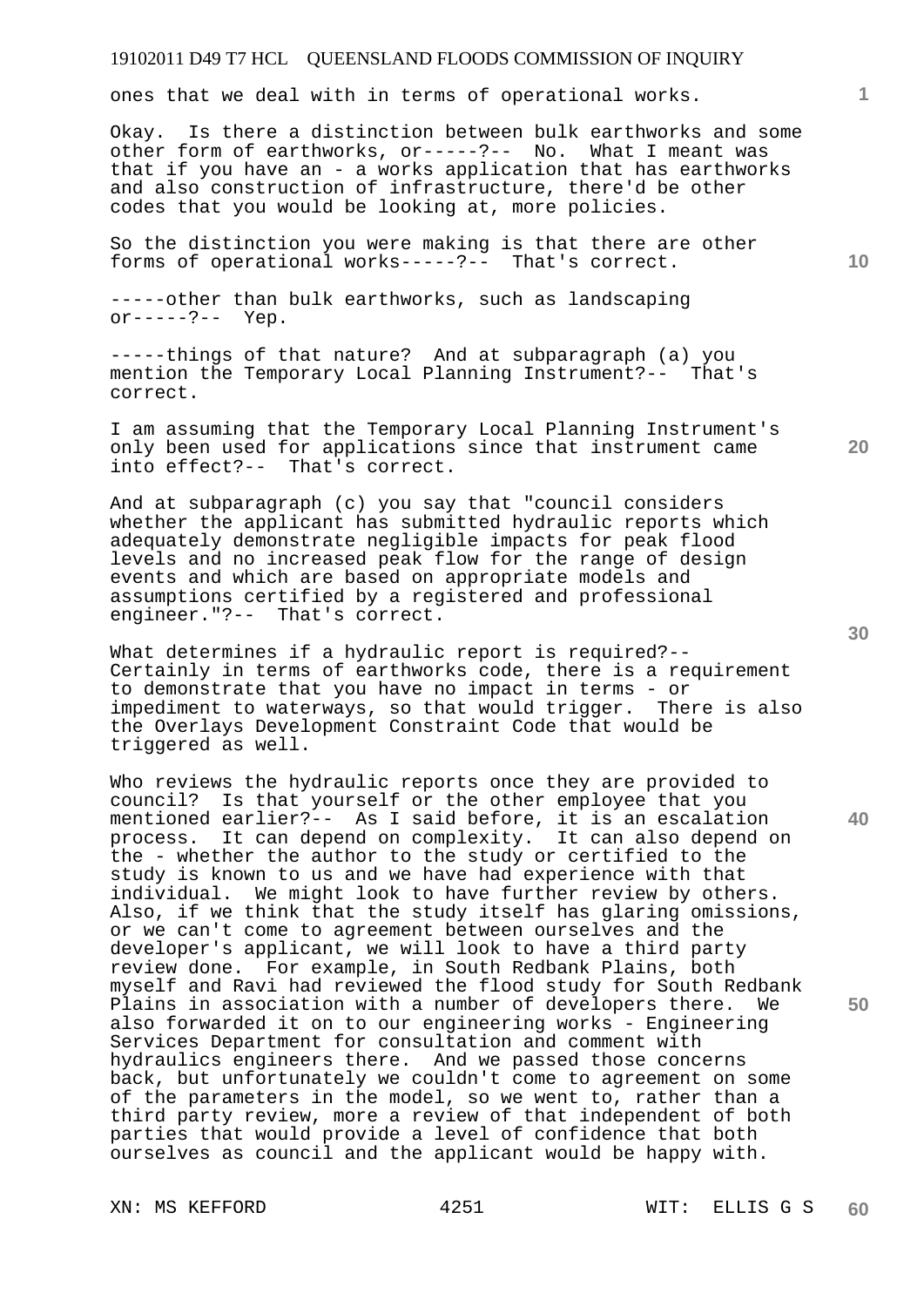One of the factors that you referred to was the author, that you consider is the author of the study?-- Yes.

How does that come into play?-- Well, you know, being in the industry for a number of years you come to know who the experts are in the industry, and if we have a report by someone that we're not generally familiar with, or something like that, we might have a bit more thorough thought to it, but it is not questioning their certification, it is just that we haven't dealt with them in the past.

And is the flip side of that coin that where there is an author that you're familiar with, less rigour is applied to assessment of the report that's provided?-- No, I don't believe that would be the case, no.

So is it just that more scrutiny is applied where you're unfamiliar with the author?-- Not more scrutiny. I would say the scrutiny is the same. It is just that we might for confidence level ask for somebody to review it.

Sorry, what do you mean by that? An independent review or-----?-- Yes, a third party review, yes. But we could just do that internally with ourselves as well through our Works Department guys as well.

You referred to the Works Department earlier as well. In terms of the employees within the Works Department, how do their qualifications or experience differ from that of yourself?-- Well, in some instances those individuals are, you know, 10, 20 year experienced hydraulic engineers that specialise in hydraulics and hydrology.

Okay, so they are more specialised - their skills are more specialised than those in the development assessment teams?-- Compared to the majority of development engineers, I would say that's correct. However, in the case of one of my staff, Ravi, I would say that he would be equivalent or par. But also myself, while I'm not a hydraulic engineer, I certainly have a number of years in computational modelling through my post graduate studies and over the period I've also established some strong hydrological and hydraulic skills.

What determines when an application is escalated up the chain to an employee in the Works Department?-- Well, that would probably be in consultation between myself and Ravi. We would both review it together and think that if we both have had some concerns or we don't think the detail is sufficient enough we would on forward that.

To have it checked again, as it were?-- Yeah.

Make sure that your concerns are justified?-- That's correct.

In terms of the new guideline and the Temporary Local Planning Instrument, do you think they will affect the way flooding is dealt with in the future?-- They are currently affecting the

XN: MS KEFFORD 4252 WIT: ELLIS G S

**1**

**10** 

**20** 

**30** 

**40**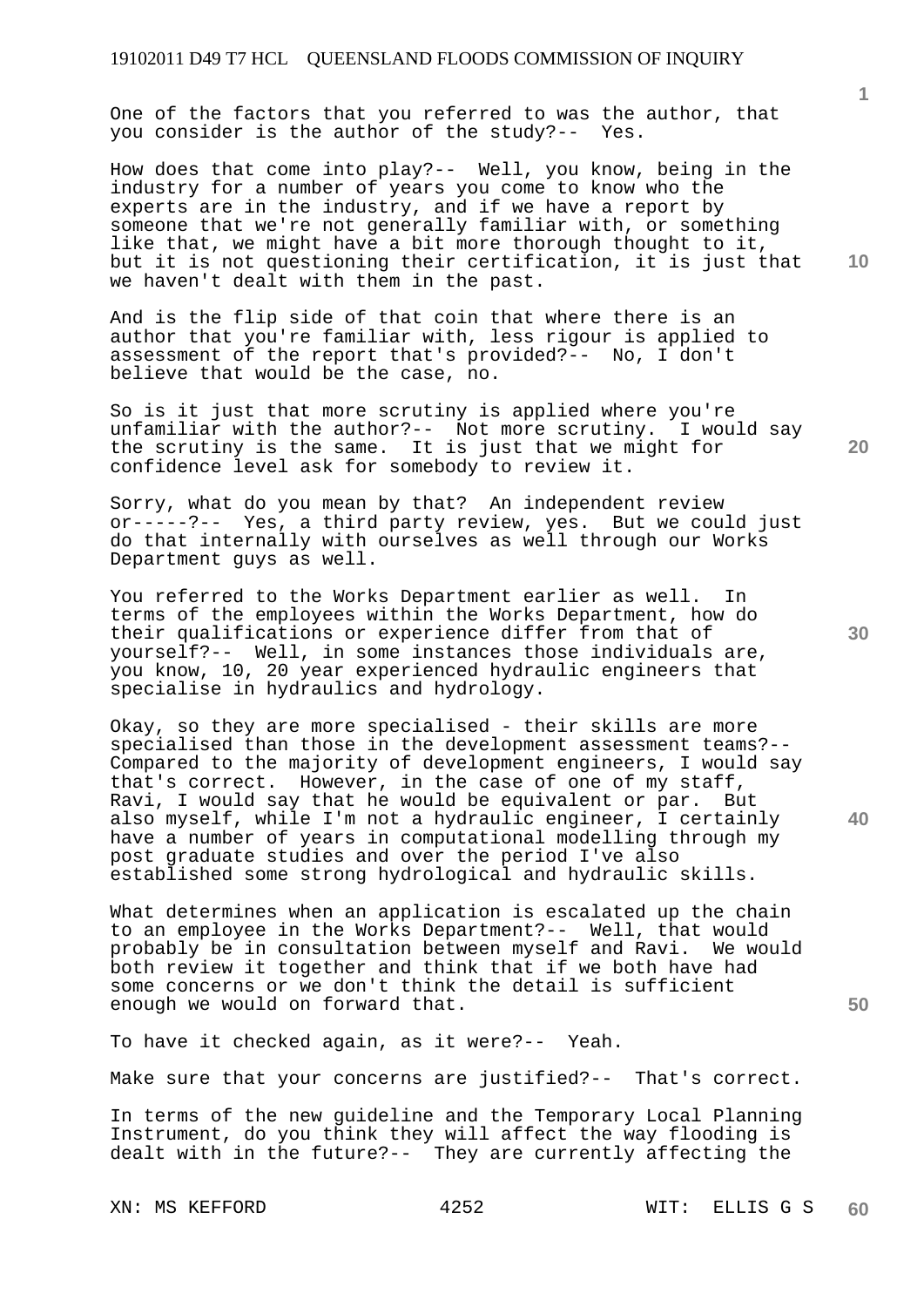way that flooding is dealt with at the moment. Obviously, it is an interim guideline and would be subject to review, and, you know, further amendments to the scheme. But, you know, I would be speculating to say where that would be at the moment. But at the moment it is impacting on the way assessment is assessed in terms of flooding.

Is it impacting in terms of the process followed internally in council, or it is because the criteria are different?-- Criteria's changed.

Same processes will be followed?-- Process is the same.

In paragraph 22 of your statement you refer to a Master Plan for the proposed earthworks for the Citiswich development?-- Yes.

That Master Plan was lodged as part of a development application for the reconfiguration of a lot?-- That is correct.

And do I understand it correctly that the Master Plan dealt with the whole Citiswich site, not just that part which was to be reconfigured?-- That is correct.

And at paragraph 22(g), you tell us that the investigation the Master Plan flooding investigation that was provided by the developer concluded that the proposed Master Plan filling would not adversely impact on flood levels external to the site?-- That's correct.

It appears from the statement that you make at the top of page 14, the first full paragraph, that council was satisfied with the report?-- That's correct.

In terms of the level of detail provided in that report, how does it compare with implementation guideline number 24, which has just recently been introduced?-- The first thing is that it wouldn't compare in terms of hydrological, because it relied on data that's provided by council from the SKM 2000 report, so it is specifically talking to just the hydraulic element of it. In terms of the hydraulics, I would suggest that they have used the right type of model, the assumptions they used - it was a two-dimensional model - which at the time was forefront and best practice, and it is still endorsed to that level for doing that modelling. The only thing that I'd probably say that it differs a little bit is that we probably would be looking at some of the floodplain hazard assessment for events greater than the Q100 and that's probably the only difference.

And what is a floodplain hazard assessment? What type of matters get considered as part of that?-- Well, evacuation routes, you know, periods of inundation, recession rates how quickly with the flood recede and those sort of evaluations, look at the impact on particularly industrial development.

So that's an extra level of detail that you now would expect

**20** 

**40** 

**50** 

**10**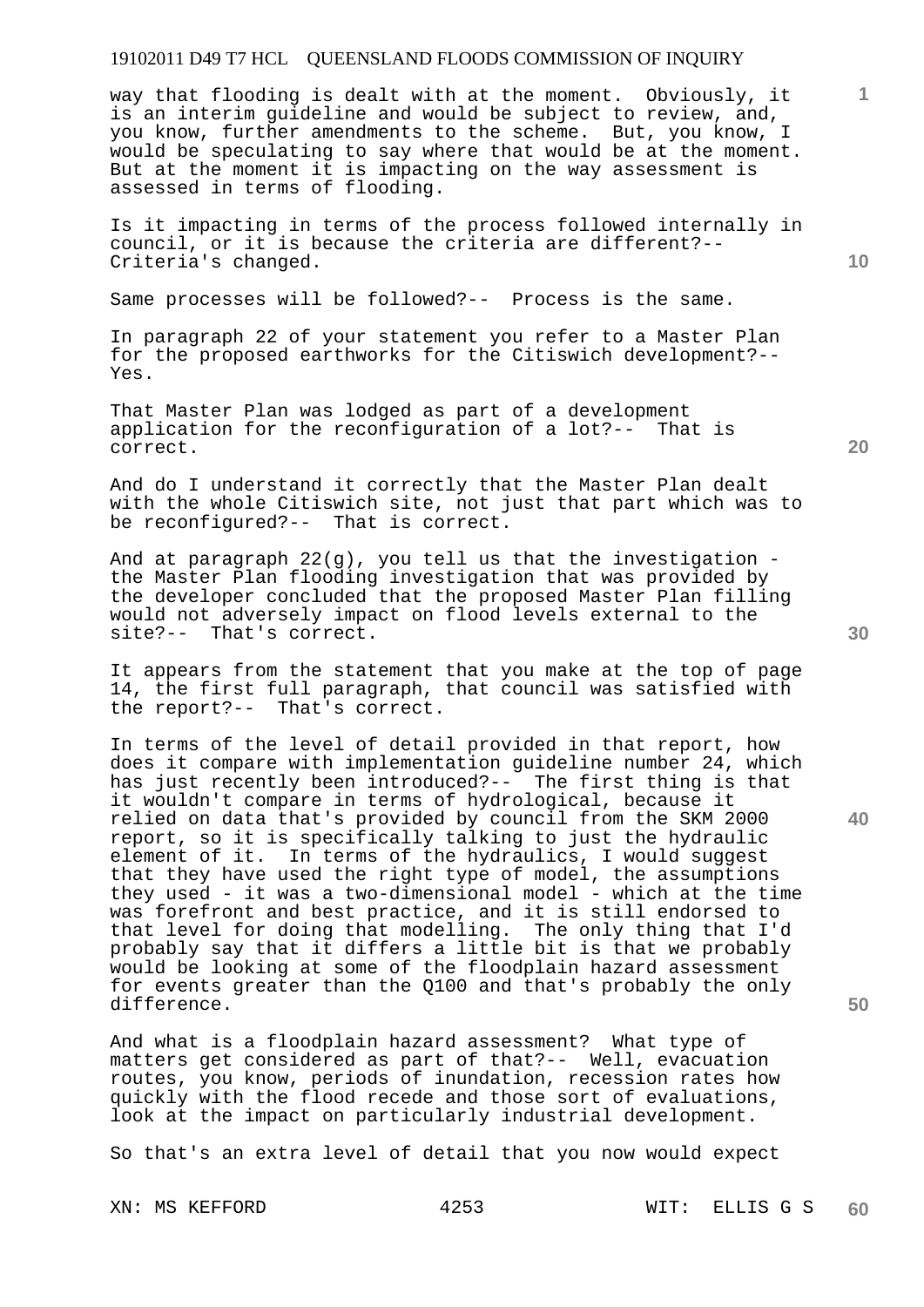would be provided if this was to be - if the application was to be made now in accordance with the implementation guideline?-- That's correct.

There is no reference, as far as I could see, to the Master Plan Flooding Investigation Report?-- In?

In the decision notice for the reconfiguration of a lot. Do you know why that is?-- I'd probably take the stance that it is supporting information to the application and the approval is based on that supporting information. I don't necessarily specifically spell out that's the approved stormwater plan.

Does council have a practice - a general practice to refer to approved stormwater plans as part of decision notices? Does it-----?-- Probably more recently that would be the case but in 2007 it may not have been the case.

**20**  So more recently it does refer to them or it does not refer to them?-- We haven't done an approval in terms of reconfig that refers to that study at the moment. At the moment we're still assessing other stages.

In terms of across Ipswich generally, when council has looked at a particular flood study and determined that on the basis of that flood study it is appropriate for the development to proceed-----?-- Uh-huh.

-----does council ordinarily condition the development to comply with that flood study, or is approval simply given and it is assumed that it will be undertaken in compliance with-----?-- It would be appropriate to condition that it requires a flood study but be mindful that the flood study could change during the course of the ultimate development. Both - not so much the regional one, but certainly in terms of the local flooding Master Plan study, it could change.

**50** 

**10** 

**1**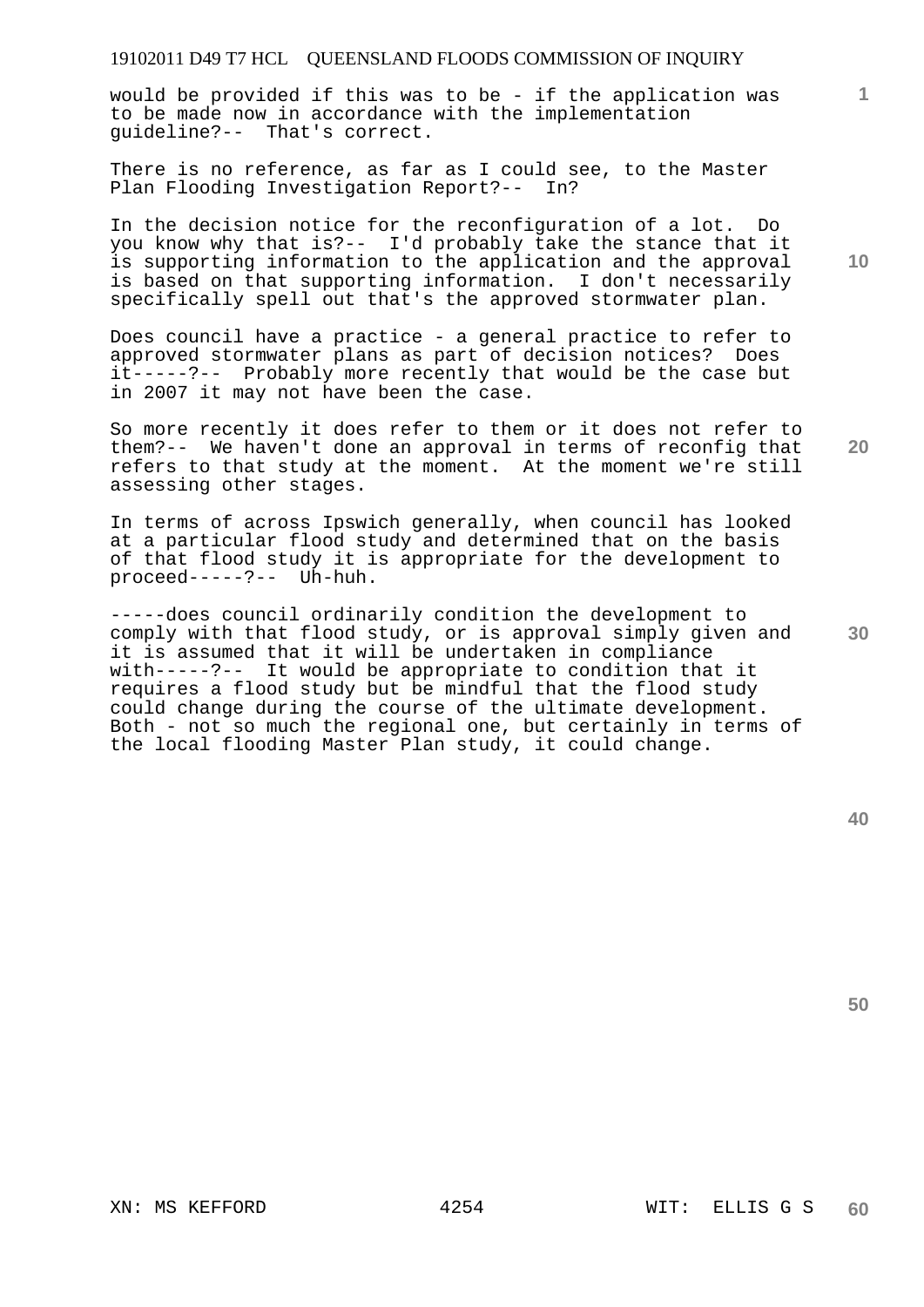And how does the local - like, how would you anticipate the local flood studies would change?-- Well, change with development layout. You know, could be a difference to the layout and things like that so, you know, it's - at the first stages it's very conceptual because you're only dealing with one stage but over the entire development it could change.

Is that because the flood studies include details such as location of detention basins or something?-- Yeah, it's yeah, it assumes particular layouts that are not yet approved.

Are there any conditions which are imposed on developments that relate to key components of the flood study, such as the idea that they're the compensatory works? Do those type of conditions get imposed?-- The conditions that we impose at the moment are that there's no earthworks below the Q20. In terms of compensatory, no, I don't believe there would be a particular condition. It's relying, once again, the flood study itself included details on the compensatory earthworks in the report.

But if the report isn't referred to in the conditions how does council ensure that the development is undertaken in compliance with the report?-- Oh, well, you know, I concede that it should be included in the approval decision notice but the practice is so that there's reference made to the current stormwater master plan when we do the assessment of works.

At paragraph 24 you indicate that the subsequent earthwork applications for Citiswich, that is the ones that were received after this master plan for flooding, Master Plan Flooding Investigation Report-----?-- Yeah.

-----were assessed by reference to the Master Plan Flooding Investigation. Is that assessment in addition to the considerations outlined at paragraph 21 of your statement?-- I'm not sure what the question is but I think that the overriding assessment in terms of those more recent applications was the TLPI.

And how does that fit with what you say at paragraph 24 of your statement?-- In terms of the applications, they were assessed against the codes and the master plan study.

So how was the master plan study used? Was it assumed that if the proposed earthworks - operational works complied with the master plan, was it then assumed that they met the codes or-----?-- Yes, that's correct. Given that the flood study was assessed against the initial reconfig against those codes in the overlay developments restraints.

And so there's been no change to the codes in the mean type?-- No.

And so if the new applications for earthworks complied with the master plan, it was then assumed that they comply with the codes?-- That's correct. In terms of flooding.

**20** 

**10** 

**1**

**40**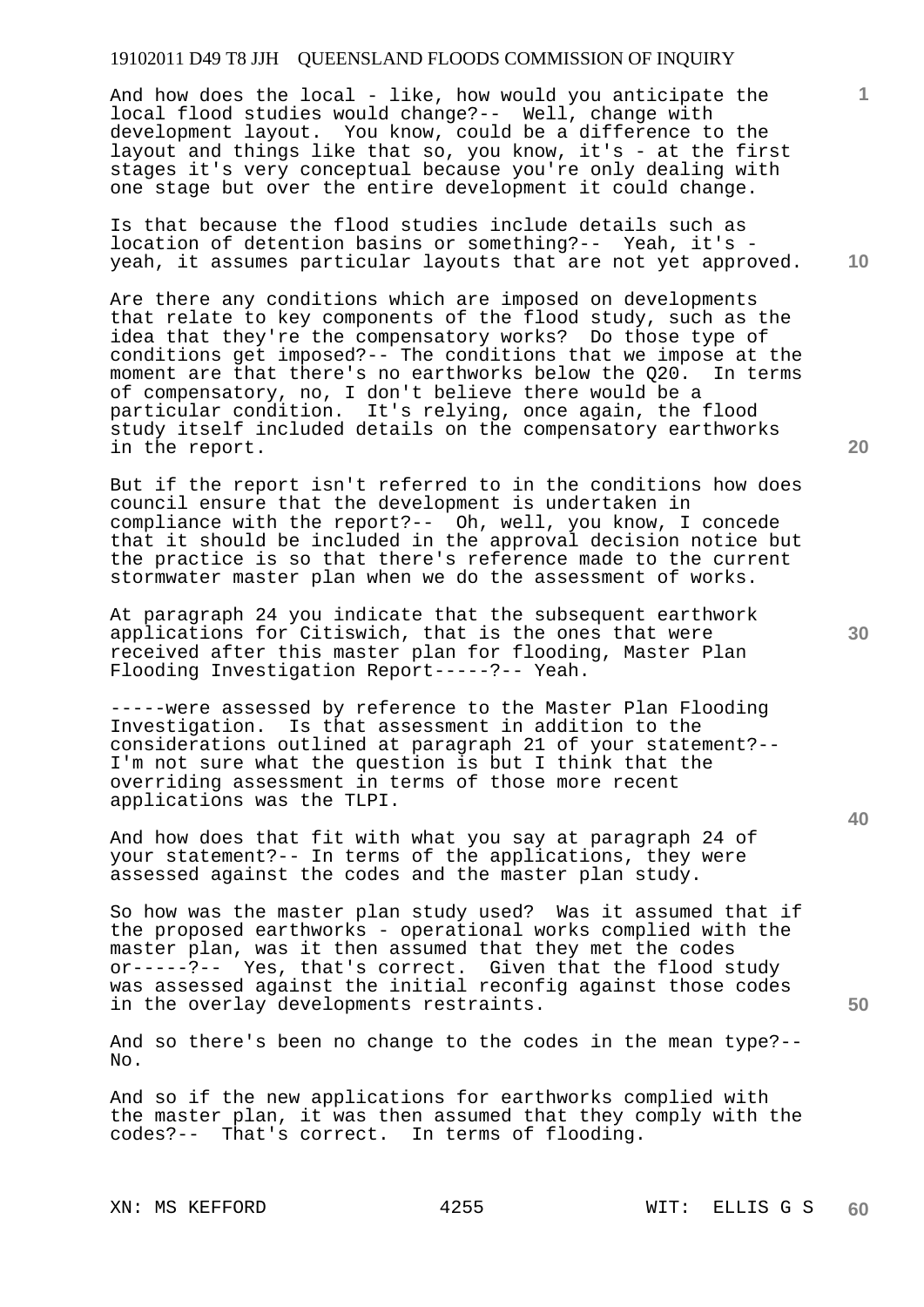In terms of - yes, in terms of flooding. At paragraph 26 of your statement you deal with an operational works application for bulk earthworks for what was stage 1A of the Citiswich development?-- That's correct.

And at paragraph 52 you refer to an information request that was issued by council, and you set out an extract of the information request within paragraph 52 of your statement?-- Mmm-hmm.

And can you see there in paragraph 1 of the extract-----?-- Yes.

-----that the request included a request for the developer to provide details of the ultimate development of the Bremer Business Park?-- That's correct.

If I just pause there. The Bremer Business Park, is that-----?-- That's the original name to the Citiswich development.

Okay?-- Formerly known.

And you asked that it provide those details in terms of finished surface levels in areas below the Q100 and the revised flood study. Did that request - how - sorry. Why did council make that particular request?-- Certainly, you know, before you go approving earthworks in a floodplain based on a single study, we know that with this development they're looking to fill, you know, more extensively across the floodplain, and I certainly didn't want to be in the position of setting up a precedence where we wouldn't have the capacity to adjust levels so that we did have no impact. I was - I was after the - that issue of the cumulative impact.

So you were concerned about what might occur if council assessed each individual operational works application-----?-- In a piecemeal approach.

-----without - in a piecemeal fashion without regard to-----?-- You're painting yourself into a corner, effectively, so I wanted to get that upfront, and, you know, while we didn't get it with that operational works application, it wasn't shortly after - it was shortly provided not long after that so-----

In terms of the fact that it wasn't received with this application, this application was nevertheless approved?-- That's correct.

And why did council approve the application without having received the information?-- It was on a risk approach that they adequately demonstrate that there was zero impact from that application in terms of its earthworks, and that we were under the understanding that the master plan was in - being developed at the time and we would have it in hand shortly.

XN: MS KEFFORD 4256 WIT: ELLIS G S

**10** 

**1**

**20** 

**30**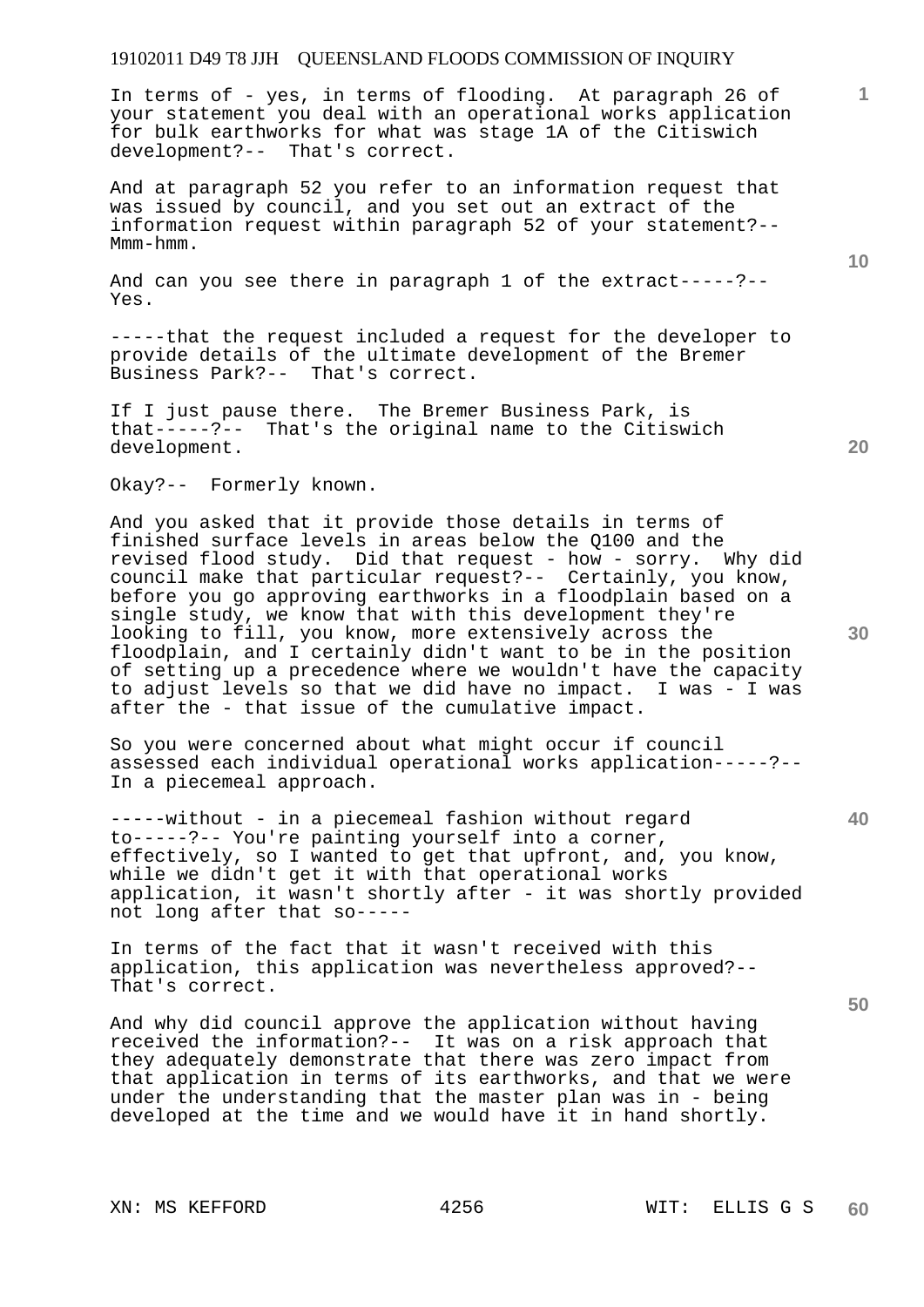Was it a case where even without that information, because of the way the codes are drafted they demonstrated compliance with the codes and so it couldn't be refused?-- That's correct, you could say that.

And so if there was no willingness to provide the master plan, is there a potential gap there in the council's codes that it would be in a situation where it's painted into a corner because it couldn't insist on that type of information?-- I believe the implementation guideline addresses that.

And so you perceive that the problem has now been fixed by the implementation guideline?-- I would agree.

In terms of filling on stage seven-----?-- Yes.

-----when I talk about "stage seven", are you familiar with what part of the Citiswich site that is?-- Yes, I am.

And that - could you - that's the area closest to the Bremer River?-- Well, I wouldn't say - there's other areas that are close to the Bremer River but it's on the northern side of the highway and close to the Bremer River.

So between the highway and the river?-- That's correct.

Are you aware that there have been complaints by residents of Karalee with respect to filling occurring on that part of the Citiswich site?-- I am aware of complaints raised by residents, yes.

And could I ask you to have a look at a document, please? It is a statement of Ms Richards?-- Mmm-hmm.

Madam Commissioner, I should probably at this point explain that Ms Richards was to give evidence today but we have been contacted and informed that she will no longer be available to give evidence today. I will, however, tender her statement.

COMMISSIONER: All right. That will be Exhibit 862.

## ADMITTED AND MARKED "EXHIBIT 862"

**50**  MS KEFFORD: In particular, if I could ask you to have a look at paragraph 30 of her statement. There Ms Richards says that truckloads of dirt have been transported into the development site and she's talking about the Bremer Business Park site?-- Correct.

That's also known as "Citiswich"?-- That's correct

**10** 

**1**

**30** 

**40**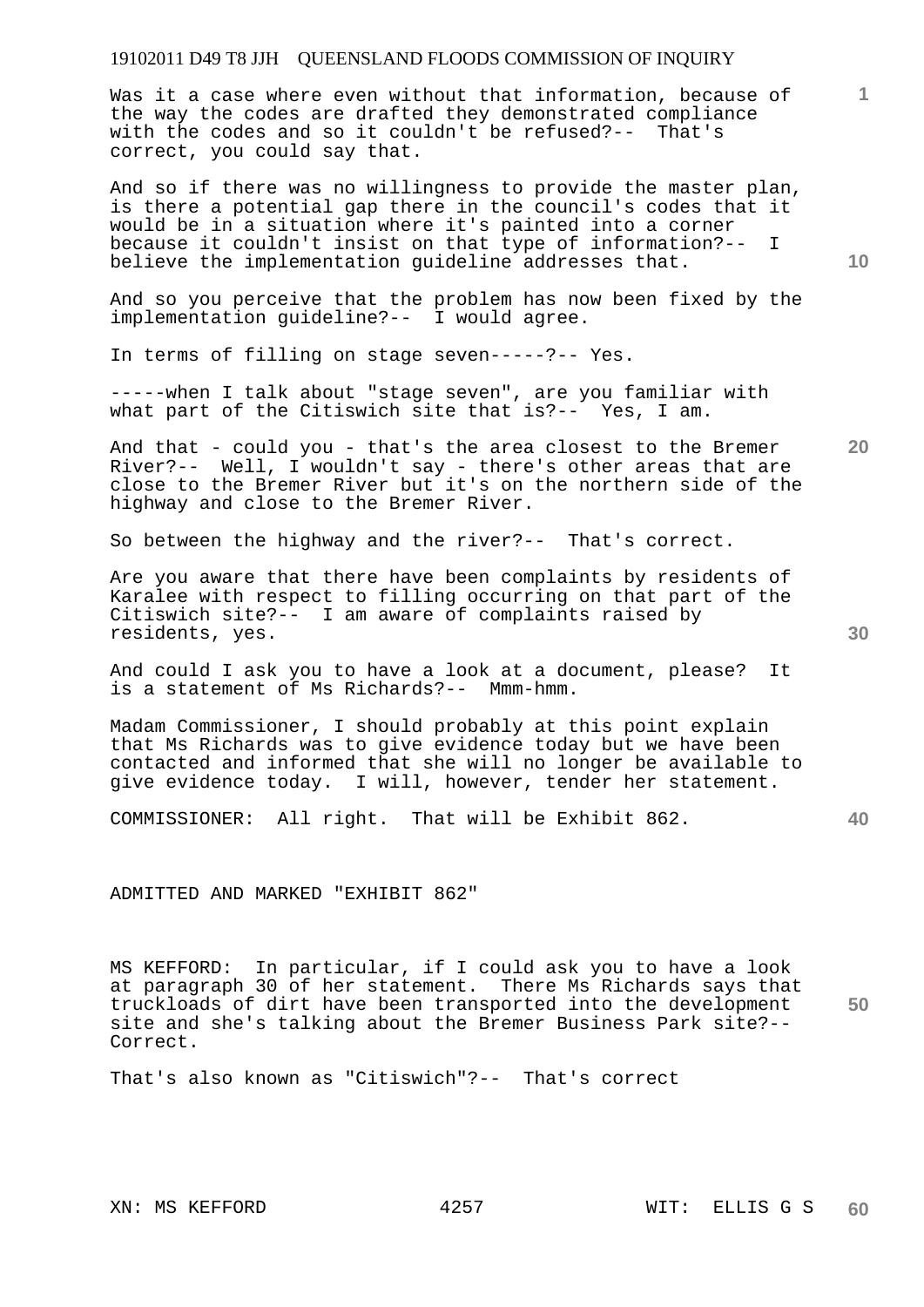And she was particularly concerned about what is called stage seven of the development. That's that same area you were describing between the Warrego Highway and the Bremer River?-- That's correct.

And Ms Richards was concerned that the extent of the dirt brought into the area and dumped on the floodplain is up to as much - up to an estimated 10 metres high in places above the natural ground level. Have you had occasion to look at that filling yourself?-- I have.

And do you think that's an accurate description of the extent of the filling?-- In place, yes. That depth of fill would be isolated to a small depression that's located between two ridge lines, so I wouldn't say that that's an average 10 metres across the entire fill area. It's probably more likely to be at two to three metres on average.

And what type of area are we talking about where - with a depth of two to three metres?-- Oh, well, for the majority of earthworks, I would say that - you know, say 60 or 70 per cent there would be about two to three metres but there would be a local depression that would range from that two to three down to about, you know, somewhere between eight and 10, depending on the levels.

And what area of site is covered by the fill?-- I couldn't be certain because the plans that were provided to us don't depict that fill in that gap - in that depression area, so I wouldn't-----

Do you have an idea - is it a couple of hectares that have been filled or-----?-- Probably at most half.

Half a hectare?-- For the gully - for that depression area.

And what about more generally where the fill is two to three metres in depth?-- Probably a hectare maybe-----

A hectare-----?-- One - probably one to two hectares.

To your knowledge did the filling occur prior to the January 2011 floods?-- I understand that filling to occur prior to 2011 floods, that's correct.

And there was no development permit authorising the fill?-- That's correct.

**50**  Earlier today Miss Plumbe suggested that it was her understanding that the fill was exempt development. Does that that accord with your understanding or do you have a different understanding-----?-- No, that accords - certainly the placement of the fill, the placement of it is exempt development.

And can you tell us why it's exempt development?-- My understand is that it's in accordance with the Act which under the schedule that State activities are exempt.

**10** 

**1**

**40**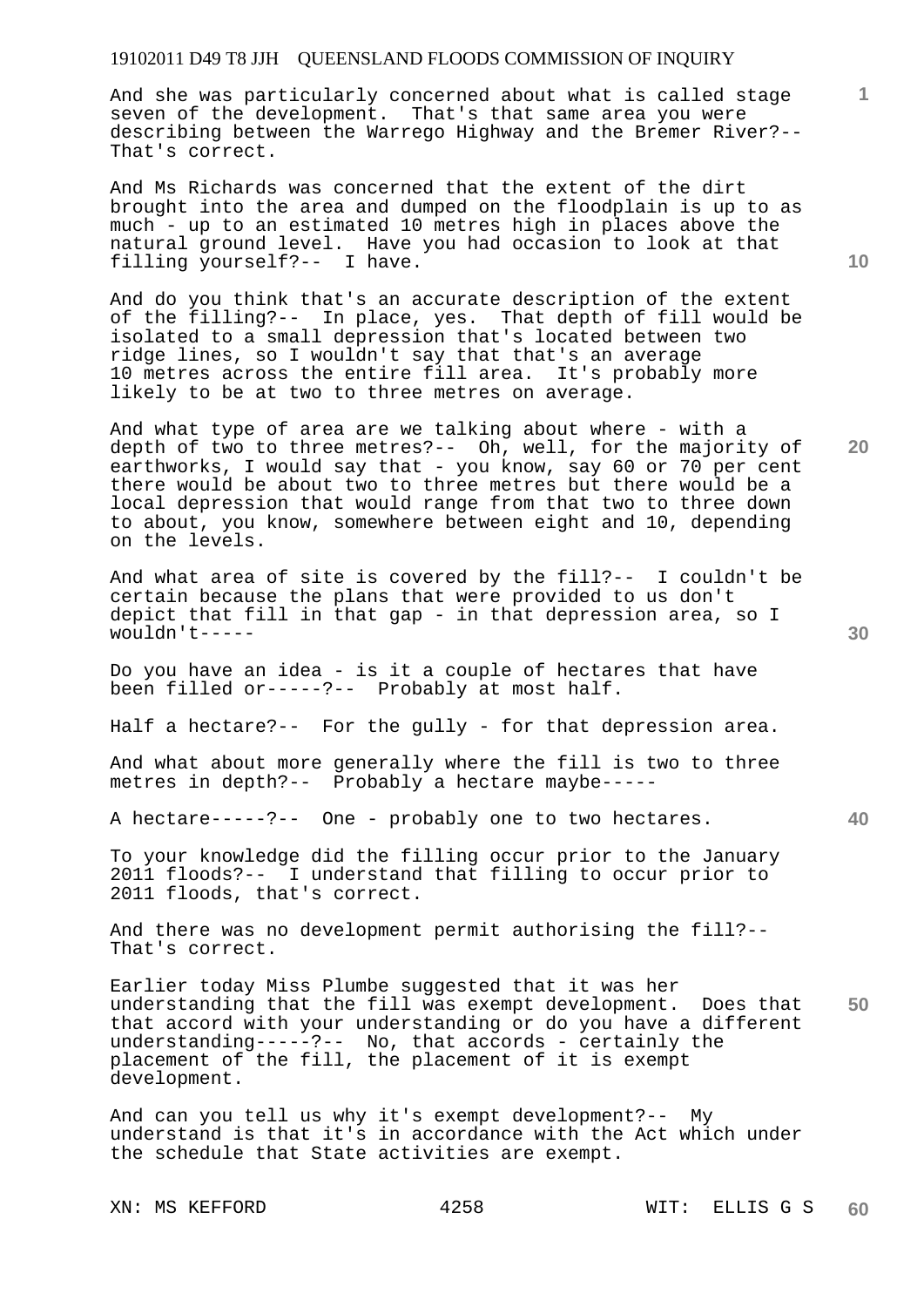"State activities are exempt". Does that particular type of exemption cause difficulties in terms of the potential for impact of filling in a floodplain?-- It causes - it can cause potential for impact on floodplains. In terms of Citiswich, the placement of fill accords with the Master Plan Flood Study so I wouldn't expect there to be any impact from that placement of fill.

Did the Master Plan Flood Study, though, require there to be compensatory cutting of the site?-- No. Well, it - there was cutting proposed but the actual study, the model itself did not include that cut. It was - that's why in my statement I referred to it as "worst case" where they skyhook the development and assume no cut was being provided, so it's the worst case and so the outcomes of the model are based on that.

So does the model indicate that filling can be conducted on the Citiswich site with no compensatory cut and yet the flood levels experienced external to the site wouldn't change?-- That's correct.

How can that occur? Can you explain, perhaps in layman's terms, how that's possible?-- Well, as I said earlier, with rivers of this magnitude, particularly in the lower reaches, flood gradient lines and levels are dominated by the capacity of your general - for conveyance. So the majority of flow flows down through the Bremer River channels in the incise and immediately adjacent to that. And then you have on the extents of that is your backwater areas and your flood storage areas, which are predominantly low to zero velocity areas. The fill that's been placed in Citiswich is predominantly well it is in all those backwater areas, it's not deemed to be in the high flow areas, and therefore it's not considered from engineering/science perspective that you would reasonably understand that it's at - you wouldn't have impact on those levels.

Does it have the potential to cause greater extent of land to be affected by backwater?-- No.

It doesn't push the water elsewhere-----?-- The levels don't change. The levels are dominated by the conveyance capacity. It's not sensitive to losses of flood storage. Because the flood storage - the flows in the river are large compared to the offline flood storages. If you look at the peak for the peak one-hundred flow with the 30 year Brisbane flood, if you look in the Bremer River situation you've got flows of somewhere in the magnitude of 2700 to 28 cubic metres per second of flow. If you assume a metre a second of flow, the amount of fill that's gone into the Citiswich site is equivalent to less than two minutes of flow, to give you some relativity.

And is that particular scenario occurring for Citiswich because of its location so close to the - where the Bremer and the Brisbane River meet?-- For large rivers at lower reaches this is a phenomenon and it's - Brisbane River is the same through the City of Brisbane as well. It's not sensitive to

XN: MS KEFFORD 4259 WIT: ELLIS G S

**20** 

**10** 

**1**

**40**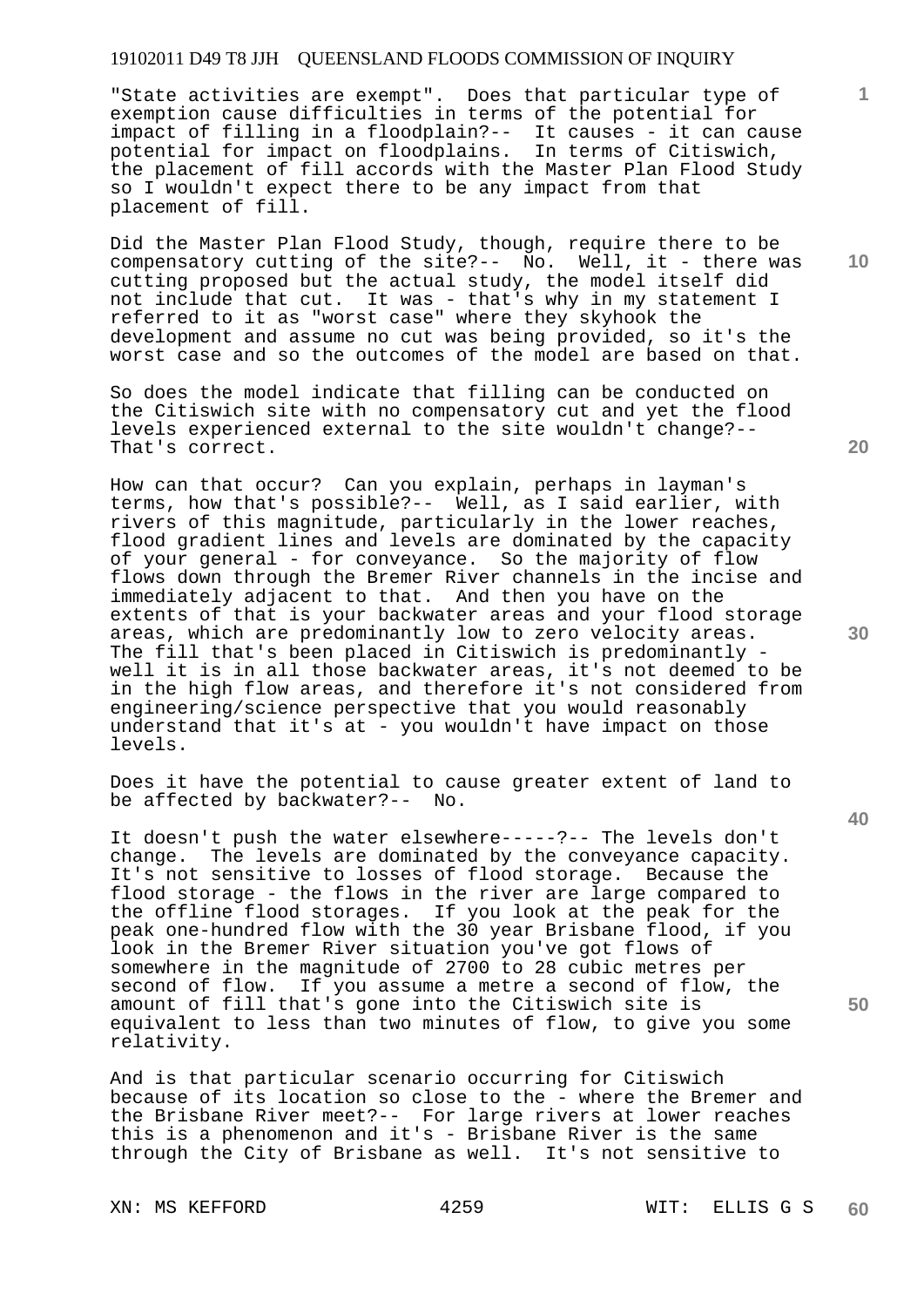offline storage losses and it's mainly the conveyance area. But you certainly couldn't have that principle in the upper reaches of the Bremer River or for some of our creek systems, there would be a different outcome, because the amount of fill that you would place in there is relatively large compared to the flows, so you could have ex - expect impacts on storage, but in this situation at Citiswich the flood storages at levels in the Bremer River are not sensitive or not overly sensitive to floodplain storage.

In terms of other locations, Ms Plumbe mentioned that there were other locations within Ipswich where a similar difficulty was being experienced of the Department of Main Roads-----?-- Mmm-hmm.

----- taking up its right to place fill on land without obtaining a development approval. Are you aware of those other situations?-- I'm aware of some of them, yes.

And are they situations where a difficulty has been caused by placement of fill in an area of floodplain storage?-- Predominantly they would be exempt, as I could bear to mind, mainly in terms of overland flow paths, not so much floodplain inundation levels.

Does the placement of fill in an overland flow path cause difficulties?-- It can cause difficulties for adjoining properties, that's correct.

And the council's not given an opportunity to assess the impact, obviously it being exempt development?-- I'm not sure that council needs to have the opportunity, I just believe that the State should give rise to that assessment.

That the State should do the assessment?-- Well, they should give consideration to it, yes.

So do you think the State should examine what the impact is before placing the fill?-- Yes.

And how do you - how would you see that being achieved?-- Well, I would think that it would be in the context of the project that its - the source material is coming from, that you look to where you are placing any spoils and include that in your assessment as part of the project.

**10** 

**1**

**30** 

**40**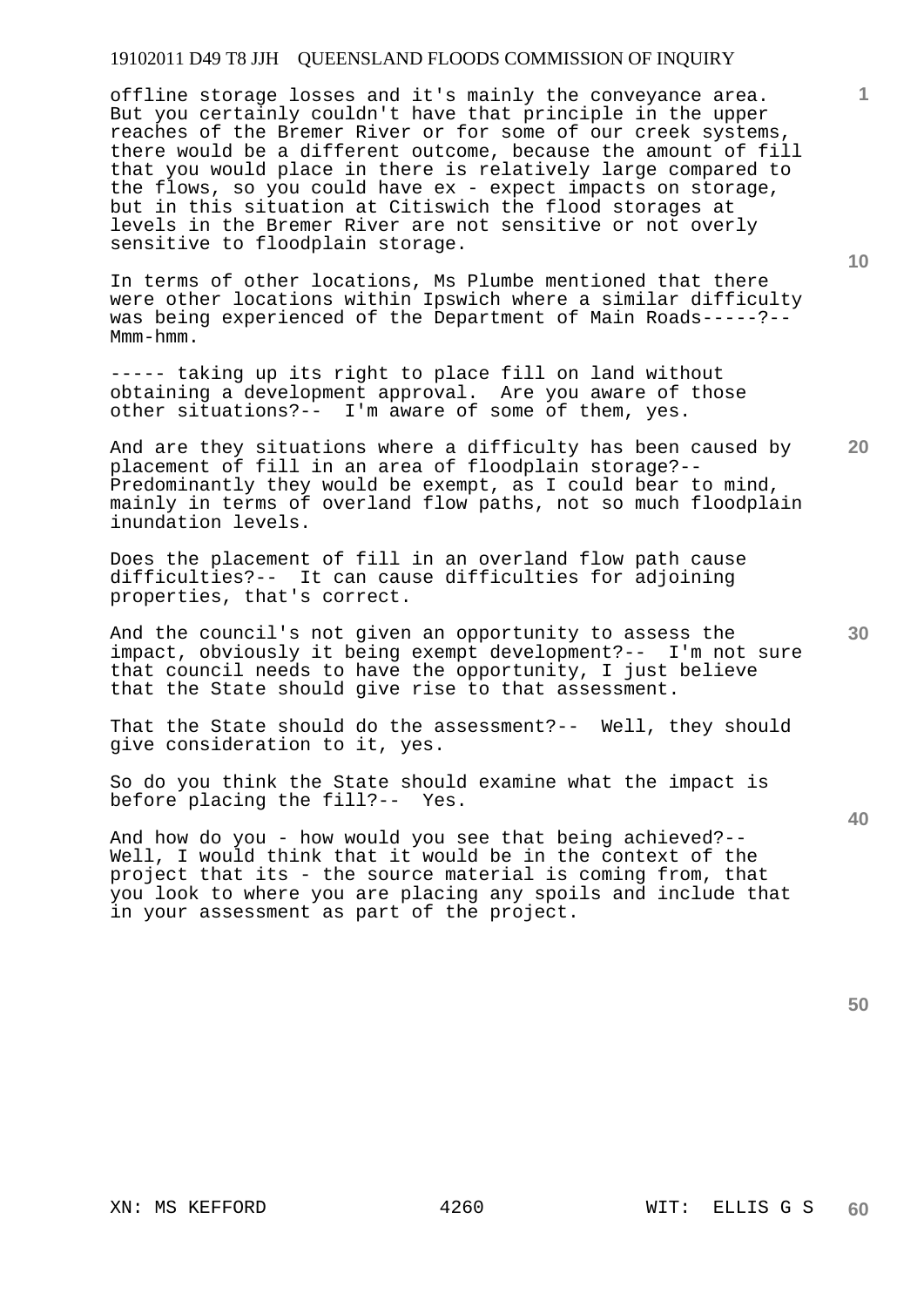## 19102011 T( )9/JMC (QUEENSLAND FLOODS COMMISSION OF INQUIRY)

In terms of instances where fill has been placed in overland flowpaths, do you know whether the issues caused by that fill were later resolved?-- I believe they have in the most part been later resolved by talking to the land owners and, you know, organising with them to either lodge applications or to carry out remediation works.

And so has the onus then been on the individual lot owners who have permitted their site to be used for that purpose?-- The onus has been on the land owners, correct.

Not on the Department?-- No.

At paragraph 84 of your statement, you deal with an application for bulk earthworks made on the 13th of August 2010 and approved on the 30th of May 2011?-- Yes.

Was that application related in any way to the filling that was done on Stage 7 of Citiswich?-- That's correct, it was.

And do you know why the application was lodged?-- With our discussions with the land owner to, you know, have an application lodged with us to formalise that, the earthworks.

And what's the point of formalising the earthworks if a permit wasn't required?-- Well, certainly from the land owner's perspective, making sure that we have certification for that structural fill. It's not because - it was uncertain at the time whether the placement that was there was being structurally engineered and so we were looking for structural fill. We were also looking for finished surface levels to make sure it does comply with the flood study and also with our scheme requirements.

What do you mean by "structural engineering of fill", what does that entail?-- Well, there's a difference between just dumping fill and structurally placing that fill. It needs to be compacted in layers with water application to get the right densities.

Is that to permit it to be built on at a later stage?-- Yeah, as a structural platform, that's correct.

The approval for that operational works is referred to at paragraph 113 of your statement?-- Yep.

And there you set out the conditions of the approval addressing flooding matters and specifically requiring compensatory earthworks?-- That's correct.

So it is the case with the fill that compensatory earthworks were required?-- There's two issues. One was that in the flood study, as I said before, that there was an element of compensatory earthworks below the Q20 and that hadn't been documented in this application and we wanted that documented. I've since learnt that some of that works has been undertaken but we wanted that documented. The other issue is that with this particular application, and another one that's in

**20** 

**30** 

**50** 

**10** 

**1**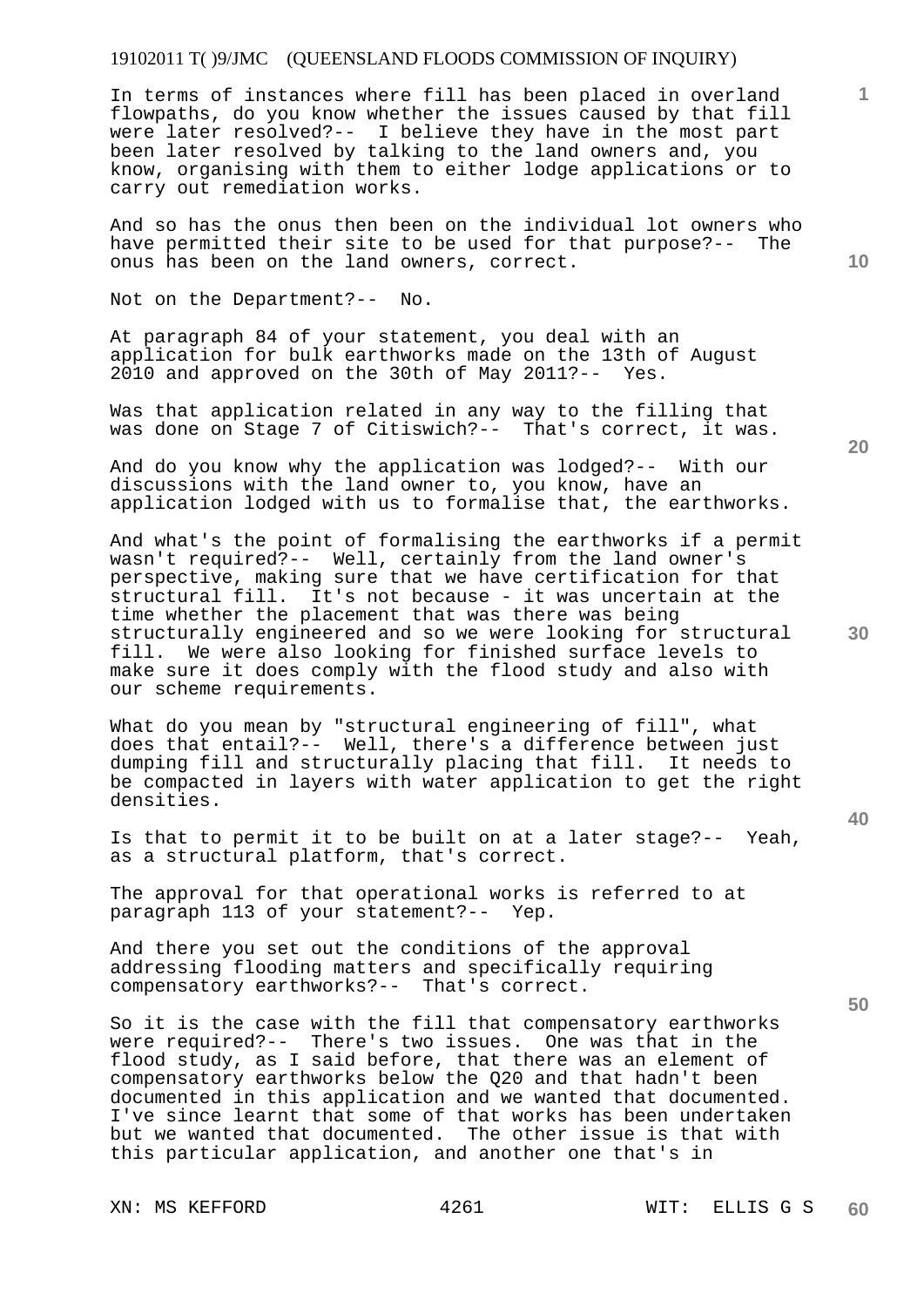## 19102011 T( )9/JMC (QUEENSLAND FLOODS COMMISSION OF INQUIRY)

abeyance, the provisions of the TLPI were taken into account and we certainly applied those at this stage.

Well, what did the compensatory earthworks involve?-- Sorry?

What did the compensatory earthworks involve?-- Cut to fill balance, insuring that you have similar flood storage at the moment.

**10**  So cutting was required as a consequence of the amount of fill that was placed on the site?-- In accordance with the TLPI requirement provisions, yes.

And-----?-- It wasn't required as part of the master plan, or an element of it was required for the master plan.

And you made reference to the fact that some of that compensatory works has been done?-- That's correct.

That "some" obviously has a connotation that not all has been done?-- Well, in terms of the overall ultimate that's correct. You wouldn't obviously do all of the cut in terms of the master plan, but there's been cut undertaken in relation to the earthworks in and around Stage 4 in the active park area, but there's been no cut in around stage 7 at this stage.

Has the necessary cut been done to compensate for the fill that's been placed?-- Not at this point in time, no.

So at this point in time there has been more filling undertaken than there has been cut?-- At this point in time the extent of earthworks are not compliant with the approval.

Well, what steps are being taken in relation to that issue?-- I met with the developer last week and identified this with them and they're in the processes of lodging new applications to us to rectify that.

**40**  Would you ordinarily expect that where compensatory earthworks are required in terms of cut to balance any proposed fill, would you expect that the cut would occur before the fill?-- I would expect it to occur concurrently.

And is that ordinarily conditioned as part of an operational works application that it occur concurrently?-- I wouldn't have a specific condition, but it would be an understanding of the approved plans that they happen together. You're obviously going to have plant on site that would be undertaking that works, so you don't necessarily bring the fill in. If you're sourcing cut for fill you're going to do it concurrently. It's different though when you are bringing that fill in from an external source like it happened in this case.

From what you say you would ordinarily expect it to occur but it obviously hasn't with the Citiswich site?-- That's correct.

**20** 

**50** 

**30** 

**1**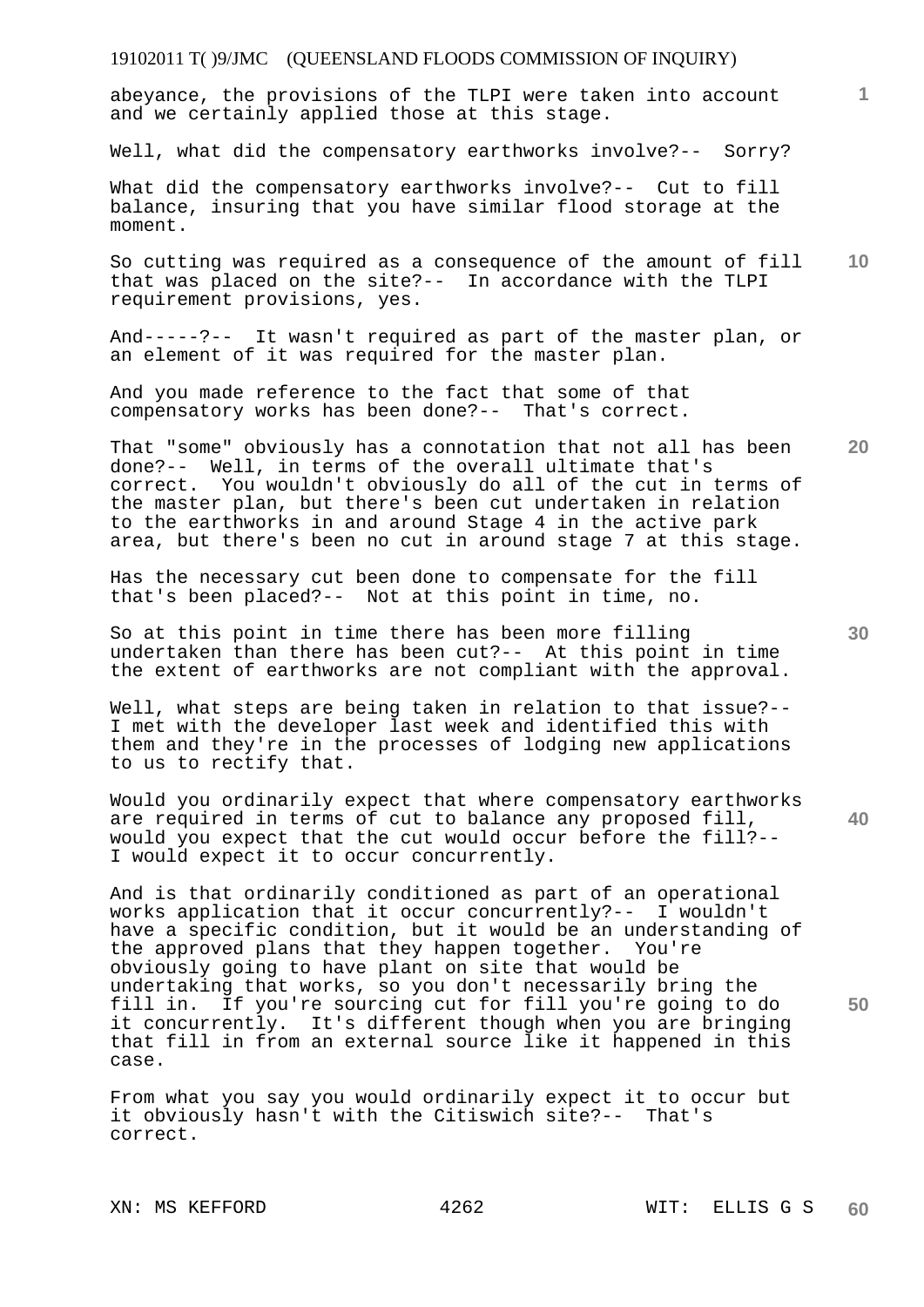## 19102011 T( )9/JMC (QUEENSLAND FLOODS COMMISSION OF INQUIRY)

**1 10 20 30 40 50**  So given that situation, do you think it would be wise in the future to impose conditions requiring the cut and fill to happen concurrently?-- It wouldn't be unwise to include it. If the fill doesn't affect flood storage capacity, why are-----?-- Well, it does - sorry. Sorry?-- It doesn't affect - it will - you will reduce flood storage capacity but you don't impact on the flood levels. The flood levels?-- Mmm. Do you impact on the extent of land that might be affected by  $the$  flood?-- No. No?-- There's no change in flood levels, so you won't impact - you won't have change in the land. Why then are compensatory works required?-- In this instance, under the TLPI, we don't wish to be discriminatory across Ipswich and it's being applied equally to all applications at the moment. Just to put the matter beyond doubt?-- That's correct. I have no further questions. COMMISSIONER: Ms McLeod? MS McLEOD: We have no questions. COMMISSIONER: Ms Brasch? MS BRASCH: Commissioner, if the State could, consistent with the position we took with Ms Plumbe, reserve on that bit of evidence----- COMMISSIONER: About the Department of Main Roads? MS BRASCH: Thank you. COMMISSIONER: Mr Flanagan? MR FLANAGAN: I have no questions, thank you, Commissioner. MS KEFFORD: I have no further questions, may Mr Ellis be excused? COMMISSIONER: Yes, thanks, Mr Ellis, you are excused?-- Thank you, Madam Commissioner. WITNESS EXCUSED

COMMISSIONER: So with regard to your witness-----

XN: MS KEFFORD 4263 WIT: ELLIS G S